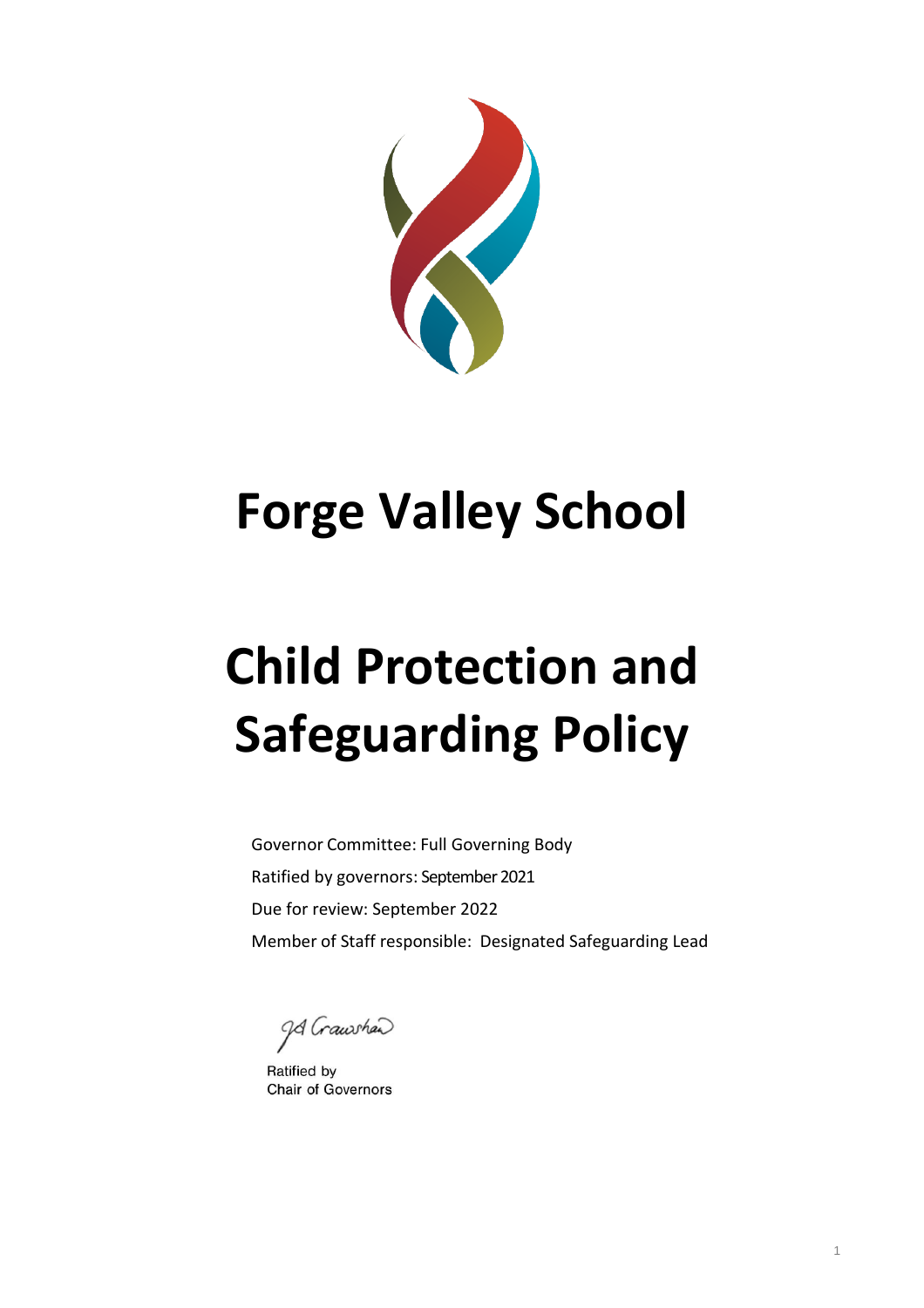## **Contents**

<span id="page-1-0"></span>We have carefully considered and analysed the impact of all school policies on equality and the possible implications for pupils with protected characteristics, as part of our commitment to meet the Public Sector Equality Duty (PSED) requirement to have due regard to the need to eliminate discrimination, advance equality of opportunity and foster good relations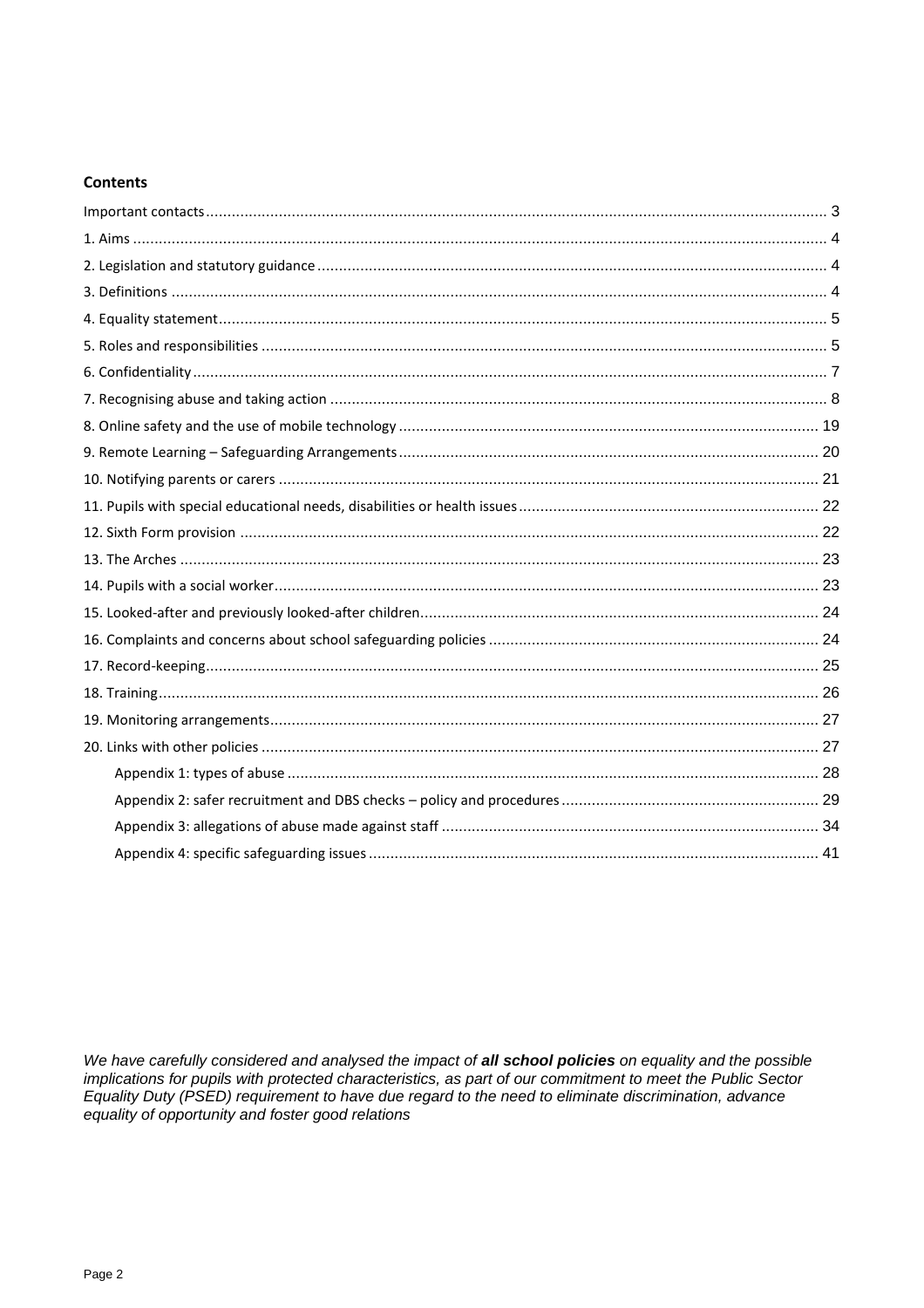#### **Important contacts**

| ROLE/ORGANISATION            | <b>NAME</b>       | <b>CONTACT DETAILS</b>                 |
|------------------------------|-------------------|----------------------------------------|
| Designated safeguarding lead | Helen Jackson     | 0114 234 8805 x 2653                   |
| (DSL)                        |                   | Hjackson3@forgevalley.sheffield.sch.uk |
| Safeguarding Manager & DSD   | <b>Beth Hague</b> | 0114 234 8805 x 2647                   |
|                              |                   | bhague@forgevalley.sheffield.sch.uk    |
| Assistant Headteacher KS3 &  | Mark Barker       |                                        |
| <b>DSD</b>                   |                   | 0114 234 8805                          |
|                              |                   | mbarker@forgevalley.sheffield.sch.uk   |
| SENCO and DSD                | Kate Heaton       | 0114 234 8805                          |
|                              |                   | kheaton@forgevalley.sheffield.sch.uk   |
|                              |                   |                                        |
|                              |                   |                                        |
| Local authority designated   |                   | LADO@sheffield.gcsx.gov.uk             |
| officer (LADO)               |                   | 0114 273 4850                          |
|                              |                   |                                        |
|                              | Jayne Crawshaw    | 0114 234 8805                          |
| Chair of governors           |                   | jcrawshaw@taptontrust.org.uk           |
|                              |                   |                                        |
| Sheffield Safeguarding Hub   |                   | 0114 273 4855                          |
| West MAST Team               |                   | 0114 250 6865                          |
| North MAST Team              |                   | 0114 233 1189                          |
| East MAST Team               |                   | 0114 205 3635                          |
| Channel helpline             |                   | 020 7340 7264                          |

Please be aware that during weekends and school holidays you will not be able to contact the Designated Safeguarding Lead or Designated Safeguarding Deputies. If you have any concerns about the welfare of a child or young person during these times, please contact the Sheffield Safeguarding Hub on 0114 2734855 (24 - hour service).

If you think a child or a young person is in immediate danger, please call Police on 999 at any time.

If you are a child or young person and are worried or feel unsafe then you can get help from Childline a free,

private and confidential service where you can be you. You can chat online or on the phone, 0800 1111, any time.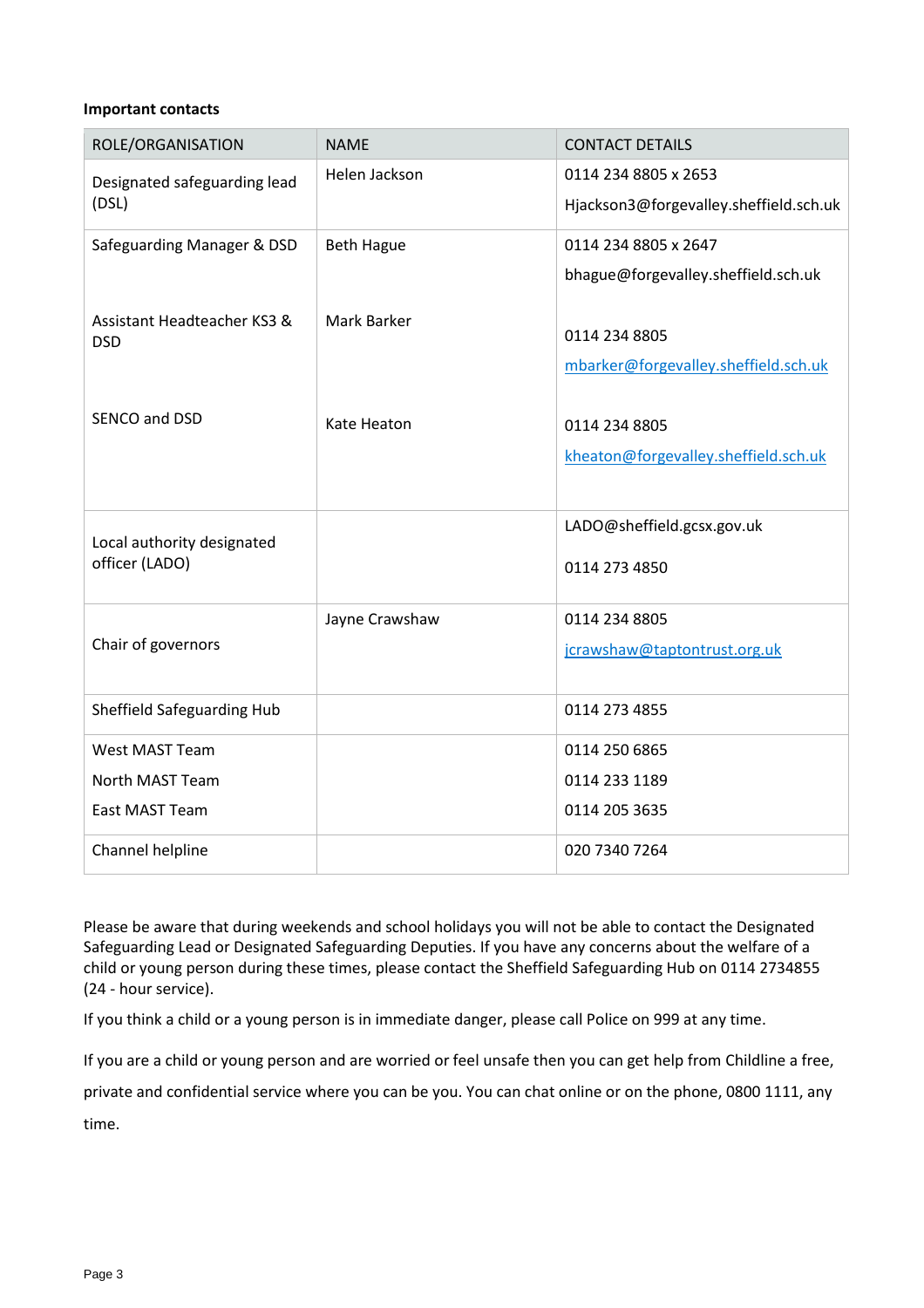## <span id="page-3-0"></span>**1. Aims**

The school aims to ensure that:

- Appropriate action is taken in a timely manner to safeguard and promote children's welfare
- All staff are aware of their statutory responsibilities with respect to safeguarding
- Staff are properly training in recognising and reporting safeguarding issues

## <span id="page-3-1"></span>**2. Legislation and statutory guidance**

This policy is based on the Department for Education's statutory guidance [Keeping Children Safe in](https://www.gov.uk/government/publications/keeping-children-safe-in-education--2)  [Education \(2021\)](https://www.gov.uk/government/publications/keeping-children-safe-in-education--2) and [Working Together to Safeguard Children \(2018\),](https://www.gov.uk/government/publications/working-together-to-safeguard-children--2) and th[e Governance Handbook.](https://www.gov.uk/government/publications/governance-handbook) We comply with this guidance and the arrangements agreed and published by our 3 local safeguarding partners.

This policy is also based on the following legislation:

- Part 3 of the schedule to the [Education \(Independent School Standards\) Regulations 2014,](http://www.legislation.gov.uk/uksi/2014/3283/schedule/part/3/made) which places a duty on academies and independent schools to safeguard and promote the welfare of pupils at the school
- [The Children Act 1989](http://www.legislation.gov.uk/ukpga/1989/41) (and [2004 amendment\)](http://www.legislation.gov.uk/ukpga/2004/31/contents), which provides a framework for the care and protection of children
- Section 5B(11) of the Female Genital Mutilation Act 2003, as inserted by section 74 of the Serious [Crime Act 2015,](http://www.legislation.gov.uk/ukpga/2015/9/part/5/crossheading/female-genital-mutilation) which places a statutory duty on teachers to report to the police where they discover that female genital mutilation (FGM) appears to have been carried out on a girl under 18
- [Statutory guidance on FGM,](https://www.gov.uk/government/publications/multi-agency-statutory-guidance-on-female-genital-mutilation) which sets out responsibilities with regards to safeguarding and supporting girls affected by FGM
- [The Rehabilitation of Offenders Act 1974,](http://www.legislation.gov.uk/ukpga/1974/53) which outlines when people with criminal convictions can work with children
- Schedule 4 of th[e Safeguarding Vulnerable Groups Act 2006](http://www.legislation.gov.uk/ukpga/2006/47/schedule/4), which defines what 'regulated activity' is in relation to children
- [Statutory guidance on the Prevent duty](https://www.gov.uk/government/publications/prevent-duty-guidance), which explains schools' duties under the Counter-Terrorism and Security Act 2015 with respect to protecting people from the risk of radicalisation and extremism
- Local guidance issued by Sheffield Children Safeguarding Partnership as defined in the Sheffield Children Safeguarding Partnership Policies which are available on the school website.

This policy also complies with our funding agreement and articles of association.

## <span id="page-3-2"></span>**3. Definitions**

## **Safeguarding and promoting the welfare of children** means:

- Protecting children from maltreatment
- Preventing impairment of children's mental and physical health or development
- Ensuring that children grow up in circumstances consistent with the provision of safe and effective care
- Taking action to enable all children to have the best outcomes

**Child protection** is part of this definition and refers to activities undertaken to prevent children suffering, or being likely to suffer, significant harm.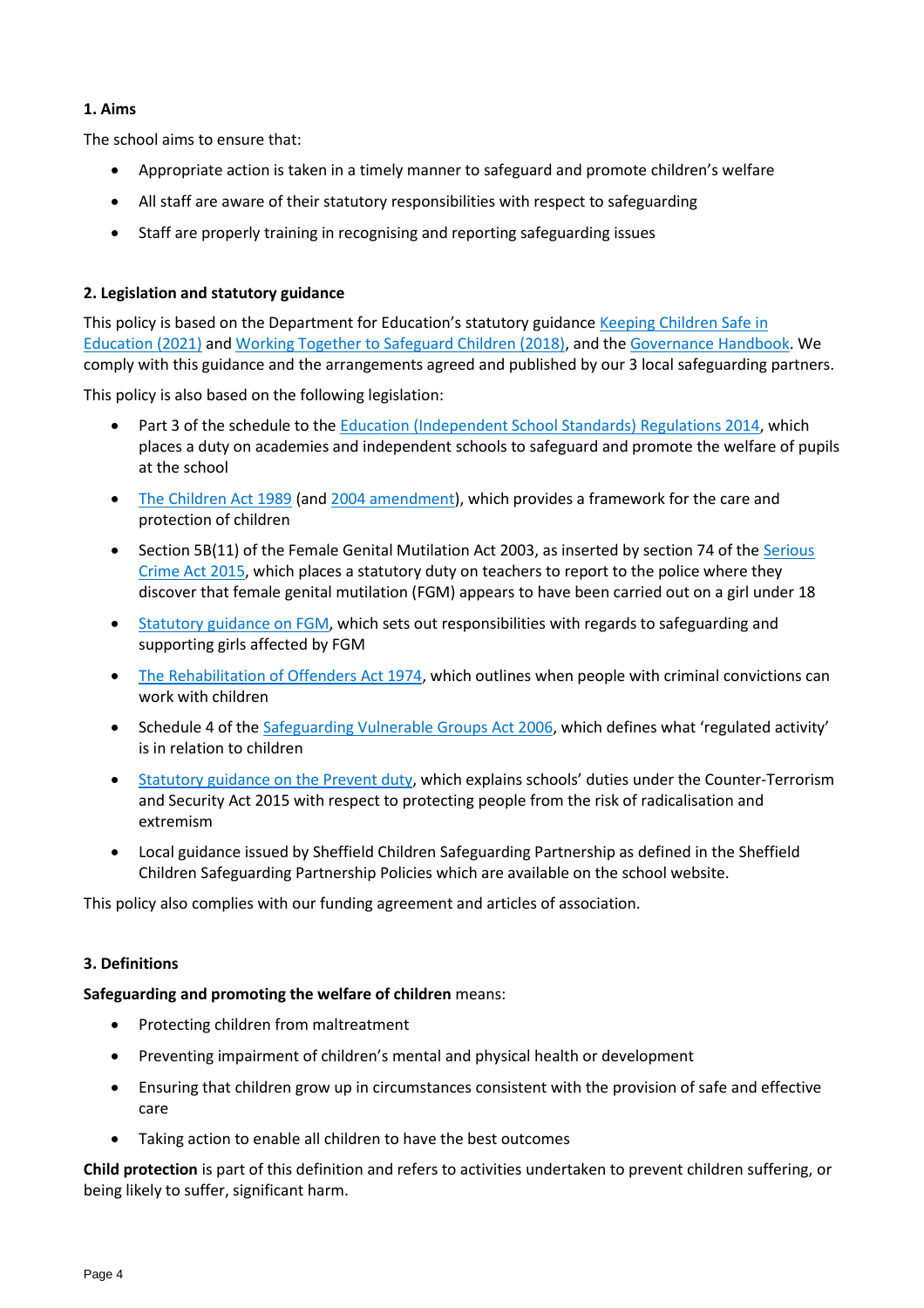**Abuse** is a form of maltreatment of a child, and may involve inflicting harm or failing to act to prevent harm. Appendix 1 explains the different types of abuse.

**Neglect** is a form of abuse and is the persistent failure to meet a child's basic physical and/or psychological needs, likely to result in the serious impairment of the child's health or development. Appendix 1 defines neglect in more detail.

**Sharing of nudes and semi-nudes** (also known as sexting or youth produced sexual imagery) is where children share nude or semi-nude images, videos or live streams.

**Children** includes everyone under the age of 18.

The following 3 **safeguarding partners** are identified in Keeping Children Safe in Education (and defined in the Children Act 2004, as amended by chapter 2 of the Children and Social Work Act 2017). They will make arrangements to work together to safeguard and promote the welfare of local children, including identifying and responding to their needs:

- The local authority (LA)
- A clinical commissioning group for an area within the LA
- The chief officer of police for a police area in the LA area

#### <span id="page-4-0"></span>**4. Equality statement**

Some children have an increased risk of abuse, and additional barriers can exist for some children with respect to recognising or disclosing it. We are committed to anti-discriminatory practice and recognise children's diverse circumstances. We ensure that all children have the same protection, regardless of any barriers they may face.

We give special consideration to children who:

- Have special educational needs (SEN) or disabilities or health conditions (see section 10)
- Are young carers
- May experience discrimination due to their race, ethnicity, religion, gender identification or sexuality
- Have English as an additional language
- Are known to be living in difficult situations for example, temporary accommodation or where there are issues such as substance abuse or domestic violence
- Are at risk of FGM, sexual exploitation, forced marriage, or radicalisation
- Are asylum seekers
- Are at risk due to either their own or a family member's mental health needs
- Are looked after or previously looked after (see section 12)
- Are missing from education
- Whose parent/carer has expressed an intention to remove them from school to be home educated

#### <span id="page-4-1"></span>**5. Roles and responsibilities**

Safeguarding and child protection is **everyone's** responsibility. This policy applies to all staff, volunteers and governors in the school and is consistent with the procedures of the 3 safeguarding partners. Our policy and procedures also apply to extended school and off-site activities.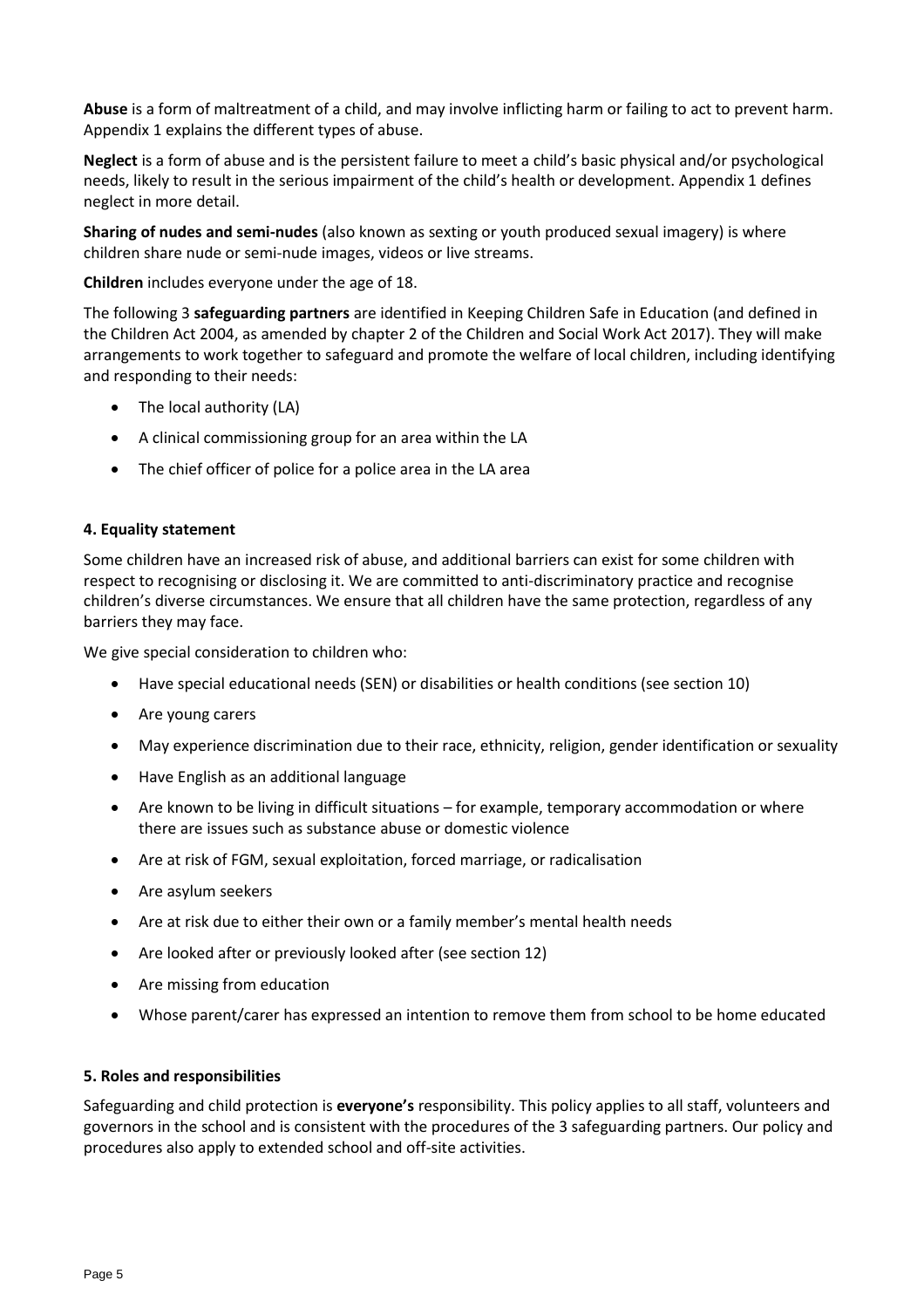## **5.1 All staff**

All staff will read and understand part 1 of the Department for Education's statutory safeguarding guidance, [Keeping Children Safe in Education,](https://www.gov.uk/government/publications/keeping-children-safe-in-education--2) and review this guidance at least annually.

All staff will sign a declaration at the beginning of each academic year to say that they have reviewed the guidance.

All staff will be aware of:

- Our systems which support safeguarding, including this child protection and safeguarding policy, the staff code of conduct, the role and identity of the designated safeguarding lead (DSL) and deputies (DSD), the behaviour policy, and the safeguarding response to children who go missing from education
- The early help process (also known as the common assessment framework) and their role in it, including identifying emerging problems, liaising with the DSL, and sharing information with other professionals to support early identification and assessment
- The process for making referrals to local authority children's social care and for statutory assessments that may follow a referral, including the role they might be expected to play
- What to do if they identify a safeguarding issue or a child tells them they are being abused or neglected, including specific issues such as FGM, and how to maintain an appropriate level of confidentiality while liaising with relevant professionals
- The signs of different types of abuse and neglect, as well as specific safeguarding issues, such as peer-on-peer abuse, child sexual exploitation (CSE), child criminal exploitation (CCE), indicators of being at risk from or involved with serious violent crime, FGM and radicalisation
- The importance of reassuring victims that they are being taken seriously and that they will be supported and kept safe

Section 15 and appendix 4 of this policy outline in more detail how staff are supported to do this.

## **5.2 The designated safeguarding lead (DSL)**

The DSL is a member of the senior leadership team. Our DSL is Helen Jackson. The DSL takes lead responsibility for child protection and wider safeguarding in the school.

During term time, the DSL will be available during school hours for staff to discuss any safeguarding concerns.

During school hours, when the DSL is absent, the DSD's (Beth Hague: Safeguarding Manager, Mark Barker: Assistant Head Teacher or Kate Heaton: SENCO) will act as cover.

If the DSL and DSD's are not available during school hours, Dale Barrowclough, Head Teacher, will act as cover.

The DSL will be given the time, funding, training, resources and support to:

- Provide advice and support to other staff on child welfare and child protection matters
- Take part in strategy discussions and inter-agency meetings and/or support other staff to do so
- Contribute to the assessment of children
- Refer suspected cases, as appropriate, to the relevant body (local authority children's social care, Channel programme, Disclosure and Barring Service, and/or police), and support staff who make such referrals directly

The DSL will also keep the headteacher informed of any issues, and liaise with local authority case managers and designated officers for child protection concerns as appropriate.

The full responsibilities of the DSL and deputies are set out in their job description.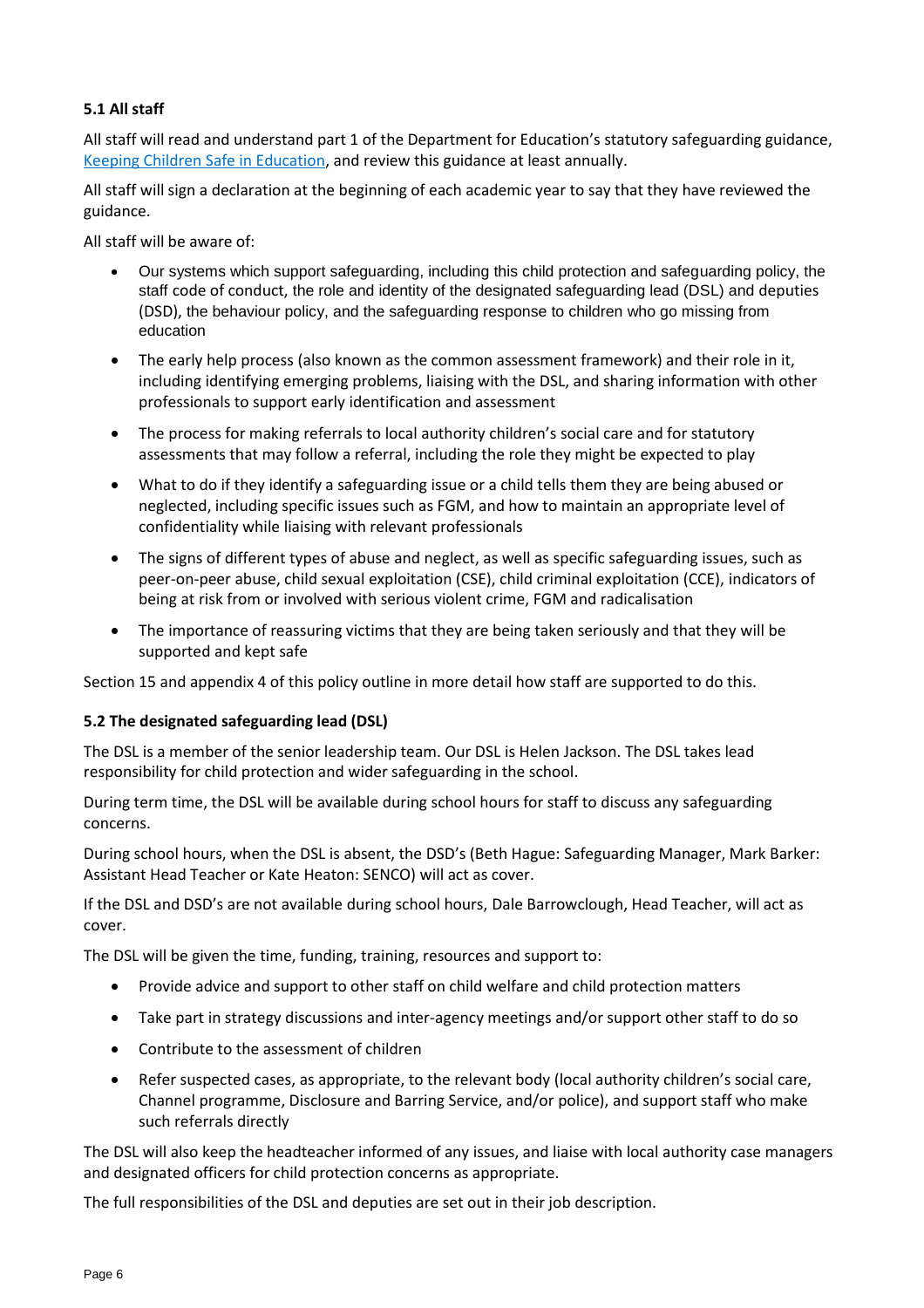## **5.3 The governing board**

The governing board will:

- Facilitate a whole-school approach to safeguarding, ensuring that safeguarding and child protection are at the forefront and underpin all relevant aspects of process and policy development
- Evaluate and approve this policy at each review, ensuring it complies with the law, and hold the headteacher to account for its implementation
- Appoint a link governor to monitor the effectiveness of this policy in conjunction with the full governing board. This is always a different person from the DSL

The chair of governors will act as the 'case manager' in the event that an allegation of abuse is made against the headteacher, where appropriate (see appendix 3).

All governors will read Keeping Children Safe in Education in its entirety.

Section 15 of this policy has information on how governors are supported to fulfil their role.

## **5.4 The headteacher**

- The headteacher is responsible for the implementation of this policy, including:
- Ensuring that staff (including temporary staff) and volunteers:
	- o Are informed of our systems which support safeguarding, including this policy, as part of their induction
	- o Understand and follow the procedures included in this policy, particularly those concerning referrals of cases of suspected abuse and neglect
- Communicating this policy to parents/carers when their child joins the school and via the school website
- Ensuring that the DSL has appropriate time, funding, training and resources, and that there is always adequate cover if the DSL is absent
- Ensuring that all staff undertake appropriate safeguarding and child protection training, and updating the content of the training regularly
- Acting as the 'case manager' in the event of an allegation of abuse made against another member of staff or volunteer, where appropriate (see appendix 3)

#### <span id="page-6-0"></span>**6. Confidentiality**

- The safety, wellbeing and protection of our students is the paramount consideration in all decisions staff at this school make about confidentiality. The appropriate sharing of information between school staff is an essential element in ensuring our students' wellbeing and safety.
- All matters relating to child protection are confidential.
- Timely information sharing is essential to effective safeguarding
- Fears about sharing information must not be allowed to stand in the way of the need to promote the welfare, and protect the safety, of children
- The Data Protection Act (DPA) 2018 and GDPR do not prevent, or limit, the sharing of information for the purposes of keeping children safe
- If staff need to share 'special category personal data', the DPA 2018 contains 'safeguarding of children and individuals at risk' as a processing condition that allows practitioners to share information without consent if it is not possible to gain consent, it cannot be reasonably expected that a practitioner gains consent, or if to gain consent would place a child at risk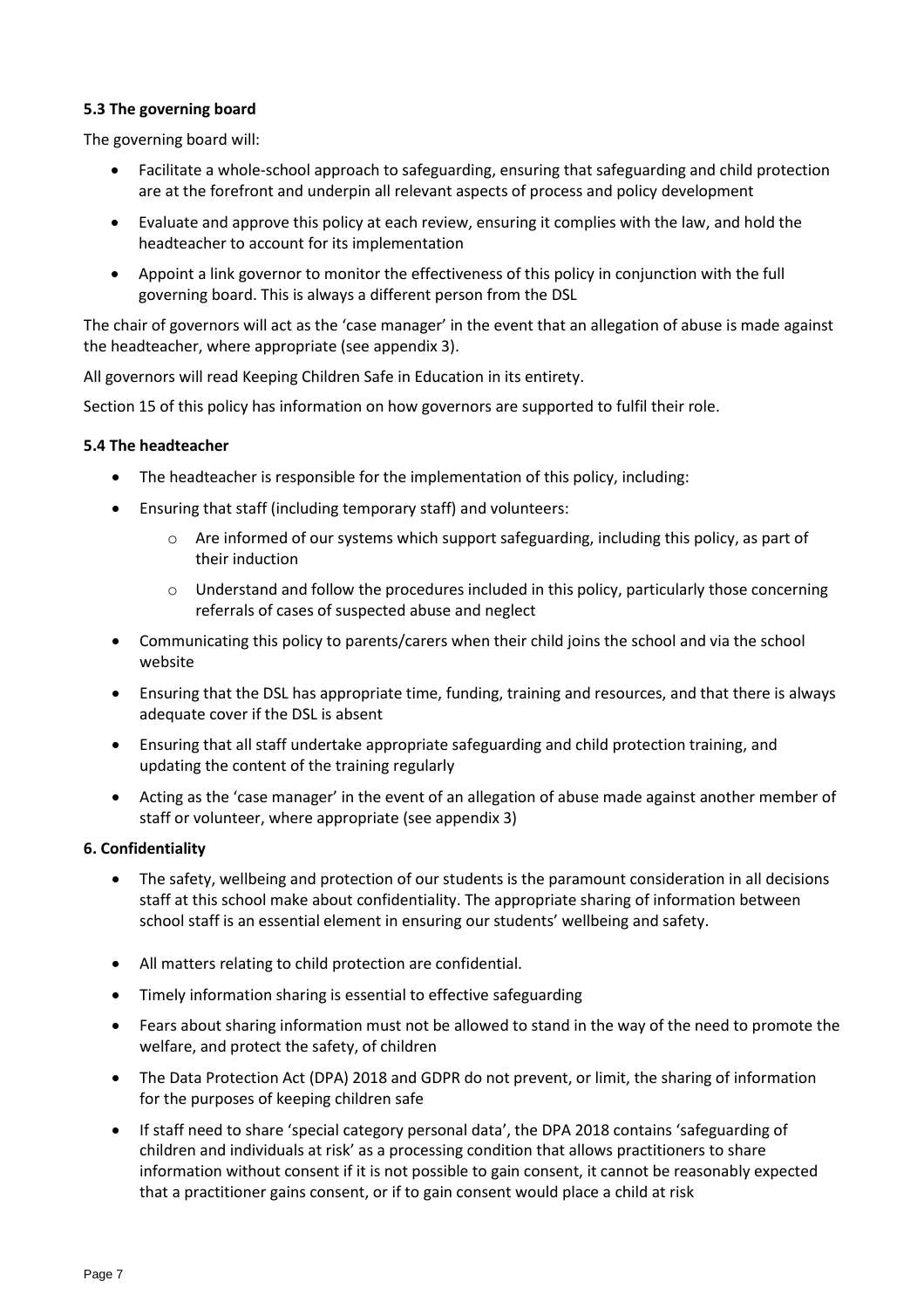- Staff should never promise a child that they will not tell anyone about a report of abuse, as this may not be in the child's best interests
- The government's [information sharing advice for safeguarding practitioners](https://www.gov.uk/government/publications/safeguarding-practitioners-information-sharing-advice) includes 7 'golden rules' for sharing information, and will support staff who have to make decisions about sharing information
- If staff are in any doubt about sharing information, they should speak to the designated safeguarding lead (or deputy)
- Confidentiality is also addressed in this policy with respect to record-keeping in section 14, and allegations of abuse against staff in appendix 3

## <span id="page-7-0"></span>**7. Recognising abuse and taking action**

Staff, volunteers and governors must follow the procedures set out below in the event of a safeguarding issue.

Please note – in this and subsequent sections, you should take any references to the DSL to mean the DSL or DSD.

All school staff and volunteers need to be alert to the potential abuse of children, both within their families and from other sources including members of the school community.

All school staff will be made aware through training that our children and families must be treated with respect and dignity in relation to their age, disability, ethnicity, gender, religion and belief, sexual orientation and culture but that they will never prevent the school from following the safeguarding and Child Protection Policy when concerns are identified.

If any member of staff is concerned about a child, the DSL must be informed immediately. There is an absolute responsibility for all members of the school to respond to any suspected or actual abuse of a child in accordance with these procedures.

Taking action to ensure that children are safe at school and at home All staff should follow the statutory guidance for schools and colleges; Keeping Children Safe in Education– Part One: Information for all school and college staff (2020).

It is not the responsibility of the school staff to investigate welfare concerns or determine the truth of any disclosure or allegation. All staff; however, have a duty to recognise concerns and maintain an open mind.

Accordingly all concerns regarding the welfare of pupils will be recorded and discussed with the DSL prior to any discussion with parents.

Staff must immediately report:

Any suspicion that a child is injured, marked, or bruised in a way which is not readily attributable to the normal knocks or scrapes received in play

- Any explanation given which appears inconsistent or suspicious
- Any behaviours which give rise to suspicions that a child may have suffered harm
- Any concerns that a child may be suffering from inadequate care, ill treatment, or emotional maltreatment
- Any concerns that a child is presenting signs or symptoms of abuse or neglect
- Any significant changes in a child's presentation, including non-attendance
- Any hint or disclosure of abuse about or by a child / young person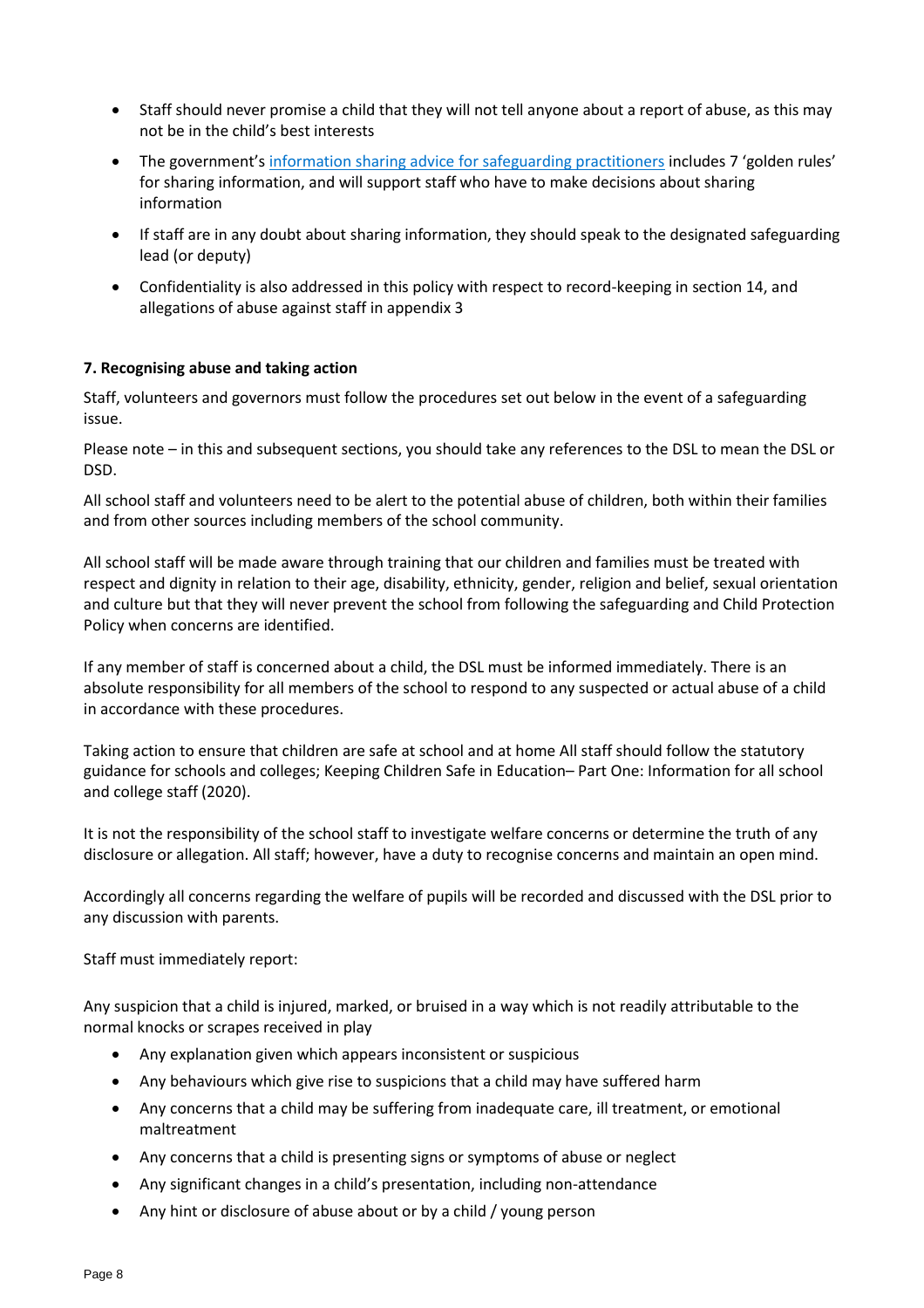- Any concerns regarding person(s) who may pose a risk to children (e.g. living in a household with children present)
- Information which indicates that the child is living with someone who does not have parental responsibility for them (private fostering).

The member of staff must record information regarding the concerns using the CPOM's system in school as soon as practicable on the day their concern is noted. The recording must be a clear, precise and factual account of the observations.

For staff that do not have access the to the school's CPOM's system, a written record must be made using the schools record of concern form available in the school office and taken to the DSL as soon as possible.

## **UNDER NO CIRCUMSTANCES SHOULD YOU LEAVE SCHOOL WITHOUT DISCUSSING YOUR CONCERNS WITH SOMEONE.**

The DSL will decide whether the concerns should be referred to children's social care via the Contact Centre. If it is decided that a referral to children's social care is required, this will be discussed with the parents, unless to do so would:

- Place the child at risk of significant harm or further risk of significant harm;
- Place a vulnerable adult at risk of harm; and
- Compromise any enquiries that need to be undertaken by children's social care or the police.

When concerns have been raised regarding a child, or they are subject to any multi-agency work, a written record will be kept securely and separately from the child's main pupil record.

## **7.1 If a child is suffering or likely to suffer harm, or in immediate danger**

If a child is at imminent risk of significant harm/immediate danger you should consider calling 999 in the first instance (for police or ambulance) and contacting children's social care by telephoning Sheffield Safeguarding Hub on 0114 273 4855 where you will be able to speak to a qualified social worker between 8.45am to 5.15pm (Monday to Thursday) and 8.45am to 4.45pm (Friday).

At all other times including Bank Holidays, calls will be responded to by the Emergency Duty Service.

On contacting the Safeguarding Hub you will be put through to a trained 'screening' social worker, who will:

- Take information from you
- Offer advice and make a decision on how the concern will be dealt with
- Tell you what will happen next
- Telephone advice given to professionals will not be recorded unless am immediate response is required
- The Hub will update parents, carers and professionals of the outcome in writing within 3 days of all completed referrals

**You must inform the DSL that a referral has been made if they have not been involved in the process to enable a comprehensive record to be made or information to be shared with schools for non-Forge Valley School pupils.**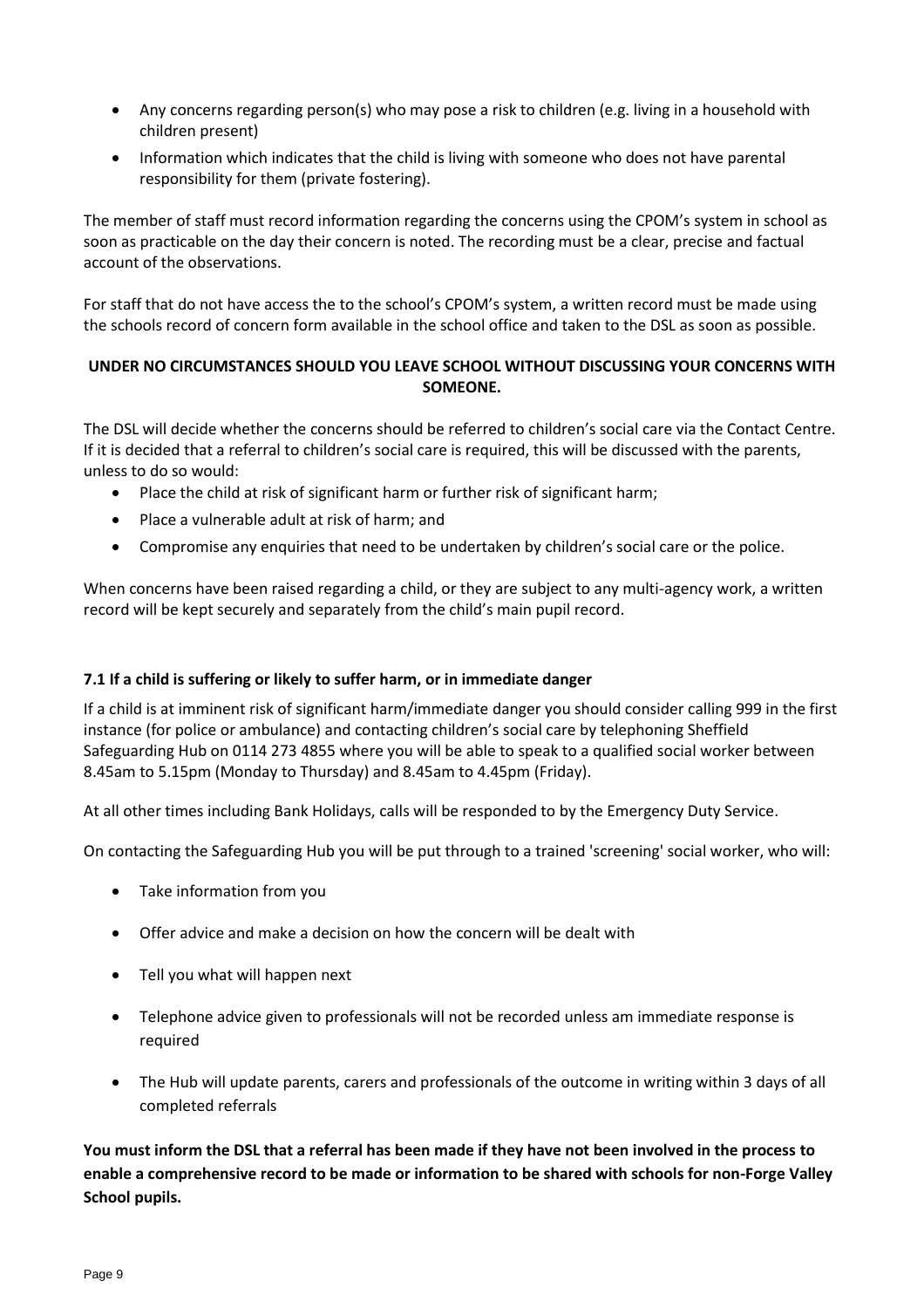Full details on how to make a referral are available on th[e Sheffield Children Safeguarding Partnership Child](https://sheffieldscb.proceduresonline.com/p_making_refer.html)  [Protection and Safeguarding Procedures manual.](https://sheffieldscb.proceduresonline.com/p_making_refer.html)

## **7.2 If a child makes a disclosure to you**

Where a pupil actually discloses that he/she has been abused, the following guidelines must be followed**:** 

#### **LISTEN**

- If a child wants to talk to you, never ask them to come back later. Ask them what they want to talk to you about and, if you are concerned about their welfare, give them the time to speak to you.
- Never promise confidentiality. Inform the child that you are happy to talk to them but, if they tell you anything which you believe may be putting them at harm; you will have to talk to someone.
- Listen carefully to the child. Do not stop a child who is freely recalling information.
- Where a child is visibly upset or has an obvious injury, it is good practice to ask a child why they are upset or how an injury was caused, or respond to a child wanting to talk to you to help clarify vague concerns and result in the right action being taken.

#### **RESPOND**

- If you need to clarify information ask open-ended questions e.g*." Is there anything you'd like to tell me?", "Can you explain to me…", Can you describe to me…."*
- **Never** ask leading or suggestive questions e.g. '*Did he/she do anything that they shouldn't have done?'*
- **Never** ask 'accusing' questions e.g*." Why didn't you tell someone earlier?"*
- **Never** criticise the alleged perpetrator, it may be someone that they will continue to live with.
- **Never** ask the pupil to repeat their disclosure for any other member of staff, it is your responsibility to share the information.
- These four factors may compromise enquiries that need to be made later by children's social care or police.

#### **SUPPORT**

- Ensure that the child is aware that they have done the right thing in talking to you and that they have not done anything wrong.
- If you have any concerns that the child has been, or is at risk of harm, you must tell them that you will speak to someone to get help.

#### **RECORD**

- Immediately inform the DSL via the school's CPOM's system, or in their absence the Deputy DSL, for child protection who will take responsibility for following the appropriate procedures.
- For staff that do not have access the to the school's CPOM's system, a written record must be made using the schools record of concern form available in the school office and taken to the DSL as soon as possible.
- Do not ask a child to write an account or sign any documentation or take any pictures of potential injuries as this may compromise enquiries undertaken by children's social care or the police.

#### **7.3 If you discover that FGM has taken place or a pupil is at risk of FGM**

Keeping Children Safe in Education explains that FGM comprises "all procedures involving partial or total removal of the external female genitalia, or other injury to the female genital organs".

FGM is illegal in the UK and a form of child abuse with long-lasting, harmful consequences. It is also known as 'female genital cutting', 'circumcision' or 'initiation'.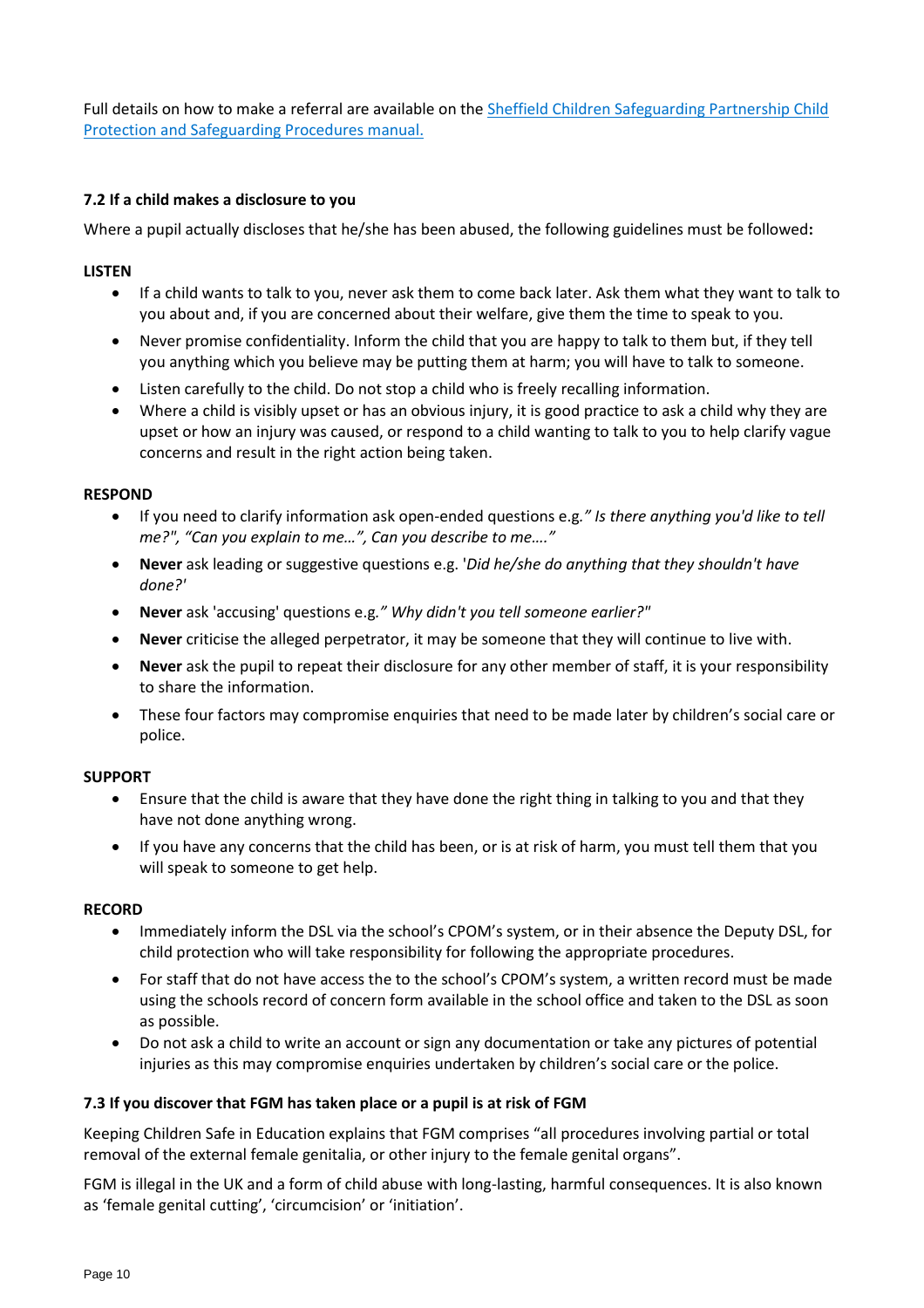Possible indicators that a pupil has already been subjected to FGM, and factors that suggest a pupil may be at risk, are set out in appendix 4 of this policy.

#### **Any teacher** who either:

- Is informed by a girl under 18 that an act of FGM has been carried out on her; or
- Observes physical signs which appear to show that an act of FGM has been carried out on a girl under 18 and they have no reason to believe that the act was necessary for the girl's physical or mental health or for purposes connected with labour or birth

Must immediately report this to the police, personally. This is a mandatory statutory duty, and teachers will face disciplinary sanctions for failing to meet it.

Unless they have been specifically told not to disclose, they should also discuss the case with the DSL and involve children's social care as appropriate.

**Any other member of staff** who discovers that an act of FGM appears to have been carried out on a **pupil under 18** must speak to the DSL and follow local safeguarding procedures as defined above.

The duty for teachers mentioned above does not apply in cases where a pupil is *at risk* of FGM or FGM is suspected but is not known to have been carried out. Staff should not examine pupils.

**Any member of staff** who suspects a pupil is *at risk* of FGM or suspects that FGM has been carried out or discovers that a pupil **aged 18 or over** appears to have been a victim of FGM must speak to the DSL and follow our local safeguarding procedures as defined above.

## **7.4 If you have concerns about a child (as opposed to believing a child is suffering or likely to suffer from harm, or is in immediate danger)**

Figure 1 below, before section 7.7, illustrates the procedure to follow if you have any concerns about a child's welfare.

Where possible, speak to the DSL first to agree a course of action.

If, in exceptional circumstances the DSL is not available, this should not delay appropriate action being taken. Speak to a member of the senior leadership team and/or take advice from local authority children's social care. You can also seek advice at any time from the NSPCC helpline on 0808 800 5000. Share details of any actions you take with the DSL as soon as practically possible.

Make a referral to local authority children's social care directly, if appropriate (see 'Referral' below). Share any action taken with the DSL as soon as possible.

#### **Early help**

Providing early help is more effective in promoting the welfare of children than reacting later. Early help means making support available as soon as a problem emerges, at any point in a child's life.

Children and families may need support from a wide range of local agencies. Where a child and family would benefit from co-ordinated support from more than one agency the school will use the early help process to identify what help the child and family require to prevent their needs escalating to a point where intervention would be needed via a statutory assessment under the Children Act 1989.

The school is committed to working in partnership with children, parents and other agencies to: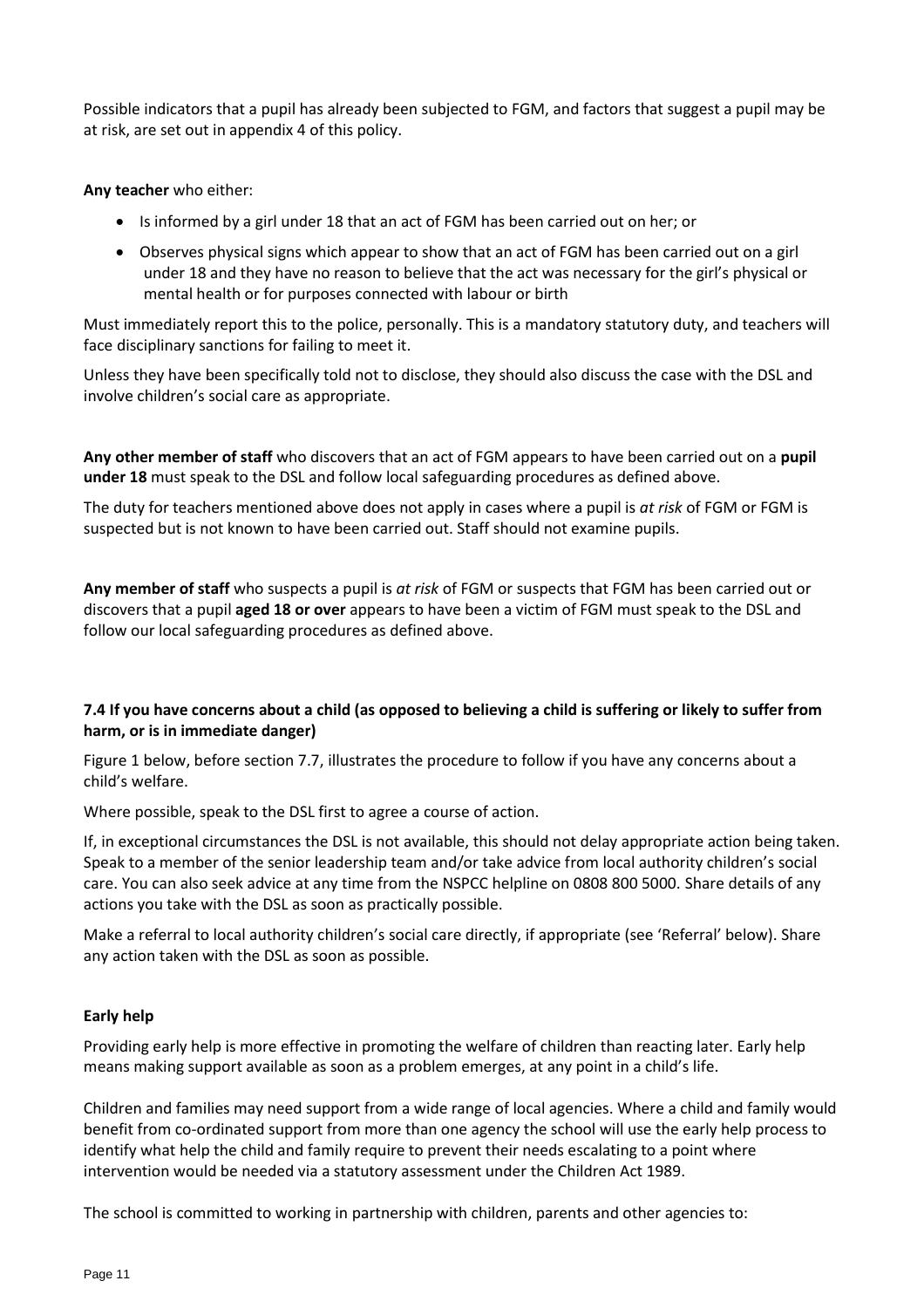- Identify situations in which children and/or their families would benefit from early help;
- Undertake an assessment of the need for early help, using the early help process; and
- Provide targeted early help services to address the assessed needs of a child and their family, developing an action plan that will focus on activity to improve the child's outcomes.

**Any** child may benefit from early help, but all school and college staff should be particularly alert to the potential need for early help for a child who:

- Is disabled and has specific additional needs;
- Has certain health conditions;
- Has special educational needs (whether or not they have a statutory education, health and care plan);
- Has a mental health need;
- Is a young carer;
- Is showing signs of being drawn in to anti-social or criminal behaviour, including gang involvement and association with organised crime groups or county lines;
- Is frequently missing/goes missing from care or from home;
- Is at risk of modern slavery, trafficking, sexual or criminal exploitation;
- Is at risk of being radicalised or exploited;
- Has a family member in prison, or is affected by parental offending;
- Is in a family circumstance presenting challenges for the child, such as drug and alcohol misuse, adult mental health issues and domestic abuse;
- Is misusing drugs or alcohol themselves;
- has returned home to their family from care;
- Is at risk of 'honour'-based abuse such as Female Genital Mutilation or Forced Marriage;
- Is a privately fostered child; and
- Is persistently absent from education, including persistent absences for part of the school day

If early help is appropriate, an advice session will be requested between the MAST team, family and school where a decision will be made about setting up an inter-agency assessment (including the completion of a family common assessment framework) as appropriate.

Staff, usually Heads of Year or the Community Engagement Officer, may be required to support other agencies and professionals undertake an assessment, in some cases acting as the lead practitioner.

The DSL, in consultation with Heads of Year, will keep the case under constant review and the school will consider a referral to local authority children's social care if the situation does not seem to be improving. Timelines of interventions will be monitored and reviewed.

## **Referral**

If it is appropriate to refer the case to the Sheffield safeguarding hub or the police, the DSL will make the referral or support you to do so.

If you make a referral directly (see section 7.1), you must tell the DSL as soon as possible.

Full details on how to make a referral are available on the Sheffield Children Safeguarding Partnership Child [Protection and Safeguarding Procedures manual.](https://sheffieldscb.proceduresonline.com/p_making_refer.html?zoom_highlight=referral)

The local authority will make a decision within 1 working day of a referral about what course of action to take and will let the person who made the referral know the outcome. The DSL or person who made the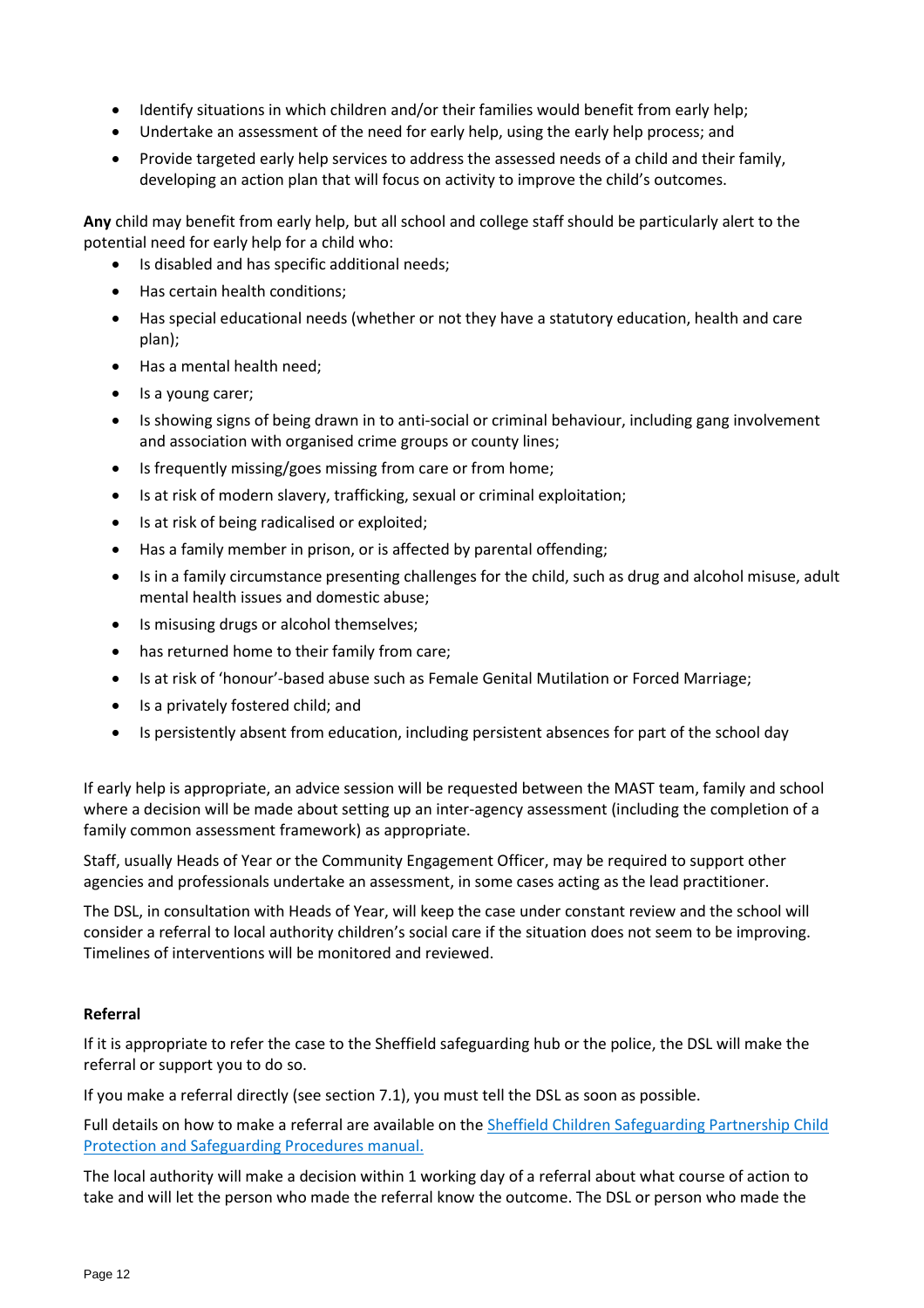referral must follow up with the local authority if this information is not made available, and ensure outcomes are properly recorded.

If the child's situation does not seem to be improving after the referral, the DSL or person who made the referral must follow local escalation procedures to ensure their concerns have been addressed and that the child's situation improves.

For more information, see the Sheffiel[d Effective Challenge and Escalation Procedures](https://sheffieldscb.proceduresonline.com/p_effect_challenge_esc.html?zoom_highlight=escalation)

## **7.5 If you have concerns about extremism**

If a child is not suffering or likely to suffer from harm, or in immediate danger, where possible speak to the DSL first to agree a course of action.

If in exceptional circumstances the DSL is not available, this should not delay appropriate action being taken. Speak to a member of the senior leadership team and/or seek advice from local authority children's social care. Make a referral to local authority children's social care directly, if appropriate (see 'Referral' above). Inform the DSL or deputy as soon as practically possible after the referral.

Where there is a concern, the DSL will consider the level of risk and decide which agency to make a referral to. This could include [Channel](https://www.gov.uk/government/publications/channel-guidance), the government's programme for identifying and supporting individuals at risk of being drawn into terrorism, or the Sheffield safeguarding hub.

The Department for Education also has a dedicated telephone helpline, 020 7340 7264, which school staff and governors can call to raise concerns about extremism with respect to a pupil. You can also email [counter.extremism@education.gov.uk.](mailto:counter.extremism@education.gov.uk) Note that this is not for use in emergency situations.

In an emergency, call 999 or the confidential anti-terrorist hotline on 0800 789 321 if you:

- Think someone is in immediate danger
- Think someone may be planning to travel to join an extremist group
- See or hear something that may be terrorist-related

#### **7.6 If you have a mental health concern**

Mental health problems can, in some cases, be an indicator that a child has suffered or is at risk of suffering abuse, neglect or exploitation.

Staff will be alert to behavioural signs that suggest a child may be experiencing a mental health problem or be at risk of developing one.

If you have a mental health concern about a child that is also a safeguarding concern, take immediate action by following the steps in section 7.4.

If you have a mental health concern that is **not** also a safeguarding concern, speak to the DSL to agree a course of action.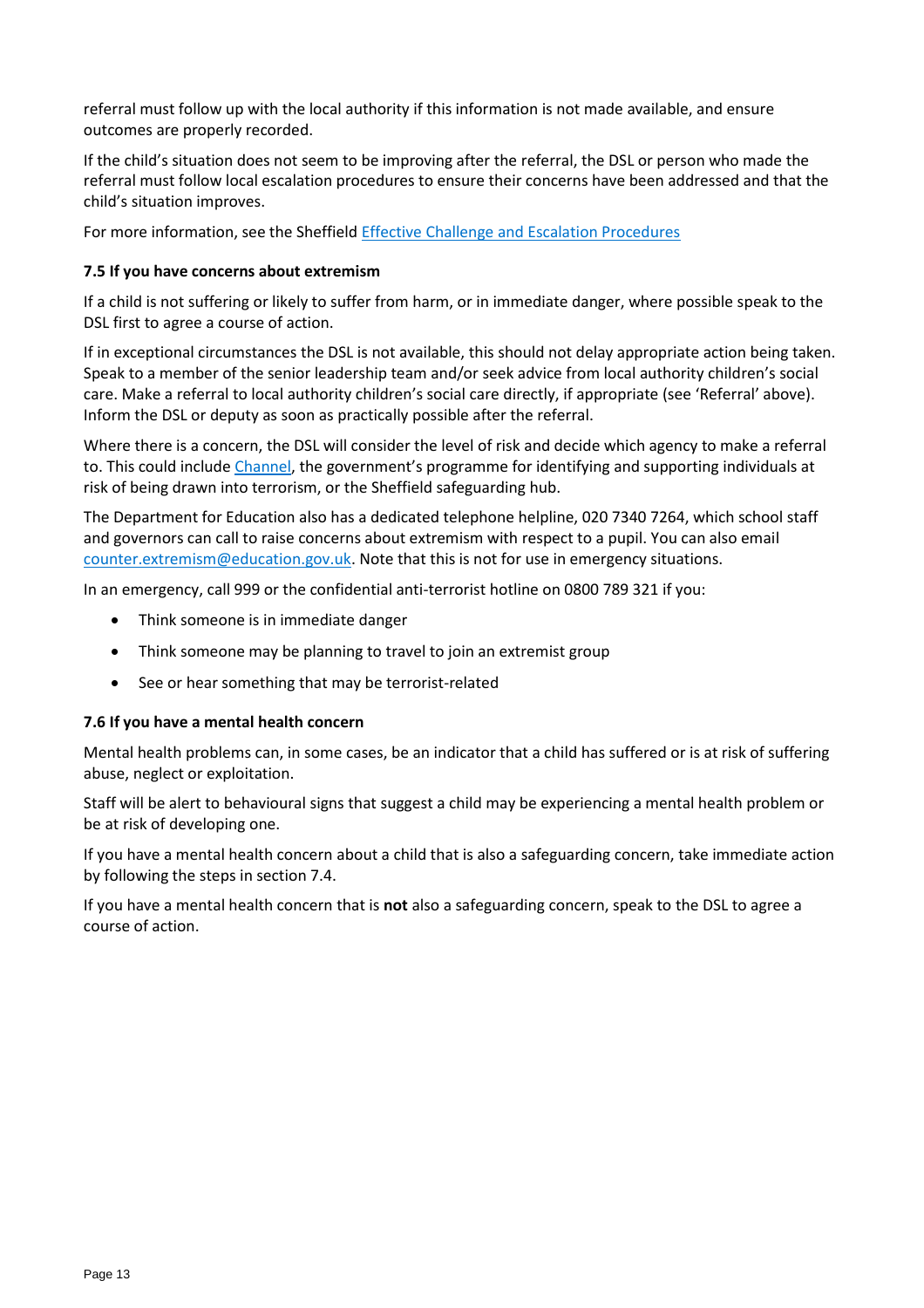## **Figure 1: Safeguarding and promoting children's welfare Procedural Flowchart**

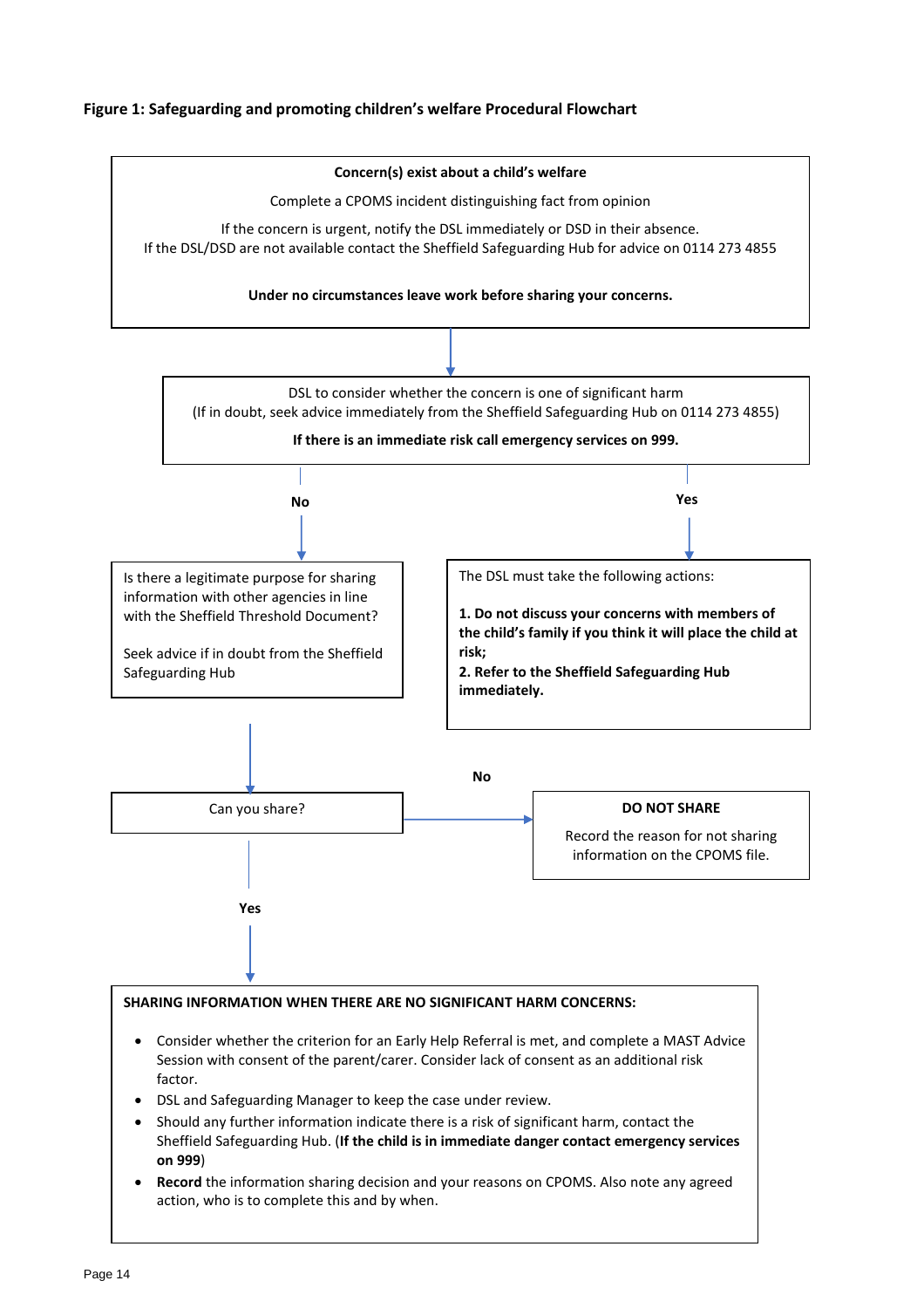## **7.7 Concerns about a staff member, supply teacher, volunteer or contractor**

If you have concerns about a member of staff (including a supply teacher, volunteer or contractor), or an allegation is made about a member of staff (including a supply teacher, volunteer or contractor) posing a risk of harm to children, speak to the headteacher as soon as possible. If the concerns/allegations are about the headteacher, speak to the chair of governors.

The headteacher/chair of governors will then follow the procedures set out in appendix 3, if appropriate.

Where you believe there is a conflict of interest in reporting a concern or allegation about a member of staff (including a supply teacher, volunteer or contractor) to the headteacher, report it directly to the local authority designated officer (LADO).

## **7.8 Allegations of abuse made against other pupils**

We recognise that children are capable of abusing their peers. Abuse will never be tolerated or passed off as "banter", "just having a laugh" or "part of growing up", as this can lead to a culture of unacceptable behaviours and an unsafe environment for pupils.

We also recognise the gendered nature of peer-on-peer abuse. However, all peer-on-peer abuse is unacceptable and will be taken seriously.

Most cases of pupils hurting other pupils will be dealt with under our school's behaviour policy, but this child protection and safeguarding policy will apply to any allegations that raise safeguarding concerns. This might include where the alleged behaviour:

- Is serious, and potentially a criminal offence
- Could put pupils in the school at risk
- Is violent
- Involves pupils being forced to use drugs or alcohol
- Involves sexual exploitation, sexual abuse or sexual harassment, such as indecent exposure, sexual assault, upskirting or sexually inappropriate pictures or videos (including the sharing of nudes and semi-nudes)

See appendix 4 for more information about peer-on-peer abuse.

#### **Procedures for dealing with allegations of peer-on-peer abuse**

If a pupil makes an allegation of abuse against another pupil:

- You must record the allegation and tell the DSL, but do not investigate it
- The DSL will contact the local authority children's social care team and follow its advice, as well as the police if the allegation involves a potential criminal offence
- The DSL will put a risk assessment and support plan into place for all children involved (including the victim(s), the child(ren) against whom the allegation has been made and any others affected) with a named person they can talk to if needed
- The DSL will contact the children and adolescent mental health services (CAMHS), if appropriate

#### **Creating a supportive environment in school and minimising the risk of peer-on-peer abuse**

We recognise the importance of taking proactive action to minimise the risk of peer-on-peer abuse, and of creating a supportive environment where victims feel confident in reporting incidents.

To achieve this, we will:

• Challenge any form of derogatory or sexualised language or inappropriate behaviour between peers, including requesting or sending sexual images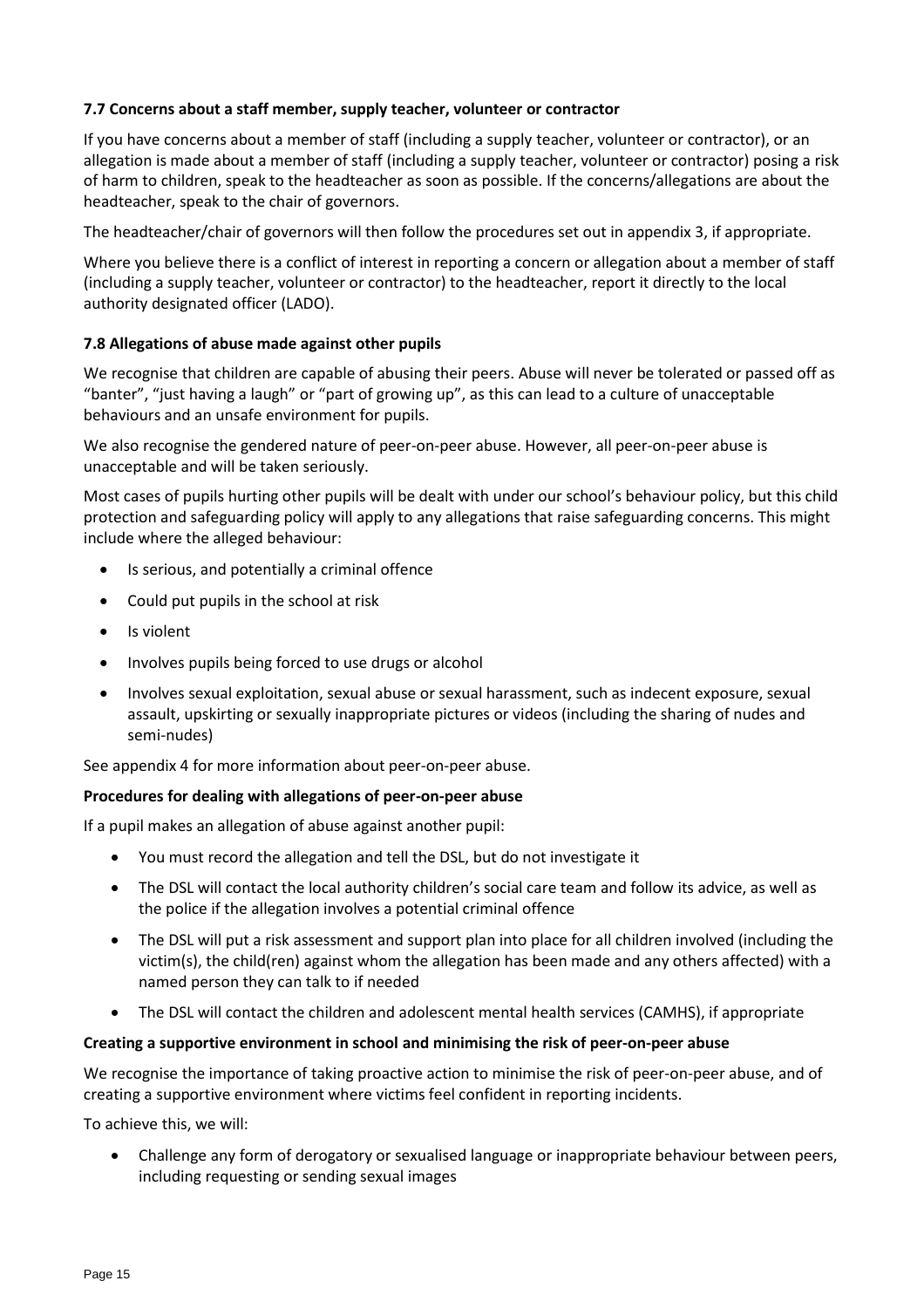- Be vigilant to issues that particularly affect different genders for example, sexualised or aggressive touching or grabbing towards female pupils, and initiation or hazing type violence with respect to boys
- Ensure our curriculum helps to educate pupils about appropriate behaviour and consent
- Ensure pupils are able to easily and confidently report abuse using our reporting systems (as described in section 7.10 below)
- Ensure staff reassure victims that they are being taken seriously
- Ensure staff are trained to understand:
	- o How to recognise the indicators and signs of peer-on-peer abuse, and know how to identify it and respond to reports
	- o That even if there are no reports of peer-on-peer abuse in school, it does not mean it is not happening – staff should maintain an attitude of "it could happen here"
	- $\circ$  That if they have any concerns about a child's welfare, they should act on them immediately rather than wait to be told, and that victims may not always make a direct report. For example:
		- Children can show signs or act in ways they hope adults will notice and react to
		- A friend may make a report
		- A member of staff may overhear a conversation
		- A child's behaviour might indicate that something is wrong
	- o That certain children may face additional barriers to telling someone because of their vulnerability, disability, gender, ethnicity and/or sexual orientation
	- $\circ$  That a pupil harming a peer could be a sign that the child is being abused themselves, and that this would fall under the scope of this policy
	- $\circ$  The important role they have to play in preventing peer-on-peer abuse and responding where they believe a child may be at risk from it
	- o That they should speak to the DSL if they have any concerns

#### **7.9 Sharing of nudes and semi-nudes ('sexting')**

#### **Your responsibilities when responding to an incident**

If you are made aware of an incident involving the consensual or non-consensual sharing of nude or seminude images/videos (also known as 'sexting' or 'youth produced sexual imagery'), you must report it to the DSL immediately.

You must **not**:

- View, copy, print, share, store or save the imagery yourself, or ask a pupil to share or download it (if you have already viewed the imagery by accident, you must report this to the DSL)
- Delete the imagery or ask the pupil to delete it
- Ask the pupil(s) who are involved in the incident to disclose information regarding the imagery (this is the DSL's responsibility)
- Share information about the incident with other members of staff, the pupil(s) it involves or their, or other, parents and/or carers
- Say or do anything to blame or shame any young people involved

You should explain that you need to report the incident, and reassure the pupil(s) that they will receive support and help from the DSL.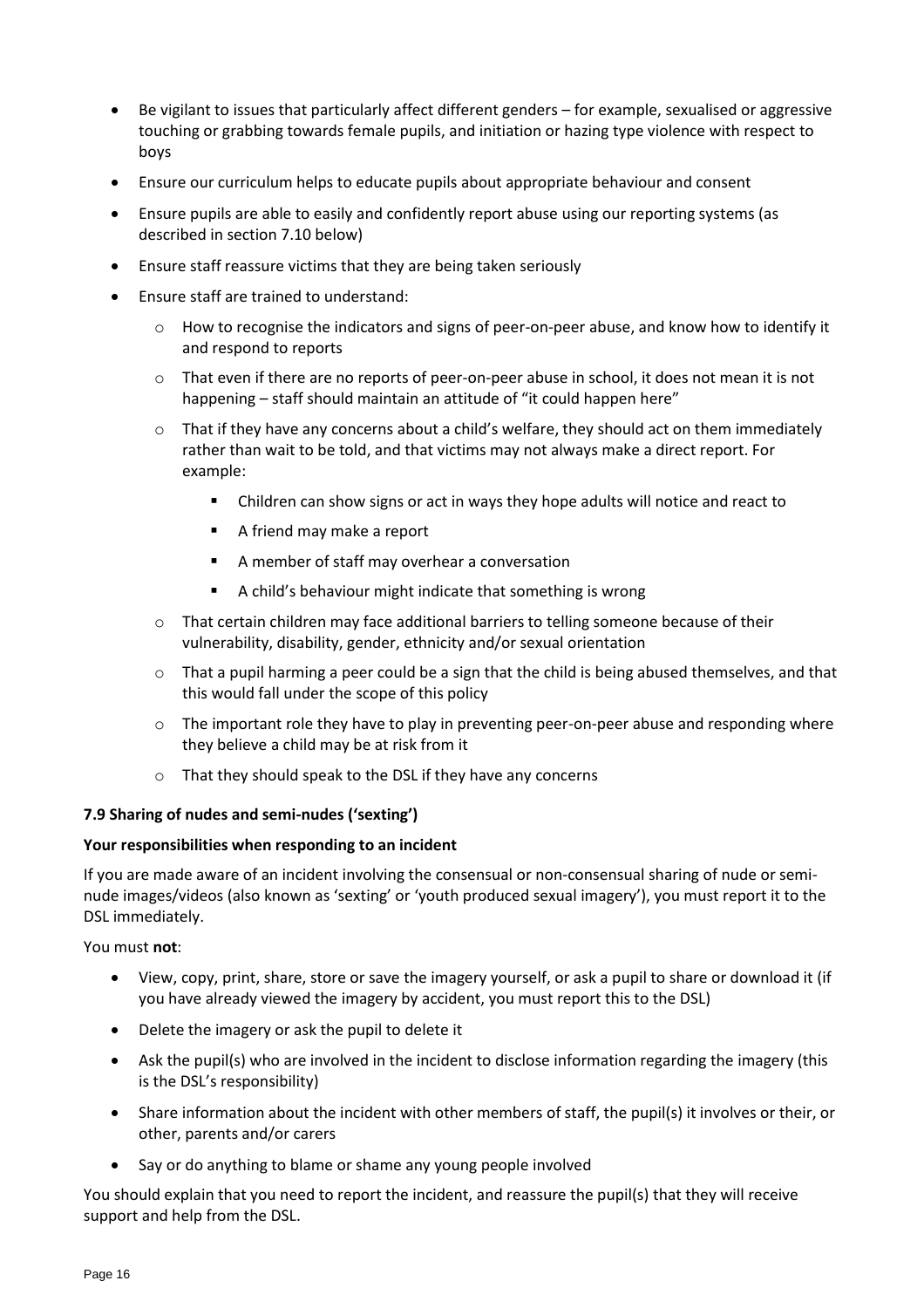#### **Initial actions**

Following a report of an incident the following will need to be considered:

- Whether there is an immediate risk to pupil(s)
- If a referral needs to be made to the police and/or children's social care
- If it is necessary to view the image(s) in order to safeguard the young person (in most cases, images or videos should not be viewed)
- What further information is required to decide on the best response
- Whether the image(s) has been shared widely and via what services and/or platforms (this may be unknown)
- Whether immediate action should be taken to delete or remove images or videos from devices or online services
- Any relevant facts about the pupils involved which would influence risk assessment
- If there is a need to contact another school, college, setting or individual
- Whether to contact parents or carers of the pupils involved (in most cases parents/carers should be involved)

The DSL will make an immediate referral to police and/or children's social care if:

- The incident involves an adult
- There is reason to believe that a young person has been coerced, blackmailed or groomed, or if there are concerns about their capacity to consent (for example owing to special educational needs)
- What the DSL knows about the images or videos suggests the content depicts sexual acts which are unusual for the young person's developmental stage, or are violent
- The imagery involves sexual acts and any pupil in the images or videos is under 13
- The DSL has reason to believe a pupil is at immediate risk of harm owing to the sharing of nudes and semi-nudes (for example, the young person is presenting as suicidal or self-harming)

If none of the above apply then the DSL, in consultation with the headteacher and other members of staff as appropriate, may decide to respond to the incident without involving the police or children's social care. The decision will be made and recorded in line with the procedures set out in this policy.

#### **Further actions**

If, during initial actions, a decision has been made not to refer to police and/or children's social care, the DSL will conduct a further review to establish the facts and assess the risks.

Pupils involved will be spoken to (if appropriate) to establish the facts and assess the risks.

If at any point in the process there is a concern that a pupil has been harmed or is at risk of harm, a referral will be made to children's social care and/or the police immediately.

#### **Informing parents/carers**

The DSL will inform parents/carers at an early stage and keep them involved in the process, unless there is a good reason to believe that involving them would put the pupil at risk of harm.

#### **Referring to the police**

If it is necessary to refer an incident to the police, this will be done through the school's Community Police Officer, by calling 101 or [reporting online.](https://www.southyorks.police.uk/contact-us/report-something/)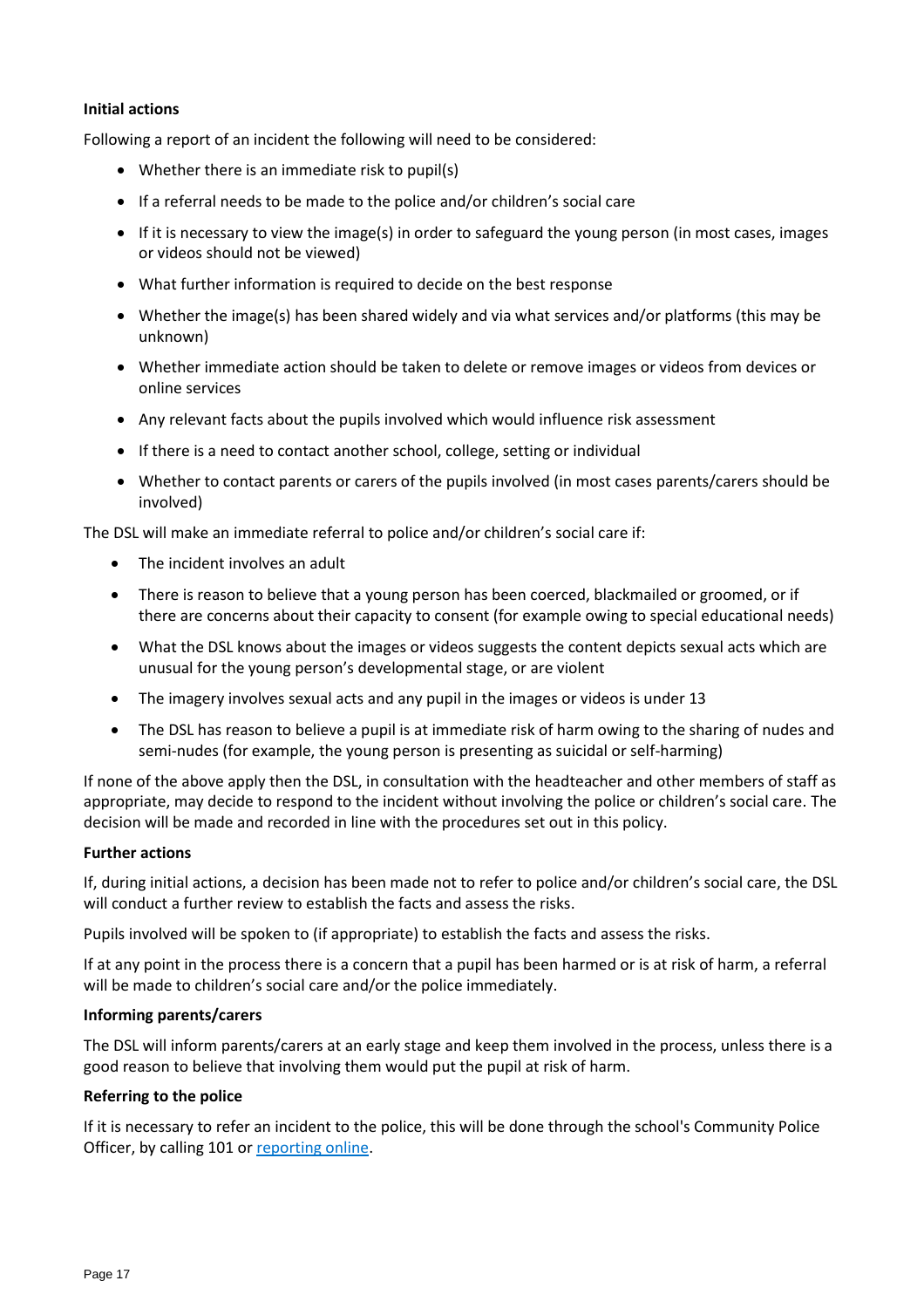## **Recording incidents**

All incidents of sharing of nudes and semi-nudes, and the decisions made in responding to them, will be recorded. The record-keeping arrangements set out in section 14 of this policy also apply to recording these incidents.

## **Curriculum coverage**

Pupils are taught about the issues surrounding the sharing of nudes and semi-nudes as part of our PSHE, RSE and ICT programmes. Teaching covers the following in relation to the sharing of nudes and semi-nudes:

- What it is
- How it is most likely to be encountered
- The consequences of requesting, forwarding or providing such images, including when it is and is not abusive and when it may be deemed as online sexual harassment
- Issues of legality
- The risk of damage to people's feelings and reputation
- Pupils also learn the strategies and skills needed to manage:
- Specific requests or pressure to provide (or forward) such images
- The receipt of such images

This policy on the sharing of nudes and semi-nudes is also shared with pupils so they are aware of the processes the school will follow in the event of an incident.

## **7.10 Reporting systems for our pupils**

Where there is a safeguarding concern, we will take the child's wishes and feelings into account when determining what action to take and what services to provide.

We recognise the importance of ensuring pupils feel safe and comfortable to come forward and report any concerns and/or allegations.

To achieve this, we will:

- Ensure our reporting systems are well promoted, easily understood and easily accessible for pupils
- Make it clear to pupils that their concerns will be taken seriously, and that they can safely express their views and give feedback
- Put systems in place for pupils to confidently report abuse including online and physical worry boxes
- The school website has a [health and wellbeing section](https://www.forgevalley.school/page/?title=Health+%26amp%3B+Wellbeing&pid=140) which enables pupils to access information about services who are able to offer support and advice as required
- All pupils are provided with a student planner which contains information about how to access help and support
- The school promote safeguarding processes during PSHE, RSE and ICT lessons to help pupils understand how they can access help and support.
- The school will promote safeguarding processes during pastoral processes such as assemblies and tutor time.
- All staff are trained to understand that whenever they speak with pupils about concerns that they must use a confidentiality statement so that pupils are aware that any information shared which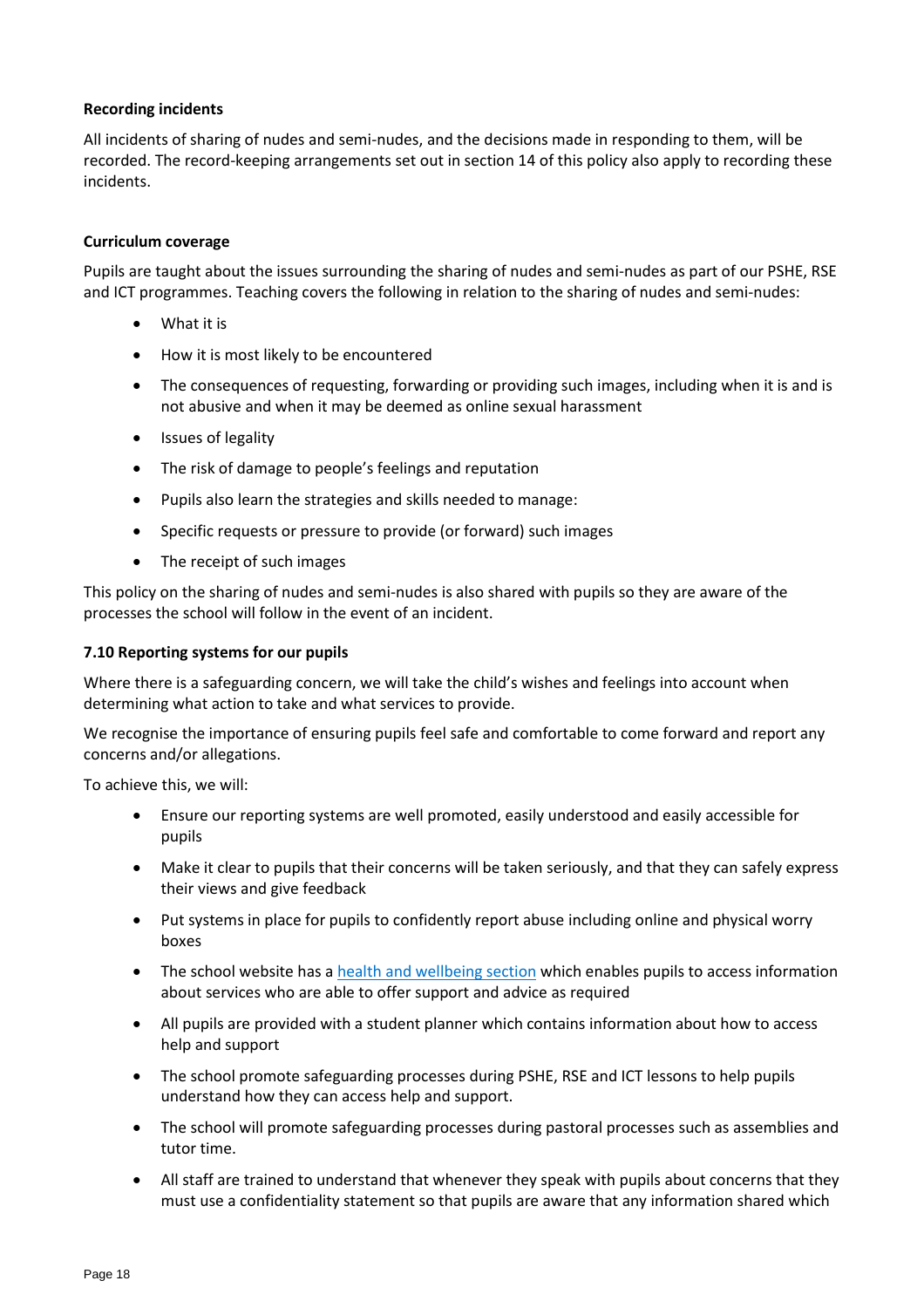indicates they may be at harm, or risk of harm, may be shared with the DSL or deputies to access help and support as required.

## <span id="page-18-0"></span>**8. Online safety and the use of mobile technology**

We recognise the importance of safeguarding children from potentially harmful and inappropriate online material, and we understand that technology is a significant component in many safeguarding and wellbeing issues.

To address this, our school aims to:

- Have robust processes in place to ensure the online safety of pupils, staff, volunteers and governors
- Protect and educate the whole school community in its safe and responsible use of technology, including mobile and smart technology (which we refer to as 'mobile phones')
- Set clear guidelines for the use of mobile phones for the whole school community
- Establish clear mechanisms to identify, intervene in and escalate any incidents or concerns, where appropriate

#### **The 4 key categories of risk**

Our approach to online safety is based on addressing the following categories of risk:

- **Content** being exposed to illegal, inappropriate or harmful content, such as pornography, fake news, racism, misogyny, self-harm, suicide, anti-Semitism, radicalisation and extremism
- **Contact** being subjected to harmful online interaction with other users, such as peer-to-peer pressure, commercial advertising and adults posing as children or young adults with the intention to groom or exploit them for sexual, criminal, financial or other purposes
- **Conduct** personal online behaviour that increases the likelihood of, or causes, harm, such as making, sending and receiving explicit images (e.g. consensual and non-consensual sharing of nudes and semi-nudes and/or pornography), sharing other explicit images and online bullying; and
- **Commerce** risks such as online gambling, inappropriate advertising, phishing and/or financial scams

#### **To meet our aims and address the risks above we will:**

- Educate pupils about online safety as part of our curriculum. For example:
	- o The safe use of social media, the internet and technology
	- o Keeping personal information private
	- o How to recognise unacceptable behaviour online
	- o How to report any incidents of cyber-bullying, ensuring pupils are encouraged to do so, including where they are a witness rather than a victim
- Train staff, as part of their induction, on safe internet use and online safeguarding issues including cyber-bullying and the risks of online radicalisation. All staff members will receive refresher training at least once each academic year
- Educate parents/carers about online safety via our website, communications sent directly to them and during parents' evenings. We will also share clear procedures with them so they know how to raise concerns about online safety
- Make sure staff are aware of any restrictions placed on them with regards to the use of their mobile phone and cameras, for example that:
	- $\circ$  Staff are allowed to bring their personal phones to school for their own use, but will limit such use to non-contact time when pupils are not present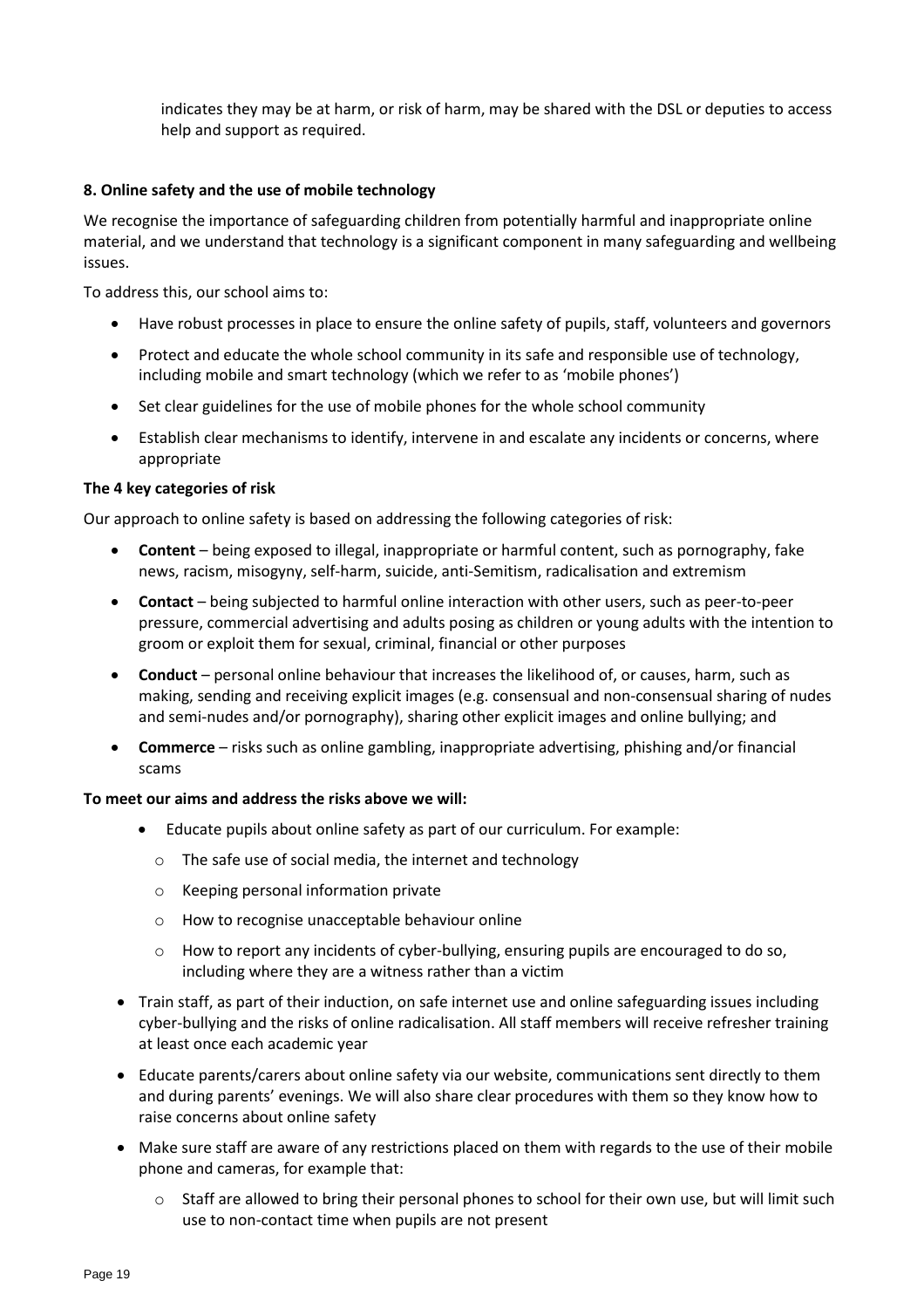- o Staff will not take pictures or recordings of pupils on their personal phones or cameras
- Make all pupils, parents/carers, staff, volunteers and governors aware that they are expected to sign an agreement regarding the acceptable use of the internet in school, use of the school's ICT systems and use of their mobile and smart technology
- Explain the sanctions we will use if a pupil is in breach of our policies on the acceptable use of the internet and mobile phones
- Make sure all staff, pupils and parents/carers are aware that staff have the power to search pupils' phones, as set out in the [DfE's guidance on searching, screening and confiscation](https://www.gov.uk/government/publications/searching-screening-and-confiscation)
- Put in place robust filtering and monitoring systems (Smoothwall) to limit children's exposure to the 4 key categories of risk (described above) from the school's IT systems
- Carry out an annual review of our approach to online safety, supported by an annual risk assessment that considers and reflects the risks faced by our school community

This section summarises our approach to online safety and mobile phone use. For comprehensive details about our school's policy on online safety and the use of mobile phones, please refer to our online safety policy and mobile phone policy, which you can find on our website

## <span id="page-19-0"></span>**9. Remote Learning – Safeguarding Arrangements**

During a period of partial or full school closure safeguarding procedures apply as normal. The welfare of the pupil is the paramount concern and any concerns should be acted on immediately.

Forge Valley School will be required to provide a safe place for any pupils deemed vulnerable or where parents/carers are essential workers and therefore need to send their children to school.

Vulnerable pupils are those subject to Child Protection Plans, Child in Need Plans, those who are Looked After and those with EHCP Plans.

School also have the option to offer places to pupils who are 'vulnerable' by school definition when there are safeguarding concerns.

The DSL, or a DSD, will be available at all times and on site wherever possible.

When the DSL (DSD) cannot be in school they will be contactable via phone to follow up urgent safeguarding concerns.

A list of vulnerable pupils will be maintained by the DSL outlining their location and name/contact details of their key worker.

A contact plan will be in place for each vulnerable pupil outlining how contact will be made (and by whom) and the frequency of contacts.

All contacts will be recorded on CPOMS to enable the DSL (DSD) to monitor the welfare of vulnerable pupils.

This information will be accessible to SLT members to ensure that vulnerable pupils are monitored and information from their safeguarding files is available to support statutory assessments and information requests from the Police.

The DSL(DSD) will continue to work with social worker/key worker police and external agencies to ensue that pupils and their families are safeguarded and multi-agency safety plans are monitored and implemented.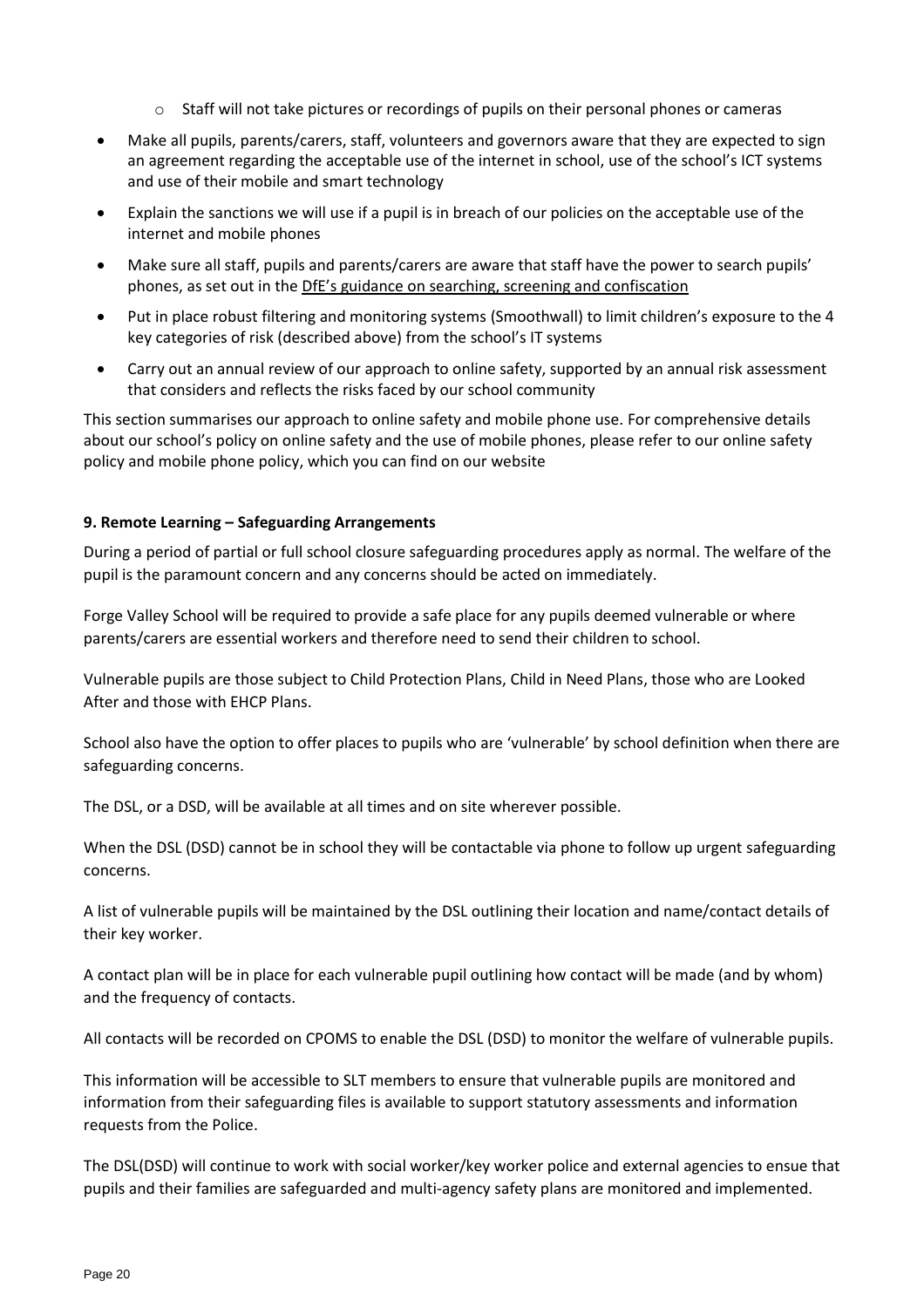## **Attendance**

Normal attendance registers will not be completed. The exception will be to monitor the attendance of those expected to attend (vulnerable pupils). In these cases, we will:

- Follow up absences by a phone call to the contacts recorded on school systems.
- Notify the key worker if a child is absent
- A contact plan will be in place for each vulnerable pupil outlining how contact will be made (and by whom) and the frequency of contacts.

Where pupils are attending another setting, we will make sure that they are provided with all relevant welfare, safeguarding and child protection information to support their needs.

#### **Online safety**

School will continue to have filtering and monitoring systems in place (Smoothwall).

When pupils are learning away from school, staff must continue to ensure that they continue to act in an appropriate and professional manner (as defined in the staff code of conduct and online safety policy) and follow the guidance in this safeguarding policy reporting safeguarding concerns as and when they occur.

To support parents and carers we will make sure that they are aware of potential risks online and the importance of staying safe.

We will ensure that parents/carers know what we are asking out pupils to do online, the sites they will be using and who they will be interacting with from the school.

Information is available on the school website to support parents and carers regarding online safety and remote learning.

#### **Mental Health**

Where possible we will continue to offer support in regards to mental health and well being and signpost pupils, parents and staff to resources and services who can promote positive menta health via the [Health](https://www.forgevalley.school/page/?title=Health+%26amp%3B+Wellbeing&pid=140)  [and Well Being website.](https://www.forgevalley.school/page/?title=Health+%26amp%3B+Wellbeing&pid=140)

#### <span id="page-20-0"></span>**10. Notifying parents or carers**

Where appropriate, we will discuss any concerns about a child with the child's parents or carers. The DSL will normally do this in the event of a suspicion or disclosure.

Other staff will only talk to parents or carers about any such concerns following consultation with the DSL.

If we believe that notifying the parents or carers would increase the risk to the child, we will discuss this with the local authority children's social care team before doing so.

In the case of allegations of abuse made against other children, we will normally notify the parents or carers of all the children involved following the same protocols as above.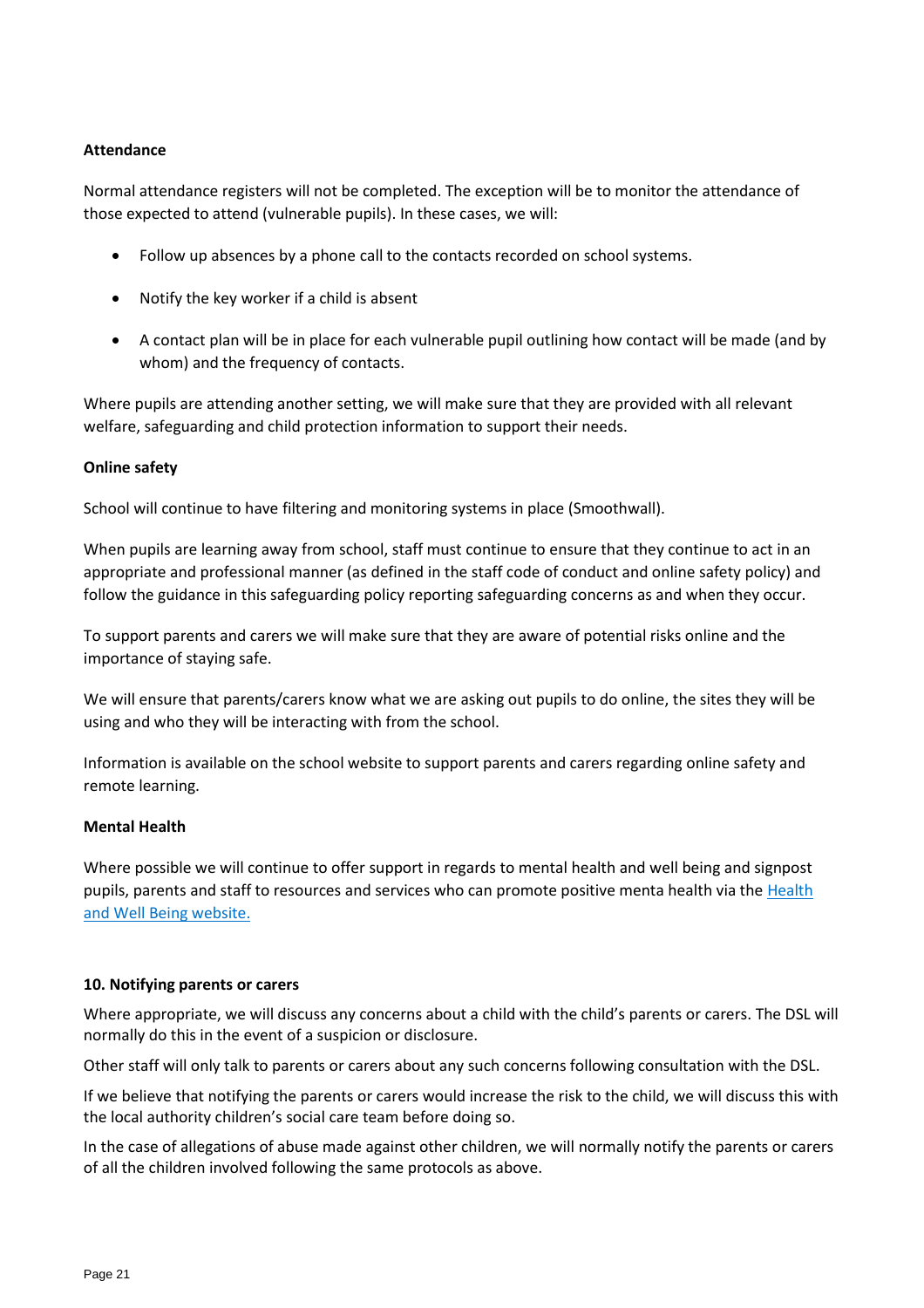## <span id="page-21-0"></span>**11. Pupils with special educational needs, disabilities or health issues**

We recognise that pupils with special educational needs (SEN) or disabilities or certain health conditions can face additional safeguarding challenges. Additional barriers can exist when recognising abuse and neglect in this group, including:

- Assumptions that indicators of possible abuse such as behaviour, mood and injury relate to the child's condition without further exploration
- Pupils being more prone to peer group isolation or bullying (including prejudice-based bullying) than other pupils
- The potential for pupils with SEN, disabilities or certain health conditions being disproportionally impacted by behaviours such as bullying, without outwardly showing any signs
- Communication barriers and difficulties in managing or reporting these challenges

Forge Valley School has an Integrated Resource (IR) facility for pupils with certain types of very significant SEND issues. The resource means that there are:

- Extra staff with specialist knowledge,
- Specialist equipment and
- A dedicated base within school.

Pupils with an IR place, and other pupils with significant SEND needs, can access additional pastoral support from staff members of the IR department.

Pupils with an EHCP have an allocated key worker who liaised with parent/carers and other relevant staff both in school and from external agencies as required to help identify and address any additional needs as required.

The IR offer a variety of interventions to support pupils develop their social and emotional skills to help them develop the confidence to communicate with staff and other trusted people.

Staff supporting SEND pupils build strong relationships with their pupils which helps them to be vigilant to changes that may indicate they are at risk of harm, or may be experiencing issues with peers in school.

## <span id="page-21-1"></span>**12. Sixth Form provision**

Pupils attending the sixth form provision will either be historic FVS pupils or arrive from external provisions.

For existing pupils, a safeguarding handover will take place between the  $6<sup>th</sup>$  form manager and the DSL to ensure that any needs can be addressed and pupils requiring additional monitoring can be identified.

For external candidates, the 6<sup>th</sup> form Manager will liaise with prospective pupils prior to enrolment to discuss academic progression.

During these conversations and information shared regarding pastoral or safeguarding support will be discussed in more detail with a member of the setting safeguarding team to gather a holistic view of the pupil's needs.

Should an external pupil enrol at Forge Valley School the 6<sup>th</sup> Form Manager will increase their vigilance of these pupils to ensure that pastoral and safeguarding support is addressed to meet their needs in conjunction with the DSL (DSD).

Safeguarding files will be requested as soon as possible to support a smooth transition and the DSL will make contact with the safeguarding team from the receiving school to ensure any immediate needs are addressed prior to being placed on roll.

Additional pastoral support can be:

• Individual meetings with the pupil and their family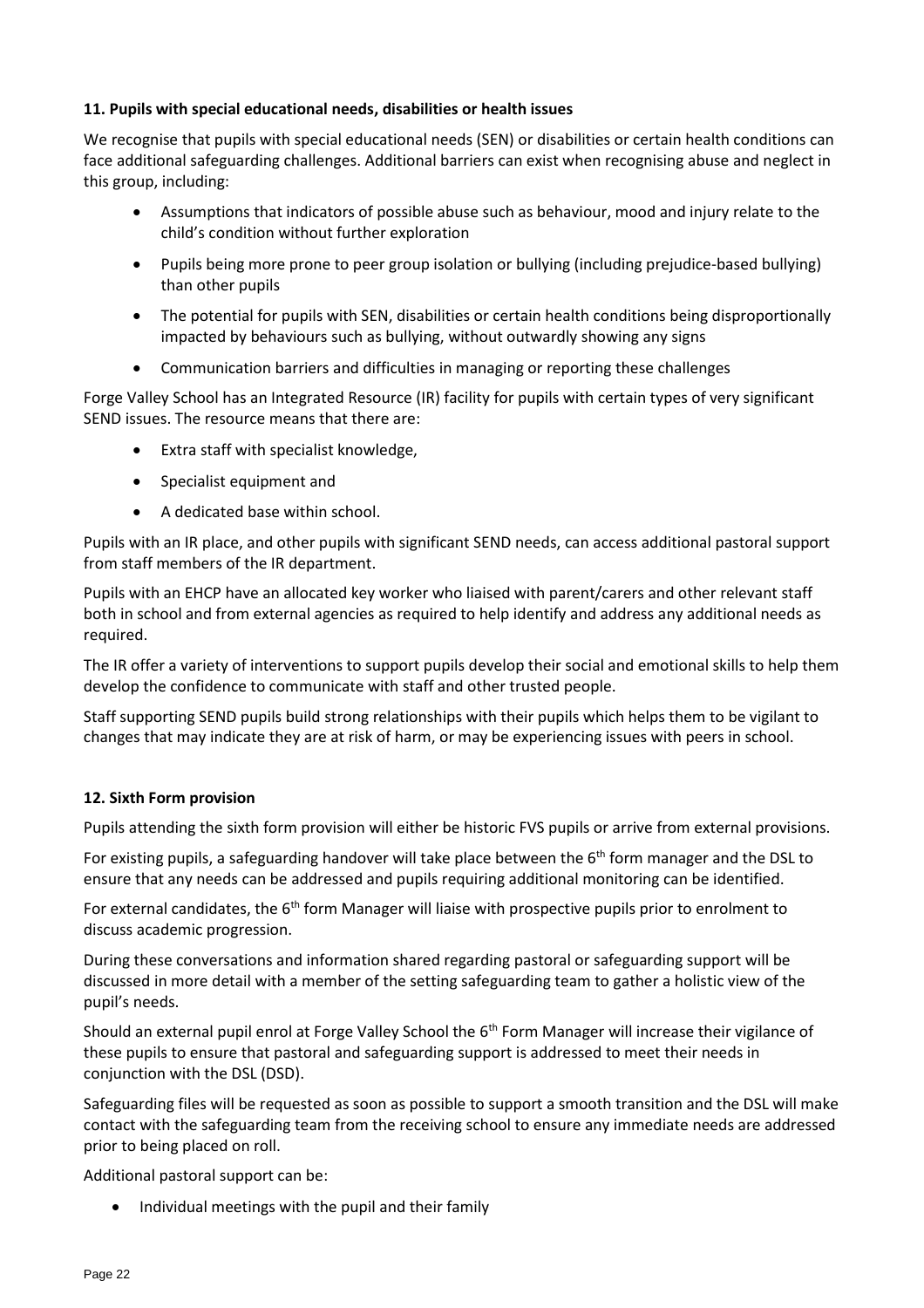- Tour of school (including location of safeguarding support)
- Buddy systems
- Tutor system (daily checks)
- 'Settling in meeting' within the first half term to identify any unmet needs.
- Signposting to services/resources of support

## <span id="page-22-0"></span>**13. The Arches**

The Arches is a school sport partnership which work across a number of schools in Sheffield to develop high quality Physical Education and school sport opportunities for children aged 5-18.

As such, the facilities the organisation are based in are often used out of school hours for community-based sports activities. To encourage and establish these extended services there is still a need to ensure that safeguarding measures are in place.

Members of staff employed by The Arches are direct employees of Forge Valley School.

For all services run by the Arches on behalf of the school, both in and out of school hours, the normal school safeguarding arrangements are followed.

For activities run by third parties outside of school hours, the Governing body by using a transfer of control of the building to allow the third-party use of the building for a given period of time. The "controlling body" will then be responsible for safeguarding processes whilst they are using the facilities.

In these circumstances, the Governing Body will ensure that the "controlling body" has the following in place:

- Up to date Safeguarding Policy and procedures which will be inspected prior to the agreement being confirmed.
- Relevant risk assessment in place for the activity taking place.
- Adequate first aid and medical procedures
- An appropriate COVID-19 risk assessment.

Any safeguarding concerns identified by third parties will be managed within their own safeguarding policies and procedures. Arches staff will be notified of the outcome of any incidents.

#### <span id="page-22-1"></span>**14. Pupils with a social worker**

Pupils may need a social worker due to safeguarding or welfare needs. We recognise that a child's experiences of adversity and trauma can leave them vulnerable to further harm as well as potentially creating barriers to attendance, learning, behaviour and mental health.

The DSL and all members of staff will work with and support social workers to help protect vulnerable children.

Where we are aware that a pupil has a social worker, the DSL will always consider this fact to ensure any decisions are made in the best interests of the pupil's safety, welfare and educational outcomes. For example, it will inform decisions about: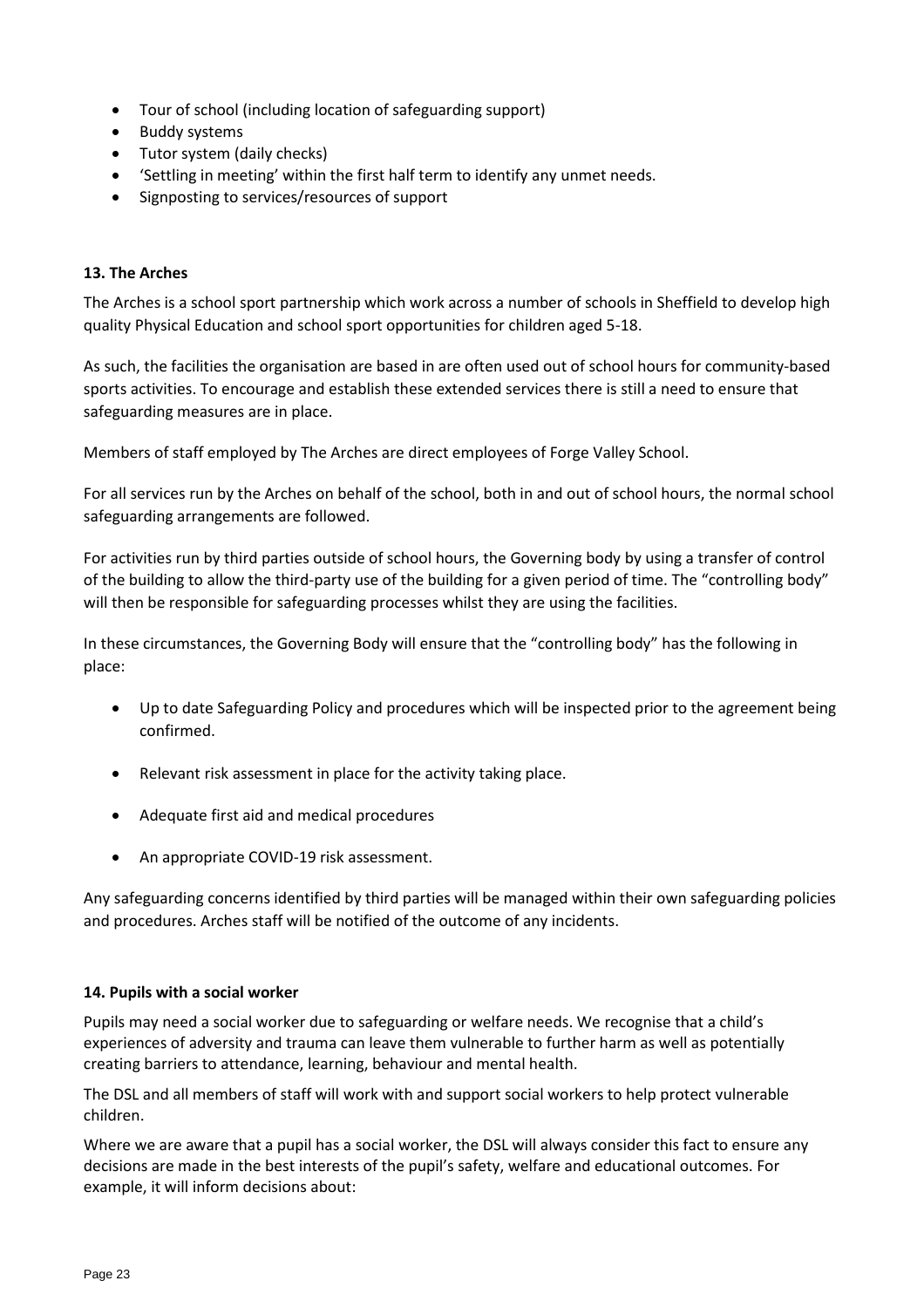- Responding to unauthorised absence or missing education where there are known safeguarding risks
- The provision of pastoral and/or academic support

## <span id="page-23-0"></span>**15. Looked-after and previously looked-after children**

We will ensure that staff have the skills, knowledge and understanding to keep looked-after children and previously looked-after children safe. In particular, we will ensure that:

- Appropriate staff have relevant information about children's looked after legal status, contact arrangements with birth parents or those with parental responsibility, and care arrangements
- The DSL has details of children's social workers and relevant virtual school heads

We have appointed a designated teacher, John Watson, Assistant Head Teacher KS4, who is responsible for promoting the educational achievement of looked-after children and previously looked-after children in line with [statutory guidance.](https://www.gov.uk/government/publications/designated-teacher-for-looked-after-children)

The designated teacher is appropriately trained and has the relevant qualifications and experience to perform the role.

As part of their role, the designated teacher will:

- Work closely with the DSL to ensure that any safeguarding concerns regarding looked-after and previously looked-after children are quickly and effectively responded to
- Work with virtual school heads to promote the educational achievement of looked-after and previously looked-after children, including discussing how pupil premium plus funding can be best used to support looked-after children and meet the needs identified in their personal education plans

#### <span id="page-23-1"></span>**16. Complaints and concerns about school safeguarding policies**

#### **16.1 Complaints against staff**

Complaints against staff that are likely to require a child protection investigation will be handled in accordance with our procedures for dealing with allegations of abuse made against staff (see appendix 3).

#### **16.2 Other complaints**

All other complaints should be dealt with in accordance with the school's complaints policy which is available on the school website.

#### **16.3 Whistle-blowing**

We recognise that children cannot be expected to raise concerns in an environment where staff fail to do so.

All staff are made aware during induction, and on a continuing basis, of their duty to raise concerns, where they exist about the management of child protection which may include the attitude or actions of colleagues.

If it becomes necessary to consult outside the school, they should speak in the first instance to the LADO following the Whistleblowing Policy

Whistle-blowing regarding the Headteacher should be made to the Designated Officer of the Local Governing Body whose contact details are readily available to staff on the school website.

All staff should be aware that they can get advice from the NSPCC Whistleblowing helpline: 0800 028 0285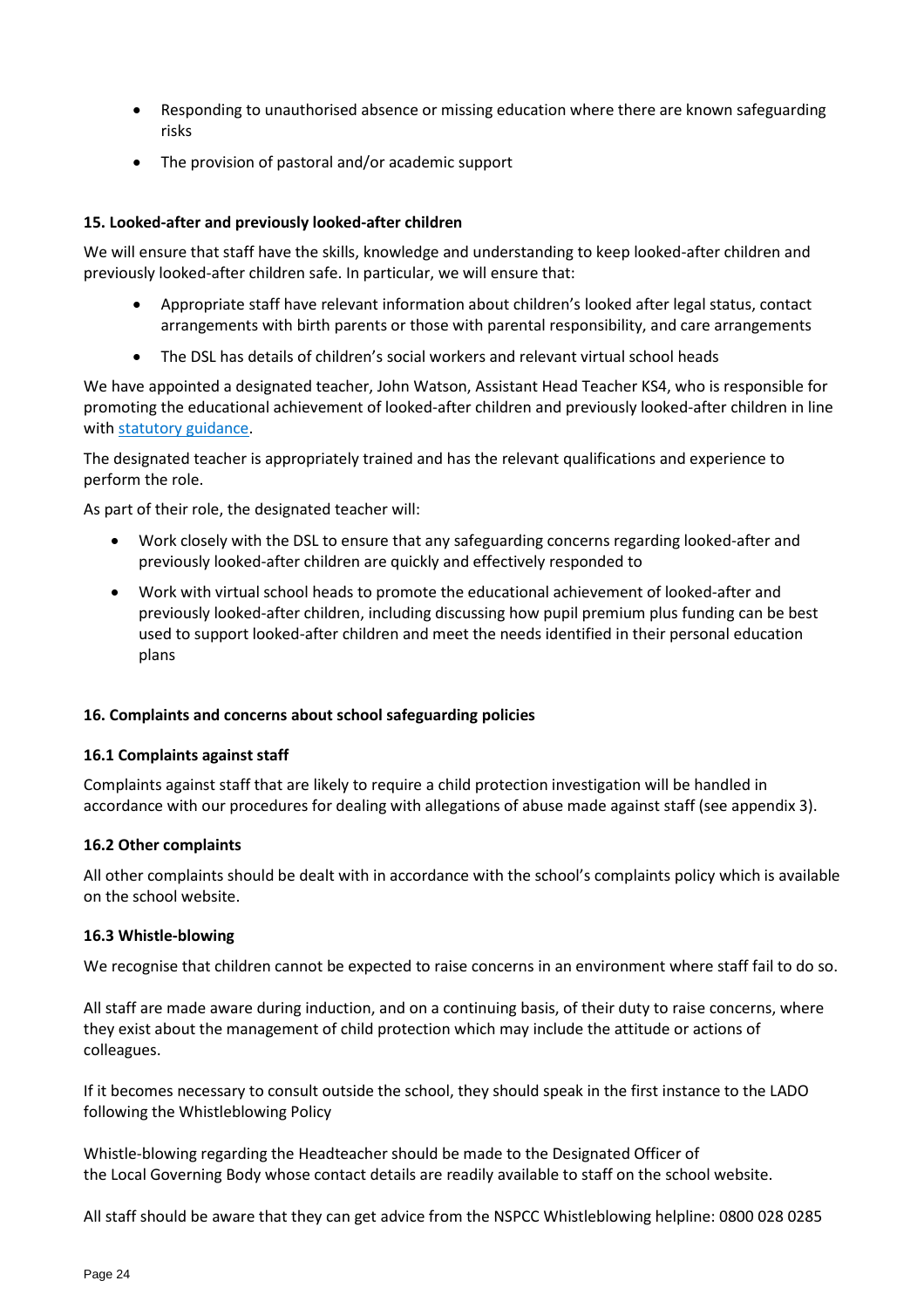## <span id="page-24-0"></span>**17. Record-keeping**

All safeguarding files are managed using a secure electronic case management system called CPOMS.

We will hold records in line with our records retention schedule.

All safeguarding concerns, discussions, decisions made and the reasons for those decisions, must be recorded in writing. If you are in any doubt about whether to record something, discuss it with the DSL.

Records will include:

- A clear and comprehensive summary of the concern
- Details of how the concern was followed up and resolved
- A note of any action taken, decisions reached and the outcome

Concerns and referrals will be kept in a separate child protection file for each child.

Any non-confidential records will be readily accessible and available. Confidential information and records will be held securely and only available to those who have a right or professional need to see them.

Safeguarding records relating to individual children will be retained for a reasonable period of time after they have left the school.

Safeguarding records which contain information about allegations of sexual abuse will be retained for the Independent Inquiry into Child Sexual Abuse (IICSA), for the term of the inquiry.

If a child for whom the school has, or has had, safeguarding concerns moves to another school, the DSL will ensure that their child protection file is forwarded promptly and securely, and separately from the main pupil file. In addition, if the concerns are significant or complex, and/or social services are involved, the DSL will speak to the DSL of the receiving school and provide information to enable them to have time to make any necessary preparations to ensure the safety of the child.

In addition:

- Appendix 2 sets out our policy on record-keeping specifically with respect to recruitment and preappointment checks
- Appendix 3 sets out our policy on record-keeping with respect to allegations of abuse made against staff

When sharing information, school will:

- 1. Ensure that the General Data Protection Regulation (GDPR), Data Protection Act 2018 and human rights law are not barriers to justified information sharing; they provide a framework to ensure that personal information about living individuals is shared appropriately.
- 2. Be open and honest with the individual (and/or their family where appropriate) from the outset about why, what, how and with whom information will, or could be shared, and seek their agreement, unless it is unsafe or inappropriate to do so.
- 3. Seek advice from other practitioners, or your information governance leads, if you are in any doubt about sharing the information concerned, without disclosing the identity of the individual where possible.
- 4. Where possible, share information with consent, and where possible, respect the wishes of those who do not consent to having their information shared. Under the GDPR and Data Protection Act 2018 you may share information without consent if, in your judgement, there is a lawful basis to do so, such as where safety may be at risk. Base your judgement on the facts of the case and be clear of the basis upon which you are doing so. Where you do not have consent, be mindful that an individual might not expect information to be shared.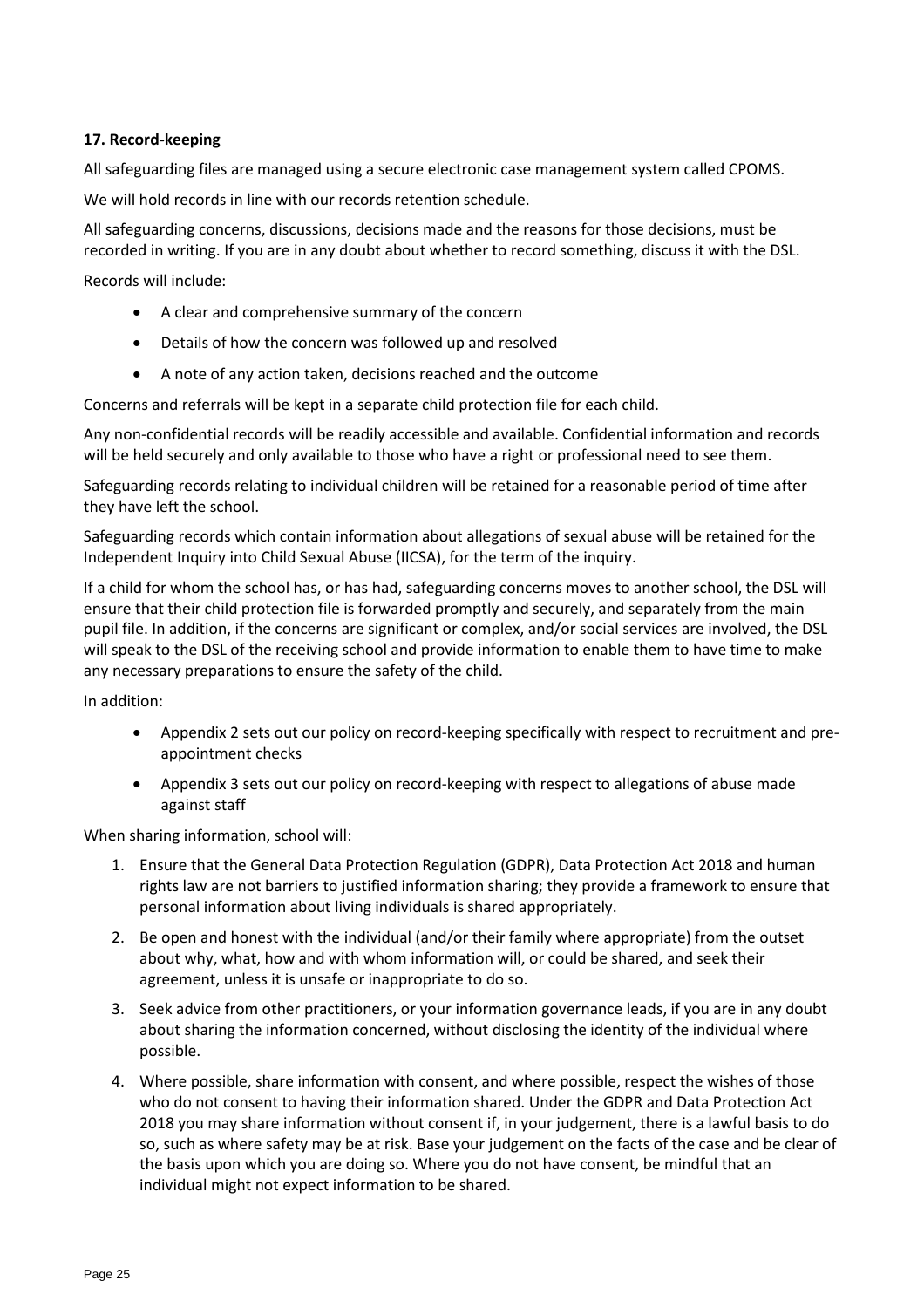- 5. Consider safety and well-being: base your information sharing decisions on considerations of the safety and well-being of the individual and others who may be affected by their actions.
- 6. Necessary, proportionate, relevant, adequate, accurate, timely and secure: ensure that the information you share is necessary for the purpose for which you are sharing it, is shared only with those individuals who need to have it, is accurate and up-to-date, is shared in a timely fashion, and is shared securely (e.g. secure e-mails, password protect and see full document for more examples).
- 7. Keep a record of your decision and the reasons for it whether it is to share information or not. If you decide to share, then record what you have shared, with whom and for what purpose. Sharing of information between practitioners and organisations is essential for effective identification, assessment, risk management and service provision. Fears about sharing information cannot be allowed to stand in the way of the need to safeguard and promote the welfare of children and young people at risk of abuse or neglect.

## <span id="page-25-0"></span>**18. Training**

## **18.1 All staff**

All staff members will undertake safeguarding and child protection training at induction, including on whistle-blowing procedures and online safety, to ensure they understand the school's safeguarding systems and their responsibilities, and can identify signs of possible abuse or neglect.

This training will be regularly updated and will:

- Be integrated, aligned and considered as part of the whole-school safeguarding approach and wider staff training, and curriculum planning
- Be in line with advice from the 3 safeguarding partners
- Have regard to the Teachers' Standards to support the expectation that all teachers:
	- o Manage behaviour effectively to ensure a good and safe environment
	- o Have a clear understanding of the needs of all pupils

All staff will have training on the government's anti-radicalisation strategy, Prevent, to enable them to identify children at risk of being drawn into terrorism and to challenge extremist ideas.

Staff will also receive regular safeguarding and child protection updates, including on online safety, as required but at least annually (for example, through emails, e-bulletins and staff meetings).

Volunteers will receive appropriate training, if applicable.

#### **18.2 The DSL and DSD's**

The DSL DSD's will undertake child protection and safeguarding training at least every 2 years.

In addition, they will update their knowledge and skills at regular intervals and at least annually (for example, through e-bulletins, meeting other DSLs, or taking time to read and digest safeguarding developments).

They will also undertake Prevent awareness training.

#### **18.3 Governors**

All governors receive training about safeguarding, to make sure they have the knowledge and information needed to perform their functions and understand their responsibilities.

As the chair of governors may be required to act as the 'case manager' in the event that an allegation of abuse is made against the headteacher, they receive training in managing allegations for this purpose.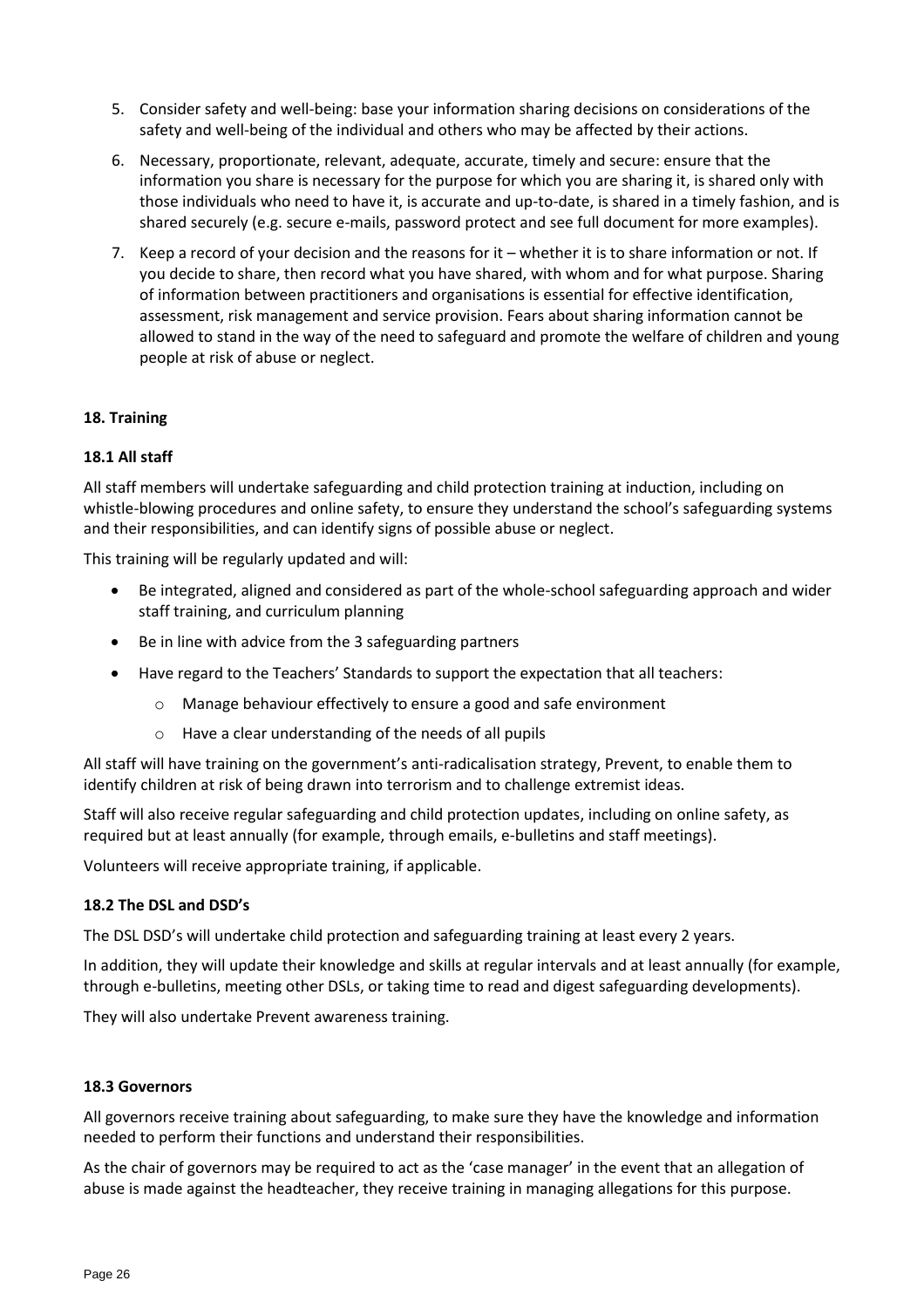## **18.4 Recruitment – interview panels**

At least one person conducting any interview for any post at the school will have undertaken safer recruitment training. This will cover, as a minimum, the contents of Keeping Children Safe in Education, and will be in line with local safeguarding procedures.

See appendix 2 of this policy for more information about our safer recruitment procedures.

## **18.5 Staff who have contact with pupils and families**

All staff who have contact with children and families will have supervisions which will provide them with support, coaching and training, promote the interests of children and allow for confidential discussions of sensitive issues.

## <span id="page-26-0"></span>**19. Monitoring arrangements**

This policy will be reviewed **annually** by Helen Jackson, DSL. At every review, it will be approved by the full governing board.

## <span id="page-26-1"></span>**20. Links with other policies**

This policy links to the following policies and procedures:

- Behaviour and Anti-Bullying
- Staff Code of Conduct
- Complaints
- Health and safety
- Attendance
- Online safety
- Mobile phone use
- Equality
- Relationships and sex education
- First aid
- Curriculum
- Designated teacher for looked-after and previously looked-after children
- Privacy notices
- Whistle Blowing
- Data Protection/GDPR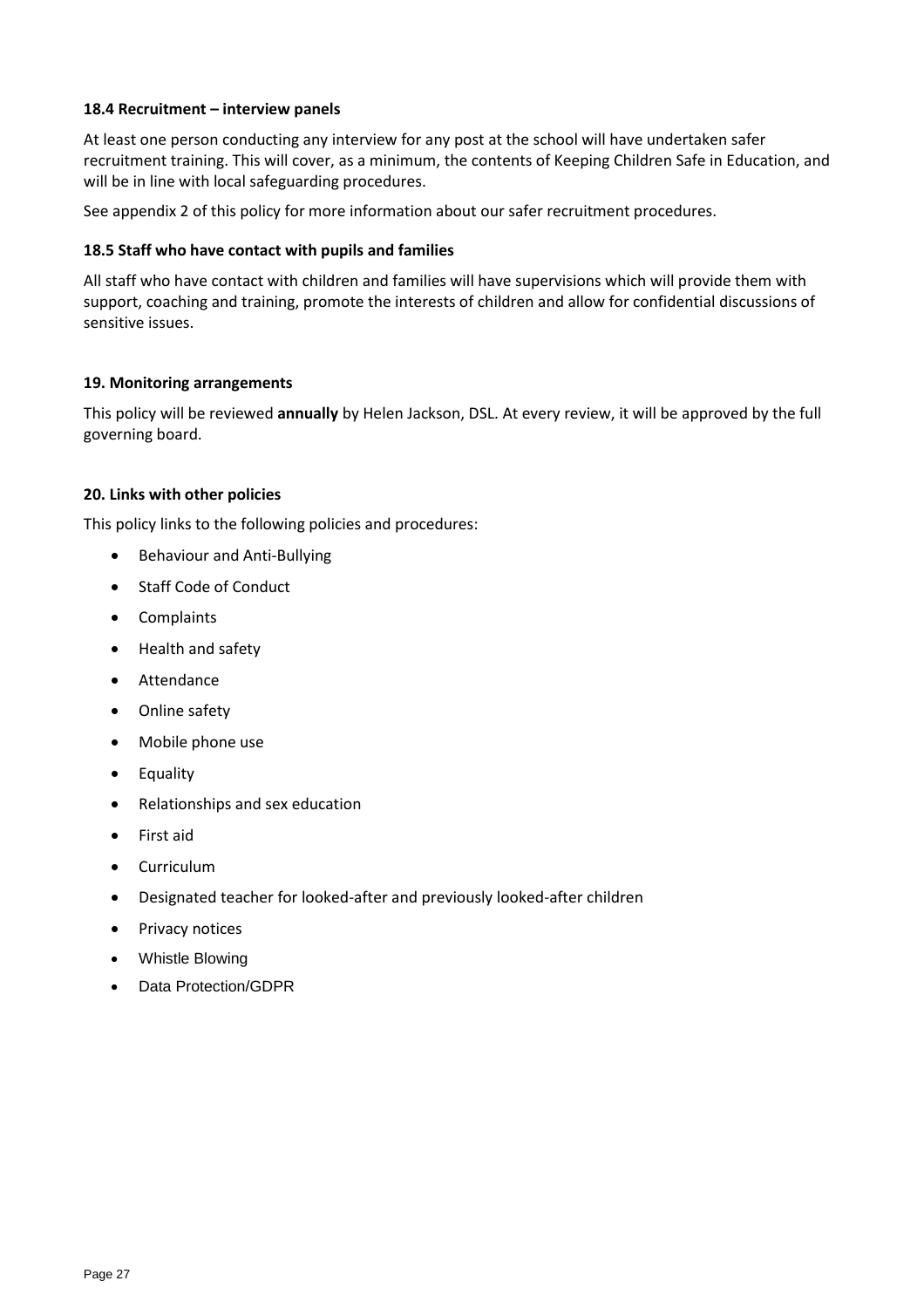## **These appendices are based on the Department for Education's statutory guidance, Keeping Children Safe in Education.**

## <span id="page-27-0"></span>**Appendix 1: types of abuse**

**Abuse**, including neglect, and safeguarding issues are rarely standalone events that can be covered by one definition or label. In most cases, multiple issues will overlap.

**Physical abuse** may involve hitting, shaking, throwing, poisoning, burning or scalding, drowning, suffocating or otherwise causing physical harm to a child. Physical harm may also be caused when a parent or carer fabricates the symptoms of, or deliberately induces, illness in a child.

**Emotional abuse** is the persistent emotional maltreatment of a child such as to cause severe and adverse effects on the child's emotional development. Some level of emotional abuse is involved in all types of maltreatment of a child, although it may occur alone.

Emotional abuse may involve:

- Conveying to a child that they are worthless or unloved, inadequate, or valued only insofar as they meet the needs of another person
- Not giving the child opportunities to express their views, deliberately silencing them or 'making fun' of what they say or how they communicate
- Age or developmentally inappropriate expectations being imposed on children. These may include interactions that are beyond a child's developmental capability, as well as overprotection and limitation of exploration and learning, or preventing the child participating in normal social interaction
- Seeing or hearing the ill-treatment of another
- Serious bullying (including cyber-bullying), causing children frequently to feel frightened or in danger, or the exploitation or corruption of children

**Sexual abuse** involves forcing or enticing a child or young person to take part in sexual activities, not necessarily involving a high level of violence, whether or not the child is aware of what is happening. The activities may involve:

- Physical contact, including assault by penetration (for example rape or oral sex) or non-penetrative acts such as masturbation, kissing, rubbing and touching outside of clothing
- Non-contact activities, such as involving children in looking at, or in the production of, sexual images, watching sexual activities, encouraging children to behave in sexually inappropriate ways, or grooming a child in preparation for abuse (including via the internet)

Sexual abuse is not solely perpetrated by adult males. Women can also commit acts of sexual abuse, as can other children.

**Neglect** is the persistent failure to meet a child's basic physical and/or psychological needs, likely to result in the serious impairment of the child's health or development. Neglect may occur during pregnancy as a result of maternal substance abuse.

Once a child is born, neglect may involve a parent or carer failing to:

- Provide adequate food, clothing and shelter (including exclusion from home or abandonment)
- Protect a child from physical and emotional harm or danger
- Ensure adequate supervision (including the use of inadequate care-givers)
- Ensure access to appropriate medical care or treatment

It may also include neglect of, or unresponsiveness to, a child's basic emotional needs.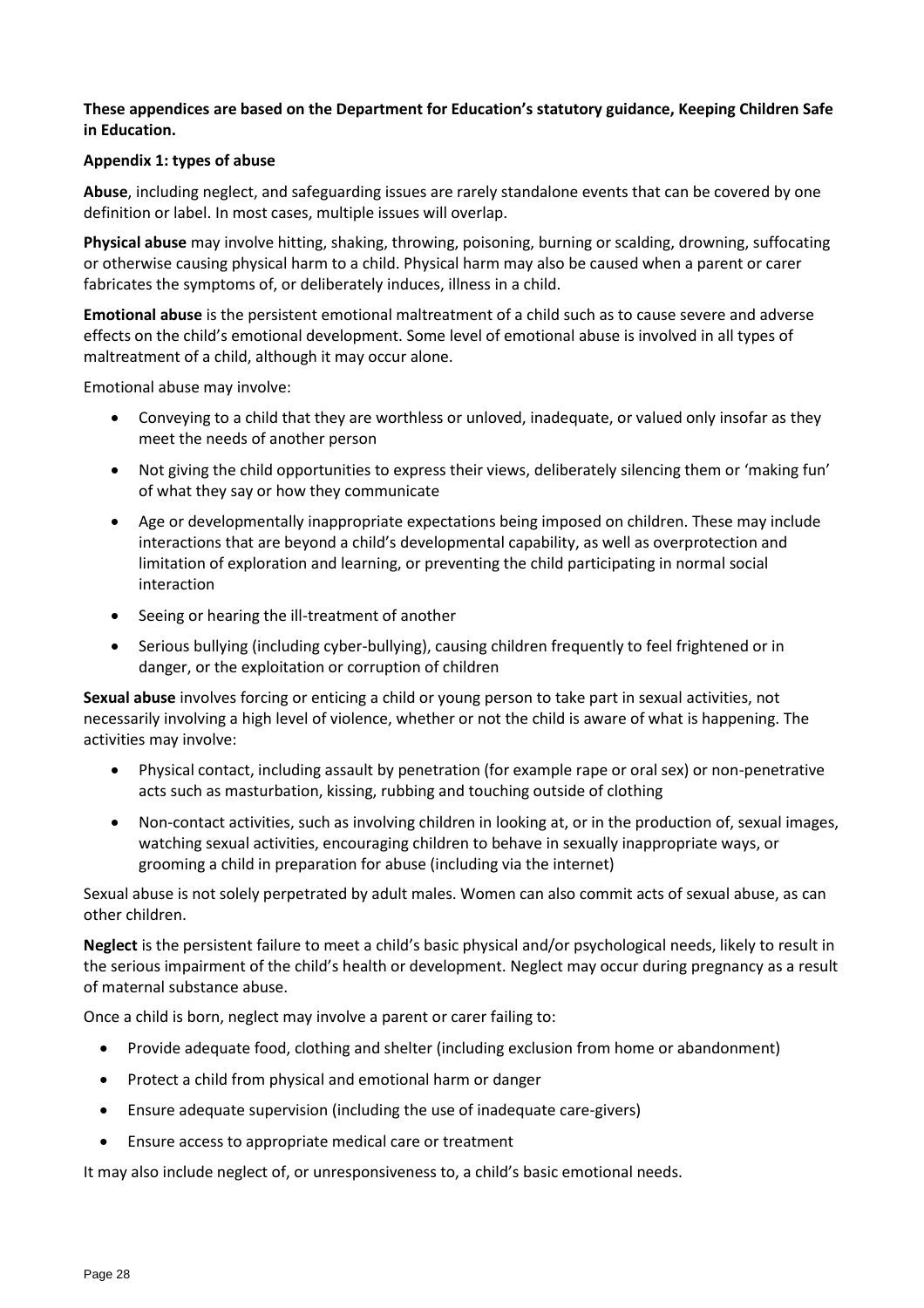## <span id="page-28-0"></span>**Appendix 2: safer recruitment and DBS checks – policy and procedures**

#### **Recruitment and selection process**

To make sure we recruit suitable people, we will ensure that those involved in the recruitment and employment of staff to work with children have received appropriate safer recruitment training.

We have put the following steps in place during our recruitment and selection process to ensure we are committed to safeguarding and promoting the welfare of children.

#### **Advertising**

When advertising roles, we will make clear:

- Our school's commitment to safeguarding and promoting the welfare of children
- That safeguarding checks will be undertaken
- The safeguarding requirements and responsibilities of the role, such as the extent to which the role will involve contact with children
- Whether or not the role is exempt from the Rehabilitation of Offenders Act 1974 and the amendments to the Exceptions Order 1975, 2013 and 2020. If the role is exempt, certain spent convictions and cautions are 'protected', so they do not need to be disclosed, and if they are disclosed, we cannot take them into account

#### **Application forms**

Our application forms will:

- Include a statement saying that it is an offence to apply for the role if an applicant is barred from engaging in regulated activity relevant to children (where the role involves this type of regulated activity)
- Include a copy of, or link to, our child protection and safeguarding policy and our policy on the employment of ex-offenders

#### **Shortlisting**

- Our shortlisting process will involve at least 2 people and will:
- Consider any inconsistencies and look for gaps in employment and reasons given for them
- Explore all potential concerns

Once we have shortlisted candidates, we will ask shortlisted candidates to:

- Complete a self-declaration of their criminal record or any information that would make them unsuitable to work with children, so that they have the opportunity to share relevant information and discuss it at interview stage. The information we will ask for includes:
	- $\circ$  If they have a criminal history
	- o Whether they are included on the barred list
	- o Whether they are prohibited from teaching
	- $\circ$  Information about any criminal offences committed in any country in line with the law as applicable in England and Wales
	- o Any relevant overseas information
- Sign a declaration confirming the information they have provided is true

#### **Seeking references and checking employment history**

We will obtain references before interview. Any concerns raised will be explored further with referees and taken up with the candidate at interview.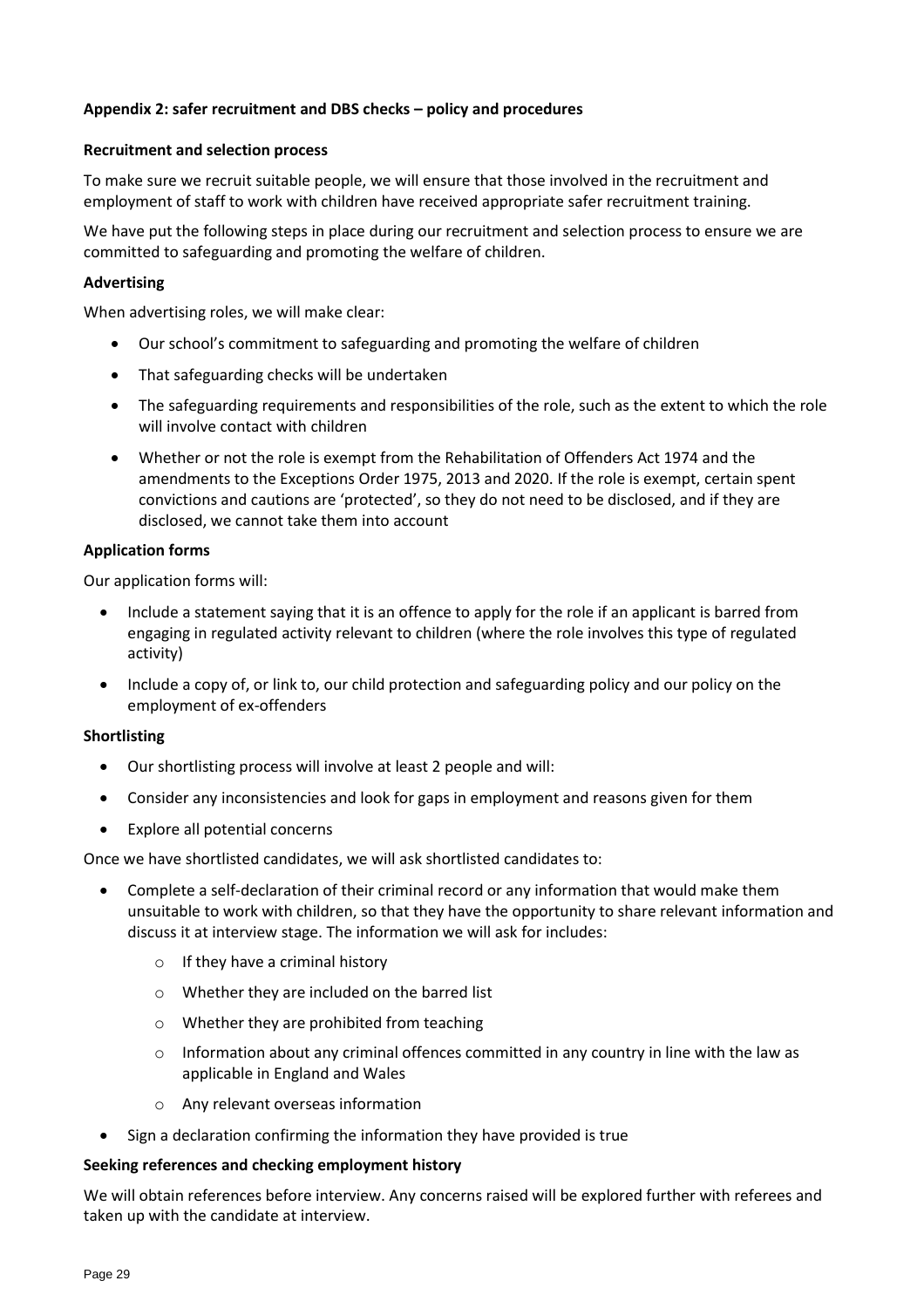When seeking references we will:

- Not accept open references
- Liaise directly with referees and verify any information contained within references with the referees
- Ensure any references are from the candidate's current employer and completed by a senior person. Where the referee is school based, we will ask for the reference to be confirmed by the headteacher/principal as accurate in respect to disciplinary investigations
- Obtain verification of the candidate's most recent relevant period of employment if they are not currently employed
- Secure a reference from the relevant employer from the last time the candidate worked with children if they are not currently working with children
- Compare the information on the application form with that in the reference and take up any inconsistencies with the candidate
- Resolve any concerns before any appointment is confirmed

#### **Interview and selection**

When interviewing candidates, we will:

- Probe any gaps in employment, or where the candidate has changed employment or location frequently, and ask candidates to explain this
- Explore any potential areas of concern to determine the candidate's suitability to work with children
- Record all information considered and decisions made

## **Pre-appointment vetting checks**

We will record all information on the checks carried out in the school's single central record (SCR). Copies of these checks, where appropriate, will be held in individuals' personnel files. We follow requirements and best practice in retaining copies of these checks, as set out below.

#### **New staff**

All offers of appointment will be conditional until satisfactory completion of the necessary pre-employment checks. When appointing new staff, we will:

- Verify their identity
- Obtain (via the applicant) an enhanced DBS certificate, including barred list information for those who will be engaging in regulated activity (see definition below). We will obtain the certificate before, or as soon as practicable after, appointment, including when using the DBS update service. We will not keep a copy of the certificate for longer than 6 months, but when the copy is destroyed we may still keep a record of the fact that vetting took place, the result of the check and recruitment decision taken
- Obtain a separate barred list check if they will start work in regulated activity before the DBS certificate is available
- Verify their mental and physical fitness to carry out their work responsibilities
- Verify their right to work in the UK. We will keep a copy of this verification for the duration of the member of staff's employment and for 2 years afterwards
- Verify their professional qualifications, as appropriate
- Ensure they are not subject to a prohibition order if they are employed to be a teacher
- Carry out further additional checks, as appropriate, on candidates who have lived or worked outside of the UK. Where available, these will include: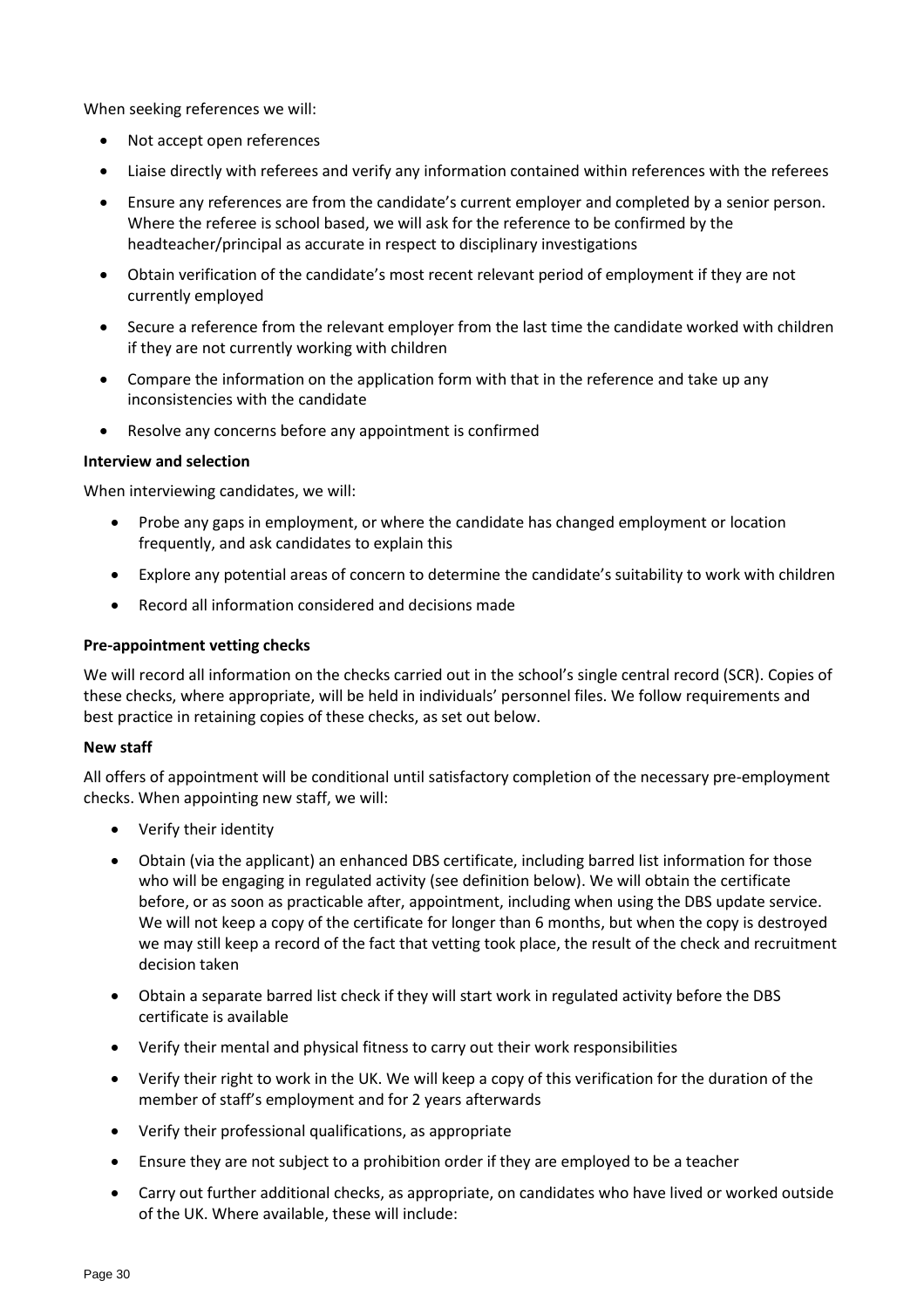- o For all staff, including teaching positions: [criminal records checks for overseas applicants](https://www.gov.uk/government/publications/criminal-records-checks-for-overseas-applicants)
- $\circ$  For teaching positions: obtaining a letter of professional standing from the professional regulating authority in the country where the applicant has worked
- Check that candidates taking up a management position\* are not subject to a prohibition from management (section 128) direction made by the secretary of state

\* Management positions are most likely to include, but are not limited to, headteachers, principals and deputy/assistant headteachers.

**Regulated activity** means a person who will be:

- Responsible, on a regular basis in a school or college, for teaching, training, instructing, caring for or supervising children; or
- Carrying out paid, or unsupervised unpaid, work regularly in a school or college where that work provides an opportunity for contact with children; or
- Engaging in intimate or personal care or overnight activity, even if this happens only once and regardless of whether they are supervised or not

#### **Existing staff**

In certain circumstances we will carry out all the relevant checks on existing staff as if the individual was a new member of staff. These circumstances are when:

- There are concerns about an existing member of staff's suitability to work with children; or
- An individual moves from a post that is not regulated activity to one that is; or
- There has been a break in service of 12 weeks or more
- We will refer to the DBS anyone who has harmed, or poses a risk of harm, to a child or vulnerable adult where:
- We believe the individual has engaged in [relevant conduct;](https://www.gov.uk/guidance/making-barring-referrals-to-the-dbs#relevant-conduct-in-relation-to-children) or
- We believe the individual has received a caution or conviction for a relevant (automatic barring either with or without the right to make representations) offence, under the [Safeguarding](http://www.legislation.gov.uk/uksi/2009/37/contents/made)  [Vulnerable Groups Act 2006 \(Prescribed Criteria and Miscellaneous Provisions\) Regulations 2009;](http://www.legislation.gov.uk/uksi/2009/37/contents/made) or
- We believe the 'harm test' is satisfied in respect of the individual (i.e. they may harm a child or vulnerable adult or put them at risk of harm); and
- The individual has been removed from working in regulated activity (paid or unpaid) or would have been removed if they had not left

#### **Agency and third-party staff**

We will obtain written notification from any agency or third-party organisation that it has carried out the necessary safer recruitment checks that we would otherwise perform. We will also check that the person presenting themselves for work is the same person on whom the checks have been made.

#### **Contractors**

We will ensure that any contractor, or any employee of the contractor, who is to work at the school has had the appropriate level of DBS check (this includes contractors who are provided through a PFI or similar contract). This will be:

- An enhanced DBS check with barred list information for contractors engaging in regulated activity
- An enhanced DBS check, not including barred list information, for all other contractors who are not in regulated activity but whose work provides them with an opportunity for regular contact with children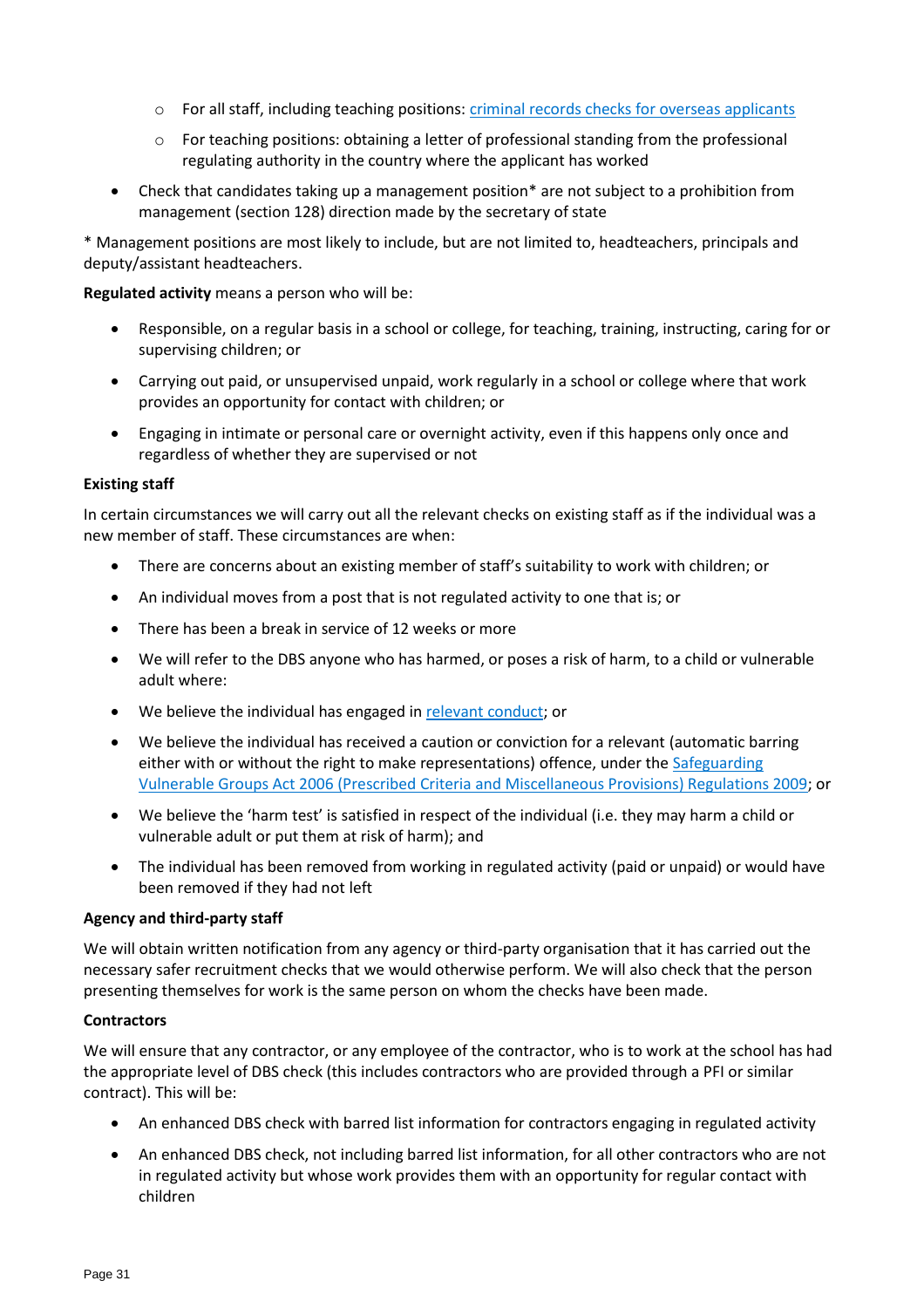We will obtain the DBS check for self-employed contractors.

We will not keep copies of such checks for longer than 6 months.

Contractors who have not had any checks will not be allowed to work unsupervised or engage in regulated activity under any circumstances.

We will check the identity of all contractors and their staff on arrival at the school.

## **Trainee/student teachers**

Where applicants for initial teacher training are salaried by us, we will ensure that all necessary checks are carried out.

Where trainee teachers are fee-funded, we will obtain written confirmation from the training provider that necessary checks have been carried out and that the trainee has been judged by the provider to be suitable to work with children.

#### **Volunteers**

We will:

- Never leave an unchecked volunteer unsupervised or allow them to work in regulated activity
- Obtain an enhanced DBS check with barred list information for all volunteers who are new to working in regulated activity
- Carry out a risk assessment when deciding whether to seek an enhanced DBS check without barred list information for any volunteers not engaging in regulated activity. We will retain a record of this risk assessment

#### **Governors and members**

All trustees, local governors and members will have an enhanced DBS check without barred list information.

They will have an enhanced DBS check with barred list information if working in regulated activity.

The chair of the board will have their DBS check countersigned by the secretary of state.

All proprietors, trustees, local governors and members will also have the following checks:

- A section 128 check (to check prohibition on participation in management under [section 128 of the](https://www.legislation.gov.uk/ukpga/2008/25/section/128)  [Education and Skills Act 2008\)](https://www.legislation.gov.uk/ukpga/2008/25/section/128).
- Identity
- Right to work in the UK
- Other checks deemed necessary if they have lived or worked outside the UK

All governors will also have the following checks:

- Identity
- Right to work in the UK
- Other checks deemed necessary if they have lived or worked outside the UK

#### **Staff working in alternative provision settings**

Where we place a pupil with an alternative provision provider, we obtain written confirmation from the provider that they have carried out the appropriate safeguarding checks on individuals working there that we would otherwise perform.

#### **Adults who supervise pupils on work experience**

When organising work experience, we will ensure that policies and procedures are in place to protect children from harm.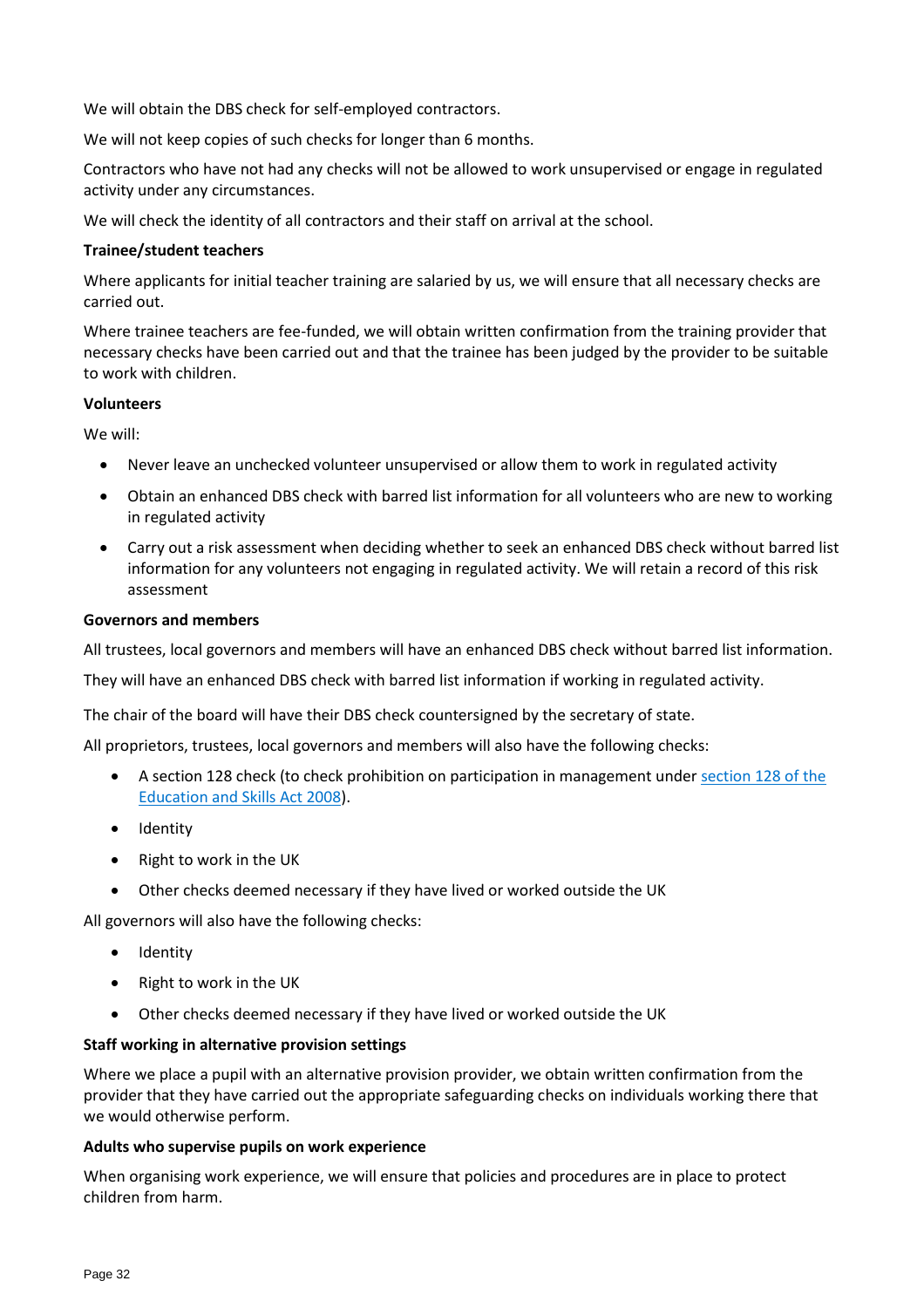We will also consider whether it is necessary for barred list checks to be carried out on the individuals who supervise a pupil under 16 on work experience. This will depend on the specific circumstances of the work experience, including the nature of the supervision, the frequency of the activity being supervised, and whether the work is regulated activity.

#### **Pupils staying with host families**

Where the school makes arrangements for pupils to be provided with care and accommodation by a host family to which they are not related (for example, during a foreign exchange visit), we will request enhanced DBS checks with barred list information on those people.

Where the school is organising such hosting arrangements overseas and host families cannot be checked in the same way, we will work with our partner schools abroad to ensure that similar assurances are undertaken prior to the visit.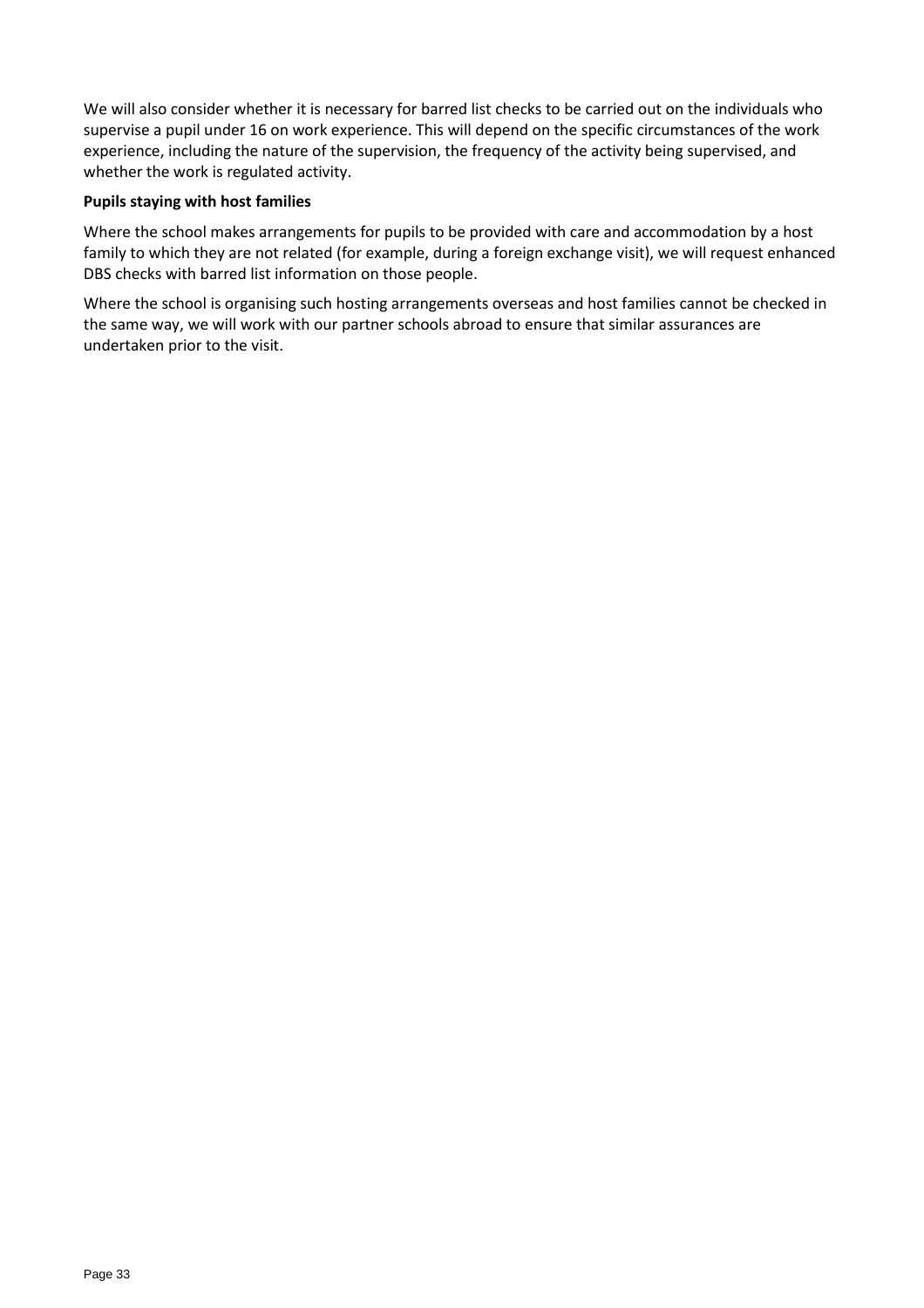## <span id="page-33-0"></span>**Appendix 3: allegations of abuse made against staff**

## **Section 1: allegations that may meet the harms threshold**

This section applies to all cases in which it is alleged that a current member of staff, including a supply teacher, volunteer or contractor, has:

- Behaved in a way that has harmed a child, or may have harmed a child, and/or
- Possibly committed a criminal offence against or related to a child, and/or
- Behaved towards a child or children in a way that indicates he or she may pose a risk of harm to children, and/or
- Behaved or may have behaved in a way that indicates they may not be suitable to work with children – this includes behaviour taking place both inside and outside of school

We will deal with any allegation of abuse quickly, in a fair and consistent way that provides effective child protection while also supporting the individual who is the subject of the allegation.

A 'case manager' will lead any investigation. This will be the headteacher, or the chair of governors where the headteacher is the subject of the allegation. The case manager will be identified at the earliest opportunity.

Our procedures for dealing with allegations will be applied with common sense and judgement.

## **Suspension of the accused until the case is resolved**

Suspension of the accused will not be the default position, and will only be considered in cases where there is reason to suspect that a child or other children is/are at risk of harm, or the case is so serious that there might be grounds for dismissal. In such cases, we will only suspend an individual if we have considered all other options available and there is no reasonable alternative.

Based on an assessment of risk, we will consider alternatives such as:

- Redeployment within the school so that the individual does not have direct contact with the child or children concerned
- Providing an assistant to be present when the individual has contact with children
- Redeploying the individual to alternative work in the school so that they do not have unsupervised access to children
- Moving the child or children to classes where they will not come into contact with the individual, making it clear that this is not a punishment and parents/carers have been consulted
- Temporarily redeploying the individual to another role in a different location, for example to an alternative school or other work for the academy trust

If in doubt, the case manager will seek views from the school's personnel adviser and the designated officer at the local authority, as well as the police and children's social care where they have been involved.

#### **Definitions for outcomes of allegation investigations**

- **Substantiated:** there is sufficient evidence to prove the allegation
- **Malicious:** there is sufficient evidence to disprove the allegation and there has been a deliberate act to deceive, or to cause harm to the subject of the allegation
- **False:** there is sufficient evidence to disprove the allegation
- **Unsubstantiated:** there is insufficient evidence to either prove or disprove the allegation (this does not imply guilt or innocence)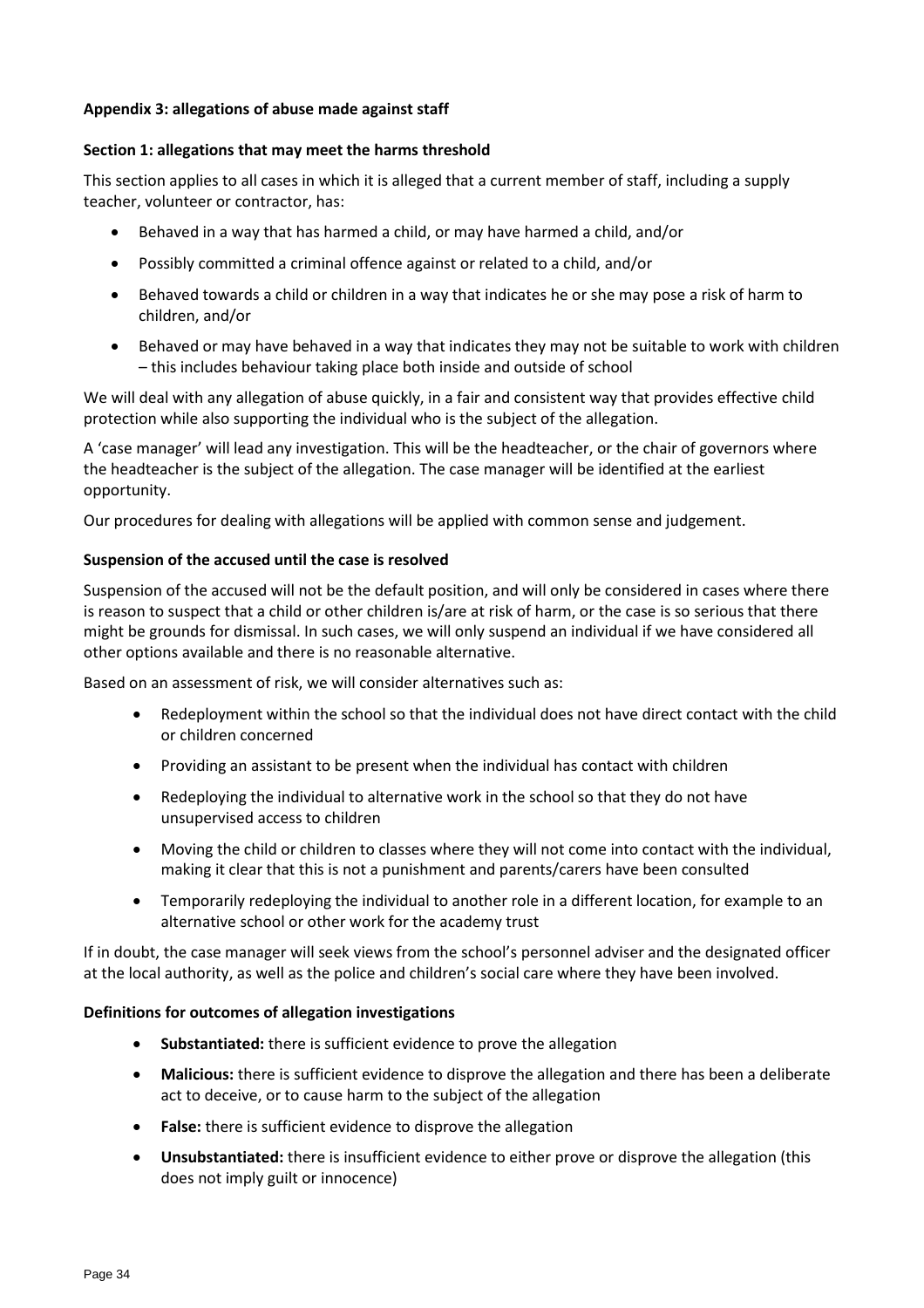• **Unfounded**: to reflect cases where there is no evidence or proper basis which supports the allegation being made

#### **Procedure for dealing with allegations**

In the event of an allegation that meets the criteria above, the case manager will take the following steps:

- Conduct basic enquiries in line with local procedures to establish the facts to help determine whether there is any foundation to the allegation before carrying on with the steps below
- Discuss the allegation with the designated officer at the local authority. This is to consider the nature, content and context of the allegation and agree a course of action, including whether further enquiries are necessary to enable a decision on how to proceed, and whether it is necessary to involve the police and/or children's social care services. (The case manager may, on occasion, consider it necessary to involve the police *before* consulting the designated officer – for example, if the accused individual is deemed to be an immediate risk to children or there is evidence of a possible criminal offence. In such cases, the case manager will notify the designated officer as soon as practicably possible after contacting the police)
- Inform the accused individual of the concerns or allegations and likely course of action as soon as possible after speaking to the designated officer (and the police or children's social care services, where necessary). Where the police and/or children's social care services are involved, the case manager will only share such information with the individual as has been agreed with those agencies
- Where appropriate (in the circumstances described above), carefully consider whether suspension of the individual from contact with children at the school is justified or whether alternative arrangements such as those outlined above can be put in place. Advice will be sought from the designated officer, police and/or children's social care services, as appropriate
- Where the case manager is concerned about the welfare of other children in the community or the individual's family, they will discuss these concerns with the DSL and make a risk assessment of the situation. If necessary, the DSL may make a referral to children's social care
- **If immediate suspension is considered necessary**, agree and record the rationale for this with the designated officer. The record will include information about the alternatives to suspension that have been considered, and why they were rejected. Written confirmation of the suspension will be provided to the individual facing the allegation or concern within 1 working day, and the individual will be given a named contact at the school and their contact details
- **If it is decided that no further action is to be taken** in regard to the subject of the allegation or concern, record this decision and the justification for it and agree with the designated officer what information should be put in writing to the individual and by whom, as well as what action should follow both in respect of the individual and those who made the initial allegation
- **If it is decided that further action is needed**, take steps as agreed with the designated officer to initiate the appropriate action in school and/or liaise with the police and/or children's social care services as appropriate
- Provide effective support for the individual facing the allegation or concern, including appointing a named representative to keep them informed of the progress of the case and considering what other support is appropriate.
- Inform the parents or carers of the child/children involved about the allegation as soon as possible if they do not already know (following agreement with children's social care services and/or the police, if applicable). The case manager will also inform the parents or carers of the requirement to maintain confidentiality about any allegations made against teachers (where this applies) while investigations are ongoing. Any parent or carer who wishes to have the confidentiality restrictions removed in respect of a teacher will be advised to seek legal advice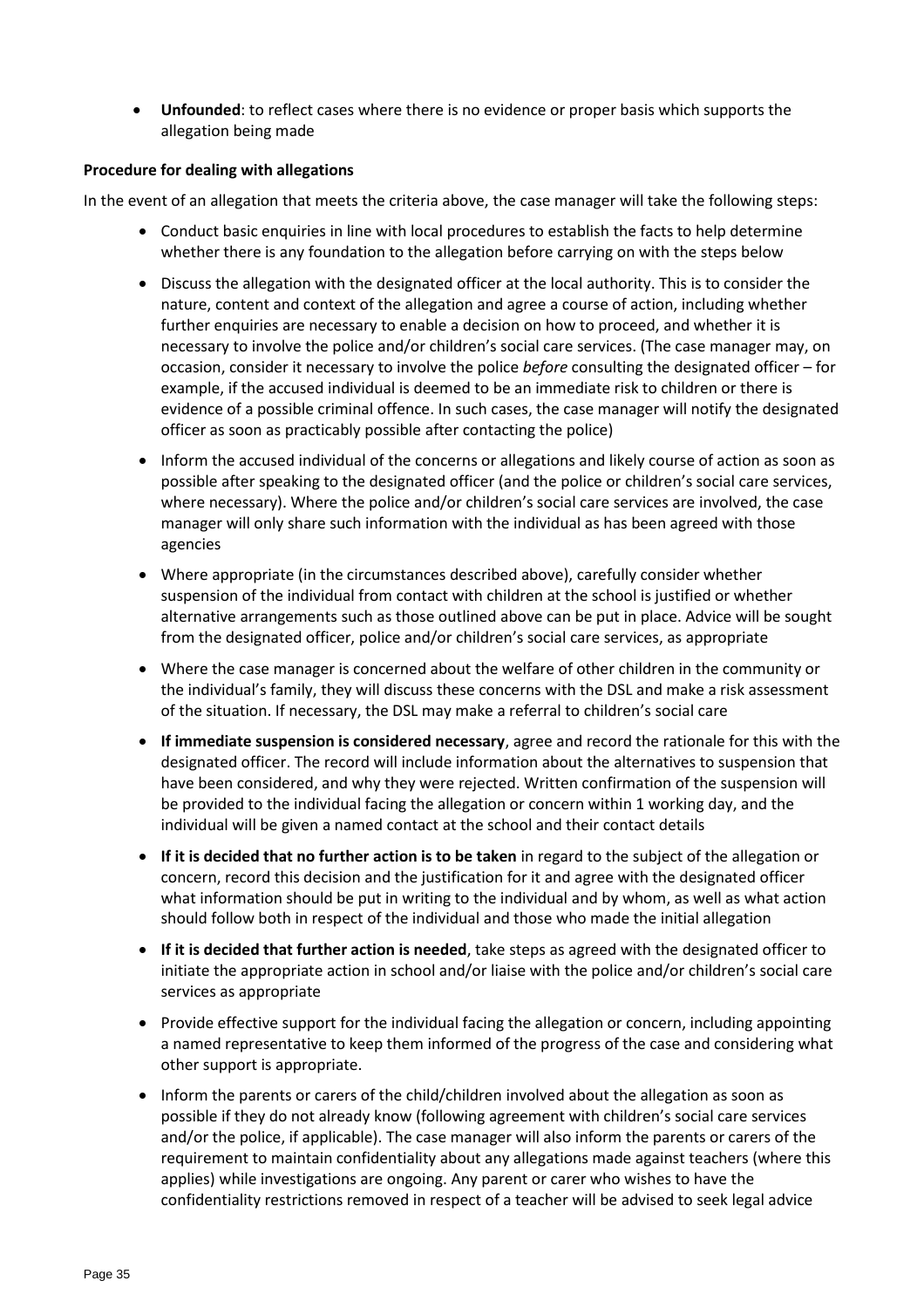- Keep the parents or carers of the child/children involved informed of the progress of the case (only in relation to their child – no information will be shared regarding the staff member)
- Make a referral to the DBS where it is thought that the individual facing the allegation or concern has engaged in conduct that harmed or is likely to harm a child, or if the individual otherwise poses a risk of harm to a child

If the school is made aware that the secretary of state has made an interim prohibition order in respect of an individual, we will immediately suspend that individual from teaching, pending the findings of the investigation by the Teaching Regulation Agency.

Where the police are involved, wherever possible the school will ask the police at the start of the investigation to obtain consent from the individuals involved to share their statements and evidence for use in the school's disciplinary process, should this be required at a later point.

## **Additional considerations for supply teachers and all contracted staff**

If there are concerns or an allegation is made against someone not directly employed by the school, such as a supply teacher or contracted staff member provided by an agency, we will take the actions below in addition to our standard procedures.

- We will not decide to stop using an individual due to safeguarding concerns without finding out the facts and liaising with our LADO to determine a suitable outcome
- The governing board will discuss with the agency whether it is appropriate to suspend the individual, or redeploy them to another part of the school, while the school carries out the investigation
- We will involve the agency fully, but the school will take the lead in collecting the necessary information and providing it to the LADO as required
- We will address issues such as information sharing, to ensure any previous concerns or allegations known to the agency are taken into account (we will do this, for example, as part of the allegations management meeting or by liaising directly with the agency where necessary)

When using an agency, we will inform them of our process for managing allegations, and keep them updated about our policies as necessary, and will invite the agency's HR manager or equivalent to meetings as appropriate.

#### **Timescales**

We will deal with all allegations as quickly and effectively as possible and will endeavour to comply with the following timescales, where reasonably practicable:

- Any cases where it is clear immediately that the allegation is unsubstantiated or malicious should be resolved within 1 week
- If the nature of an allegation does not require formal disciplinary action, appropriate action should be taken within 3 working days
- If a disciplinary hearing is required and can be held without further investigation, this should be held within 15 working days

However, these are objectives only and where they are not met, we will endeavour to take the required action as soon as possible thereafter.

## **Specific actions**

#### **Action following a criminal investigation or prosecution**

The case manager will discuss with the local authority's designated officer whether any further action, including disciplinary action, is appropriate and, if so, how to proceed, taking into account information provided by the police and/or children's social care services.

## **Conclusion of a case where the allegation is substantiated**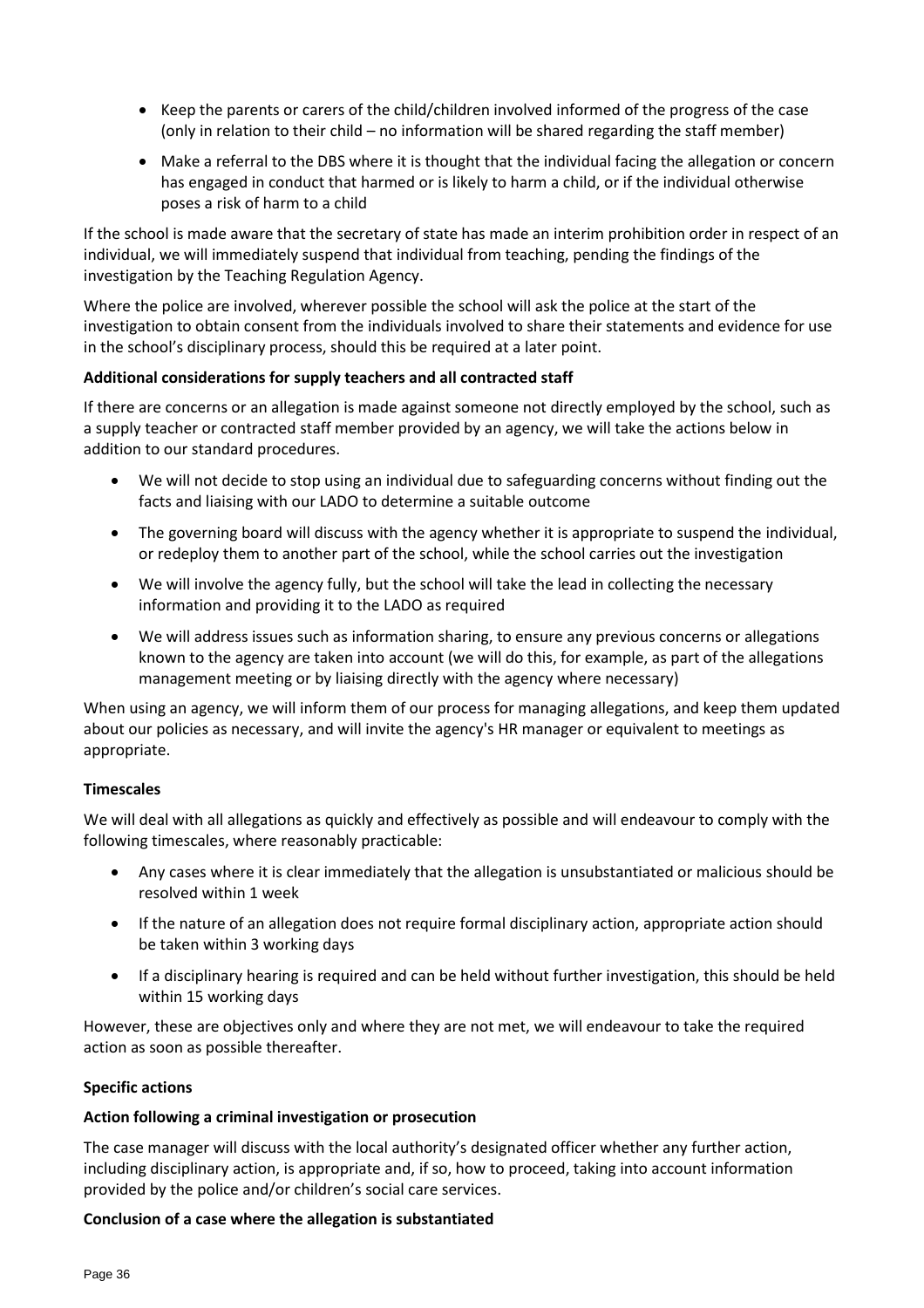If the allegation is substantiated and the individual is dismissed or the school ceases to use their services, or the individual resigns or otherwise ceases to provide their services, the school will make a referral to the DBS for consideration of whether inclusion on the barred lists is required.

If the individual concerned is a member of teaching staff, the school will consider whether to refer the matter to the Teaching Regulation Agency to consider prohibiting the individual from teaching.

#### **Individuals returning to work after suspension**

If it is decided on the conclusion of a case that an individual who has been suspended can return to work, the case manager will consider how best to facilitate this.

The case manager will also consider how best to manage the individual's contact with the child or children who made the allegation, if they are still attending the school.

## **Unsubstantiated, unfounded, false or malicious reports**

If a report is:

- Determined to be unsubstantiated, unfounded, false or malicious, the DSL will consider the appropriate next steps. If they consider that the child and/or person who made the allegation is in need of help, or the allegation may have been a cry for help, a referral to children's social care may be appropriate
- Shown to be deliberately invented, or malicious, the school will consider whether any disciplinary action is appropriate against the individual(s) who made it

## **Unsubstantiated, unfounded, false or malicious allegations**

If an allegation is:

- Determined to be unsubstantiated, unfounded, false or malicious, the LADO and case manager will consider the appropriate next steps. If they consider that the child and/or person who made the allegation is in need of help, or the allegation may have been a cry for help, a referral to children's social care may be appropriate
- Shown to be deliberately invented, or malicious, the school will consider whether any disciplinary action is appropriate against the individual(s) who made it

#### **Confidentiality and information sharing**

The school will make every effort to maintain confidentiality and guard against unwanted publicity while an allegation is being investigated or considered.

The case manager will take advice from the LADO, police and children's social care services, as appropriate, to agree:

- Who needs to know about the allegation and what information can be shared
- How to manage speculation, leaks and gossip, including how to make parents or carers of a child/children involved aware of their obligations with respect to confidentiality
- What, if any, information can be reasonably given to the wider community to reduce speculation
- How to manage press interest if, and when, it arises

#### **Record-keeping**

The case manager will maintain clear records about any case where the allegation or concern meets the criteria above and store them on the individual's confidential personnel file for the duration of the case.

The records of any allegation that, following an investigation, is found to be malicious or false will be deleted from the individual's personnel file (unless the individual consents for the records to be retained on the file).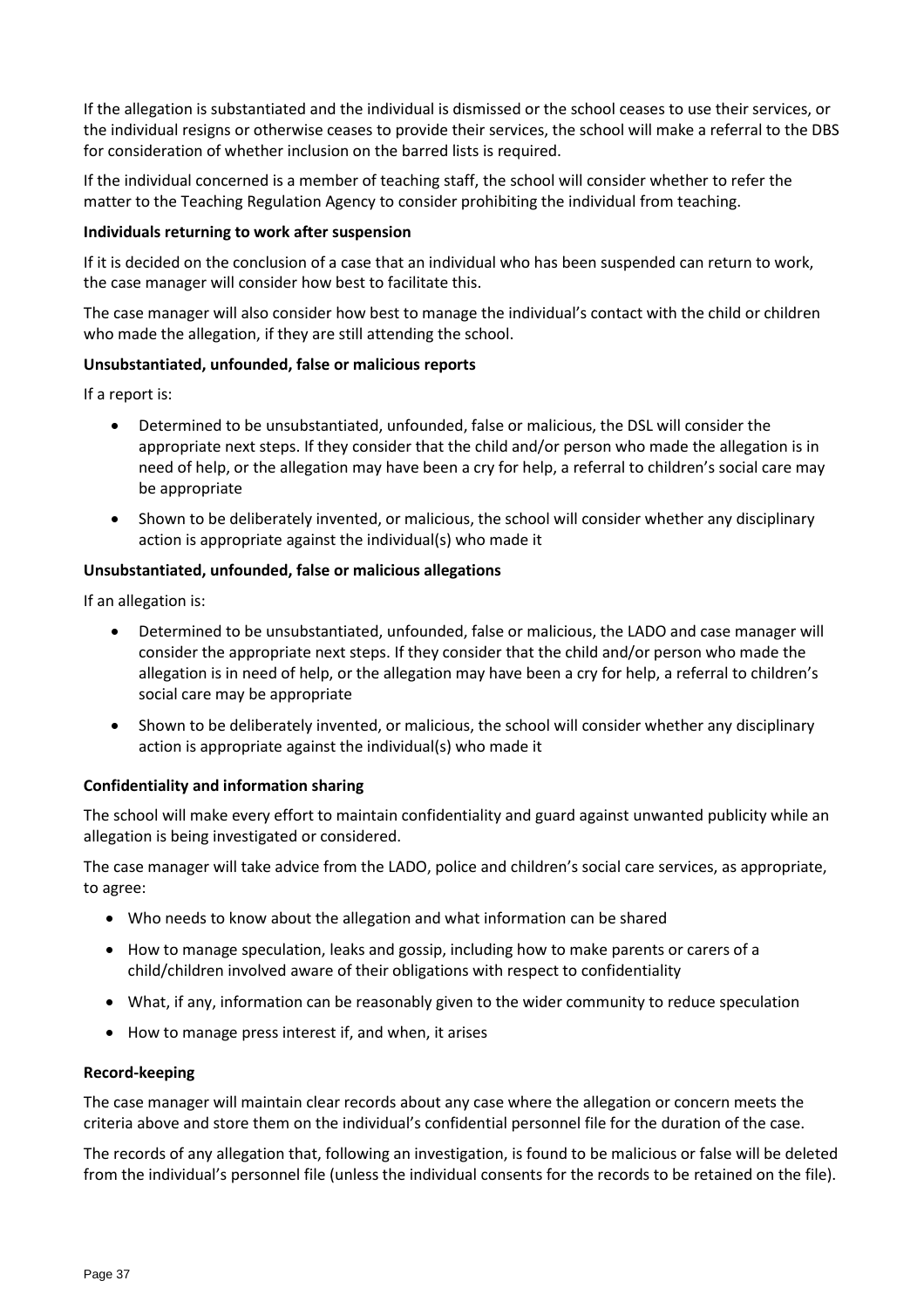For all other allegations (which are not found to be malicious or false), the following information will be kept on the file of the individual concerned:

- A clear and comprehensive summary of the allegation
- Details of how the allegation was followed up and resolved
- Notes of any action taken, decisions reached and the outcome
- A declaration on whether the information will be referred to in any future reference

In these cases, the school will provide a copy to the individual, in agreement with children's social care or the police as appropriate.

Where records contain information about allegations of sexual abuse, we will preserve these for the Independent Inquiry into Child Sexual Abuse (IICSA), for the term of the inquiry. We will retain all other records at least until the individual has reached normal pension age, or for 10 years from the date of the allegation if that is longer.

#### **References**

When providing employer references, we will:

- Not refer to any allegation that has been found to be false, unfounded, unsubstantiated or malicious, or any repeated allegations which have all been found to be false, unfounded, unsubstantiated or malicious
- Include substantiated allegations, provided that the information is factual and does not include opinions

#### **Learning lessons**

After any cases where the allegations are *substantiated*, the case manager will review the circumstances of the case with the local authority's designated officer to determine whether there are any improvements that we can make to the school's procedures or practice to help prevent similar events in the future.

This will include consideration of (as applicable):

- Issues arising from the decision to suspend the member of staff
- The duration of the suspension
- Whether or not the suspension was justified
- The use of suspension when the individual is subsequently reinstated. We will consider how future investigations of a similar nature could be carried out without suspending the individual

For all other cases, the case manager will consider the facts and determine whether any improvements can be made.

#### **Non-recent allegations**

Abuse can be reported, no matter how long ago it happened.

We will report any non-recent allegations made by a child to the LADO in line with our local authority's procedures for dealing with non-recent allegations.

Where an adult makes an allegation to the school that they were abused as a child, we will advise the individual to report the allegation to the police.

#### **Section 2: concerns that do not meet the harm threshold**

This section applies to all concerns (including allegations) about members of staff, including supply teachers, volunteers and contractors, which do not meet the harm threshold set out in section 1 above.

Concerns may arise through, for example: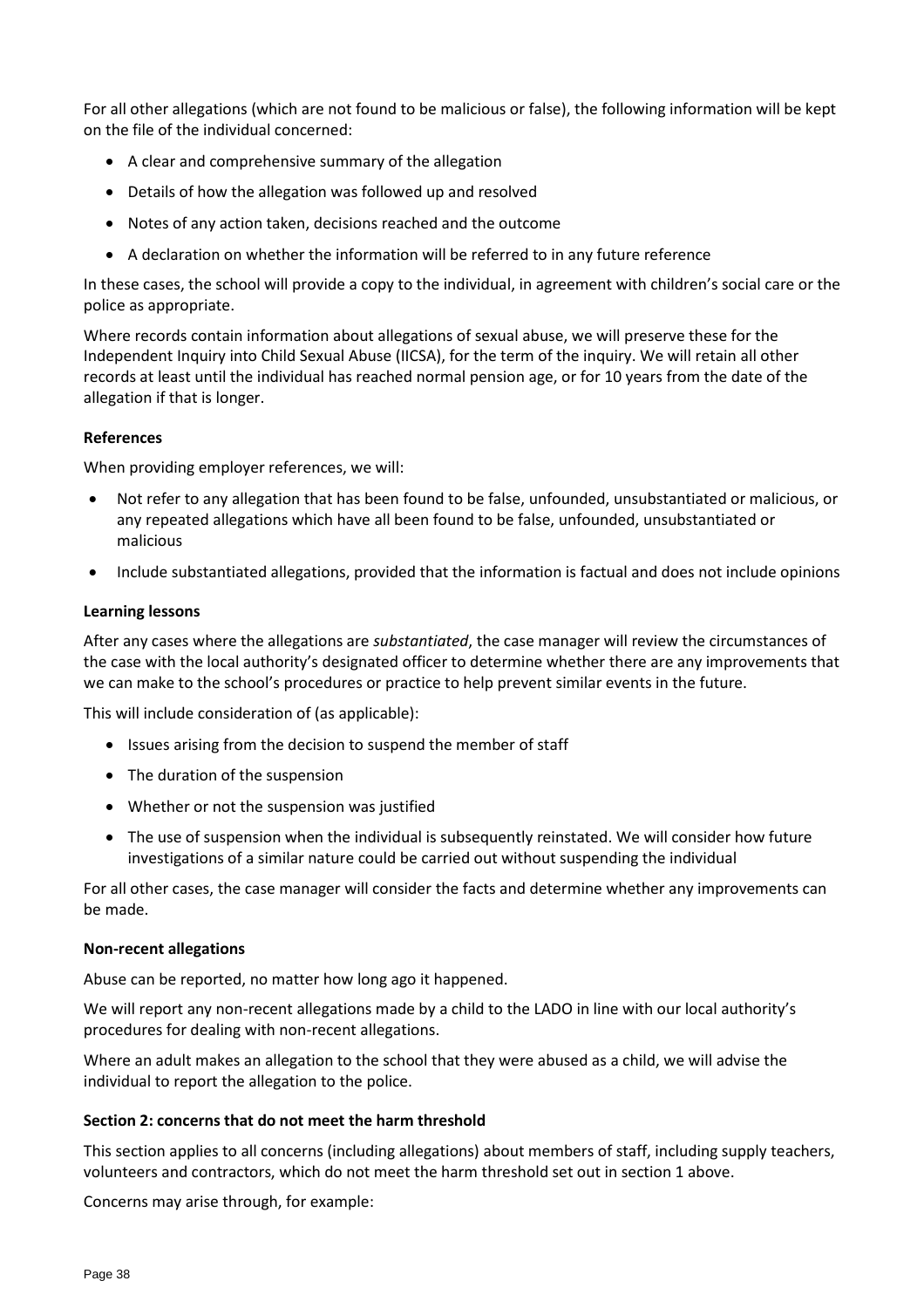- Suspicion
- Complaint
- Disclosure made by a child, parent or other adult within or outside the school
- Pre-employment vetting checks

We recognise the importance of responding to and dealing with any concerns in a timely manner to safeguard the welfare of children.

## **Definition of low-level concerns**

The term 'low-level' concern is any concern – no matter how small – that an adult working in or on behalf of the school may have acted in a way that:

- Is inconsistent with the staff code of conduct, including inappropriate conduct outside of work, **and**
- Does not meet the allegations threshold or is otherwise not considered serious enough to consider a referral to the designated officer at the local authority

Examples of such behaviour could include, but are not limited to:

- Being overly friendly with children
- Having favourites
- Taking photographs of children on their mobile phone
- Engaging with a child on a one-to-one basis in a secluded area or behind a closed door
- Using inappropriate sexualised, intimidating or offensive language

## **Sharing low-level concerns**

We recognise the importance of creating a culture of openness, trust and transparency to encourage all staff to share low-level concerns so that they can be addressed appropriately.

We will create this culture by:

- Ensuring staff are clear about what appropriate behaviour is, and are confident in distinguishing expected and appropriate behaviour from concerning, problematic or inappropriate behaviour, in themselves and others
- Empowering staff to share any low-level concerns as per section 7.7 of this policy
- Empowering staff to self-refer
- Addressing unprofessional behaviour and supporting the individual to correct it at an early stage
- Providing a responsive, sensitive and proportionate handling of such concerns when they are raised
- Helping to identify any weakness in the school's safeguarding system

#### **Responding to low-level concerns**

If the concern is raised via a third party, the headteacher will collect evidence where necessary by speaking:

- Directly to the person who raised the concern, unless it has been raised anonymously
- To the individual involved and any witnesses

The headteacher will use the information collected to categorise the type of behaviour and determine any further action, in line with the school's code of conduct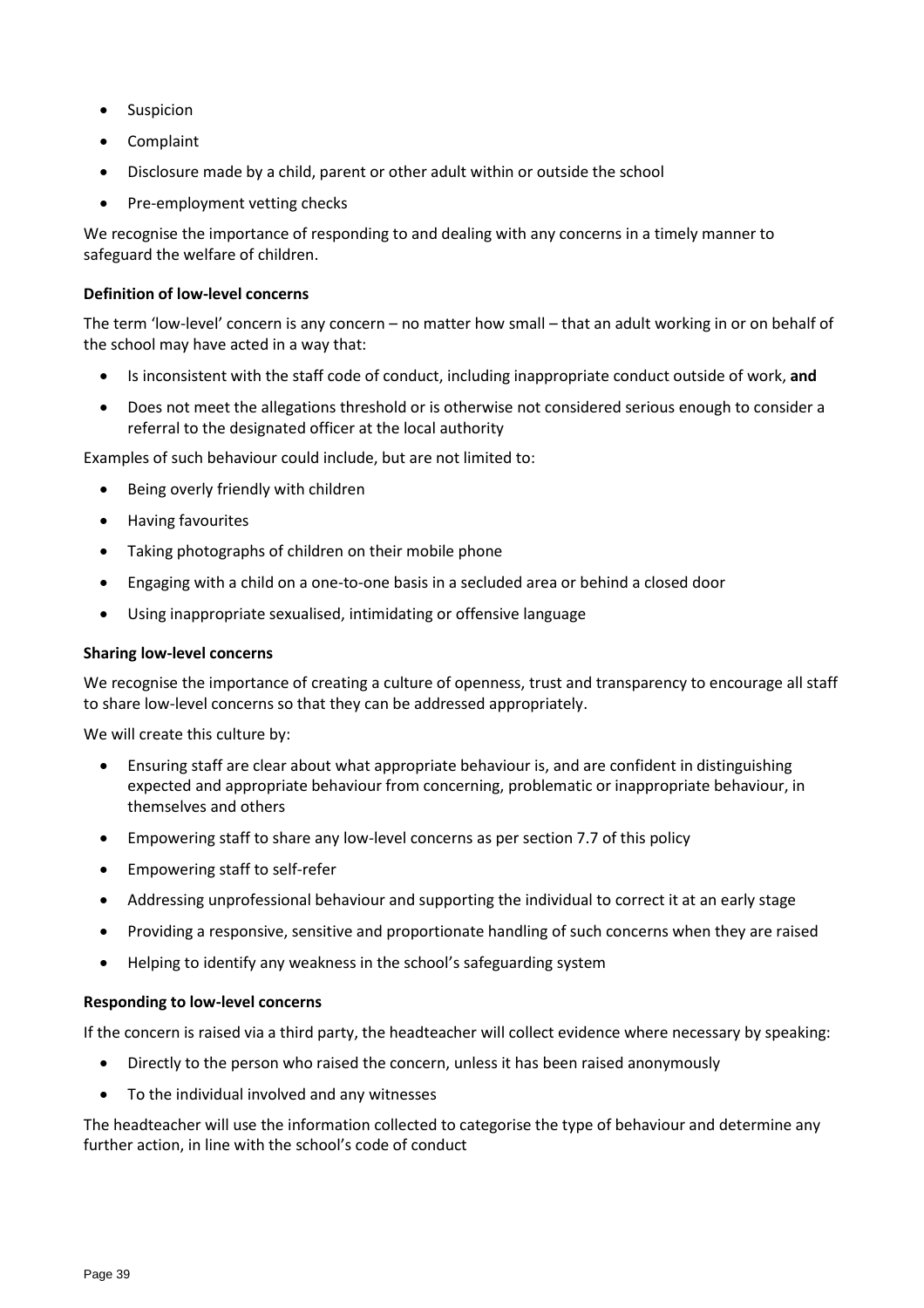## **Record keeping**

All low-level concerns will be recorded in writing. In addition to details of the concern raised, records will include the context in which the concern arose, any action taken and the rationale for decisions and action taken.

Records will be:

- Kept confidential, held securely and comply with the DPA 2018 and UK GDPR
- Reviewed so that potential patterns of concerning, problematic or inappropriate behaviour can be identified. Where a pattern of such behaviour is identified, we will decide on a course of action, either through our disciplinary procedures or, where a pattern of behaviour moves from a concern to meeting the harms threshold as described in section 1 of this appendix, we will refer it to the designated officer at the local authority
- Retained at least until the individual leaves employment at the school

Where a low-level concern relates to a supply teacher or contractor, we will notify the individual's employer, so any potential patterns of inappropriate behaviour can be identified.

## **References**

We will not include low-level concerns in references unless:

- The concern (or group of concerns) has met the threshold for referral to the designated officer at the local authority and is found to be substantiated; and/or
- The concern (or group of concerns) relates to issues which would ordinarily be included in a reference, such as misconduct or poor performance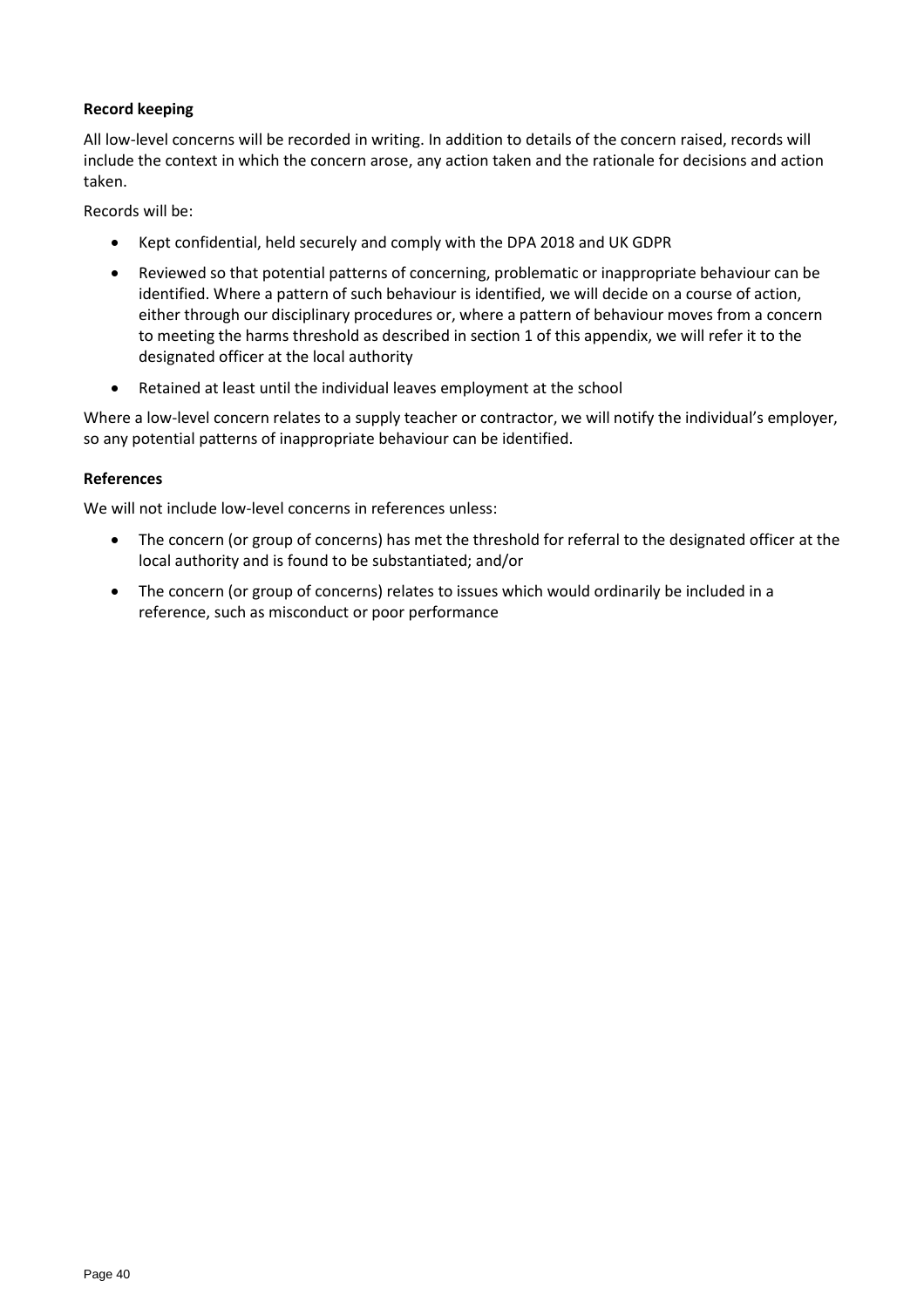## <span id="page-40-0"></span>**Appendix 4: specific safeguarding issues**

## **Children missing from education**

A child going missing from education, particularly repeatedly, can be a warning sign of a range of safeguarding issues. This might include abuse or neglect, such as sexual abuse or exploitation or child criminal exploitation, or issues such as mental health problems, substance abuse, radicalisation, FGM or forced marriage.

There are many circumstances where a child may become missing from education, but some children are particularly at risk. These include children who:

- Are at risk of harm or neglect
- Are at risk of forced marriage or FGM
- Come from Gypsy, Roma, or Traveller families
- Come from the families of service personnel
- Go missing or run away from home or care
- Are supervised by the youth justice system
- Cease to attend a school
- Come from new migrant families

The school has an admissions policy and an attendance register which is maintained in an accurate and timely manner to identify any pupils who are not attending.

The school also has an Attendance Policy which is up to date, reviewed annually and includes reference to CME and procedures followed in the case of children missing or who have attendance concerns.

All staff and volunteers responsible for maintaining registers will be expected to follow school procedures in relation to attendance to identify any possible concerns early on to address them in a proactive manner.

All staff will be aware that children going missing from education can be a warning sign of safeguarding considerations and that any concerns should be shared with the DSL (DSD).

When a child misses education, particularly on repeat occasions, the Attendance and Behaviour Manager will liaise with the DSL to help identify the risk of abuse and neglect.

We will follow our procedures for unauthorised absence and for dealing with children who go missing from education, particularly on repeat occasions, to help identify the risk of abuse and neglect, including sexual exploitation, and to help prevent the risks of going missing in future. This includes informing the local authority if a child leaves the school without a new school being named, and adhering to requirements with respect to sharing information with the local authority, when applicable, when removing a child's name from the admission register at non-standard transition points.

The Local Authority is informed of any pupil who fails to attend school regularly, or has been absent without the school's permission for a continuous period of 10 school days or more

Staff will be trained in signs to look out for and the individual triggers to be aware of when considering the risks of potential safeguarding concerns which may be related to being missing, such as travelling to conflict zones, FGM and forced marriage.

If a staff member suspects that a child is suffering from harm or neglect, we will follow local child protection procedures, including with respect to making reasonable enquiries. We will make an immediate referral to the Sheffield safeguarding hub, and the police, if the child is suffering or likely to suffer from harm, or in immediate danger.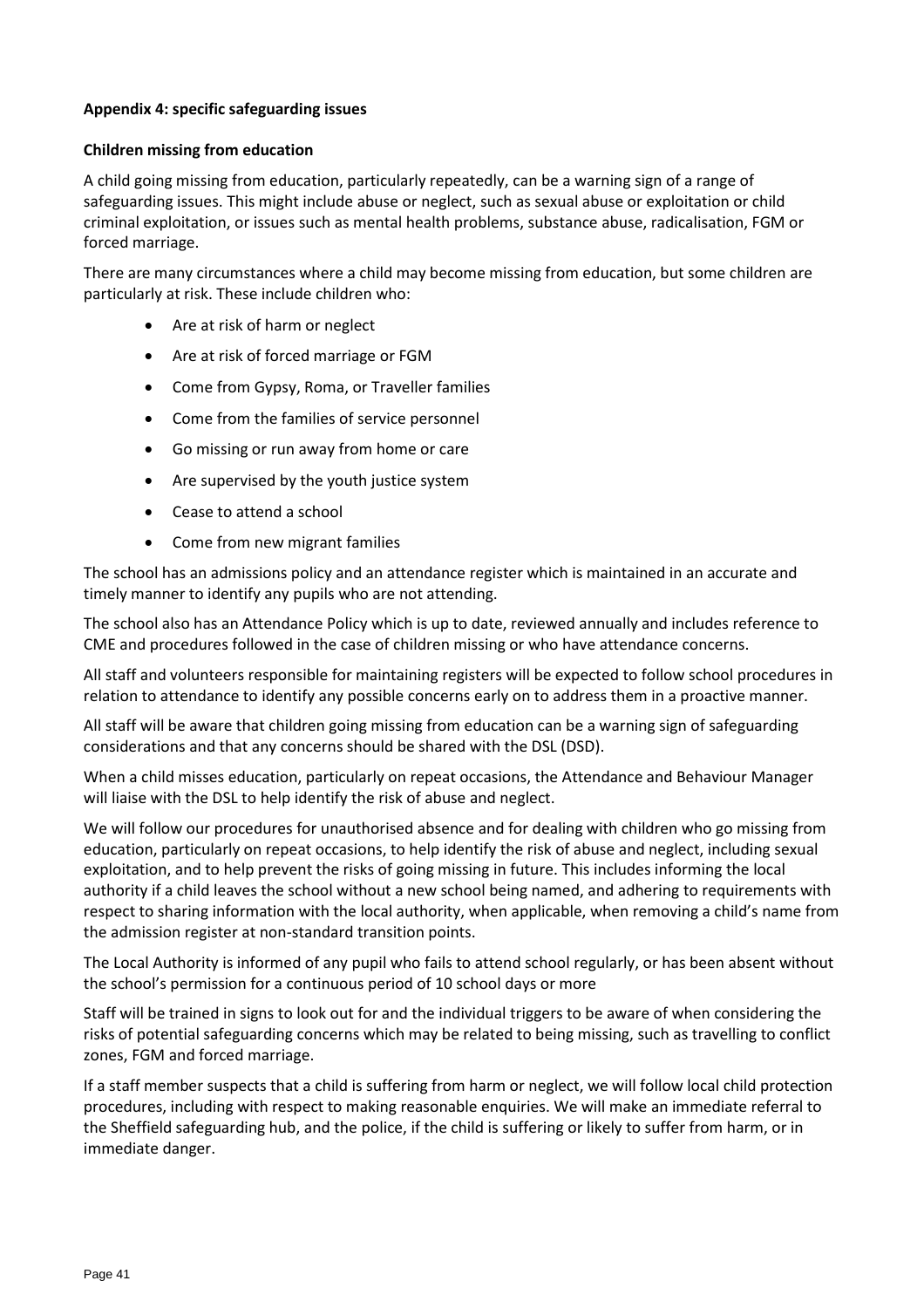## **Elective Home Education**

If a student and their family are looking to move to home education it is vital that there is a discussion about this with the school. School will then liaise with the local authority Attendance and Inclusion Service to ensure they are fully informed of the situation.

The DSL will support staff to make sure school are satisfied there is a positive reason for a move to home educate with an open and supportive dialogue with the student and parents about the move.

Parents have the right to choose to home educate their children but it is important that the school pass on any concerns that they might have about the move to home education.

Schools have a legal duty to inform the council when a student is taken off-roll. If there is already a safeguarding file and external agency involvement then the multi-agency professionals supporting the pupil and their family should be thinking together how best to support them from the outset.

Where there are safeguarding concerns but no multi-agency professionals supporting the pupil and their family school or college will consider the local threshold document and form an 'early help' plan with local agencies or, if necessary, make a separate referral to children's social care.

#### **Child criminal exploitation**

Child criminal exploitation (CCE) is a form of abuse where an individual or group takes advantage of an imbalance of power to coerce, control, manipulate or deceive a child into criminal activity, in exchange for something the victim needs or wants, and/or for the financial or other advantage of the perpetrator or facilitator, and/or through violence or the threat of violence.

The abuse can be perpetrated by males or females, and children or adults. It can be a one-off occurrence or a series of incidents over time, and range from opportunistic to complex organised abuse.

The victim can be exploited even when the activity appears to be consensual. It does not always involve physical contact and can happen online. For example, young people may be forced to work in cannabis factories, coerced into moving drugs or money across the country (county lines), forced to shoplift or pickpocket, or to threaten other young people.

Indicators of CCE can include a child:

- Appearing with unexplained gifts or new possessions
- Associating with other young people involved in exploitation
- Suffering from changes in emotional wellbeing
- Misusing drugs and alcohol
- Going missing for periods of time or regularly coming home late
- Regularly missing school or education
- Not taking part in education

If a member of staff suspects CCE, they will discuss this with the DSL. The DSL will trigger the local safeguarding procedures, including a referral to the Sheffield safeguarding hub and the police, if appropriate.

#### **Child sexual exploitation**

Child sexual exploitation (CSE) is a form of child sexual abuse where an individual or group takes advantage of an imbalance of power to coerce, manipulate or deceive a child into sexual activity, in exchange for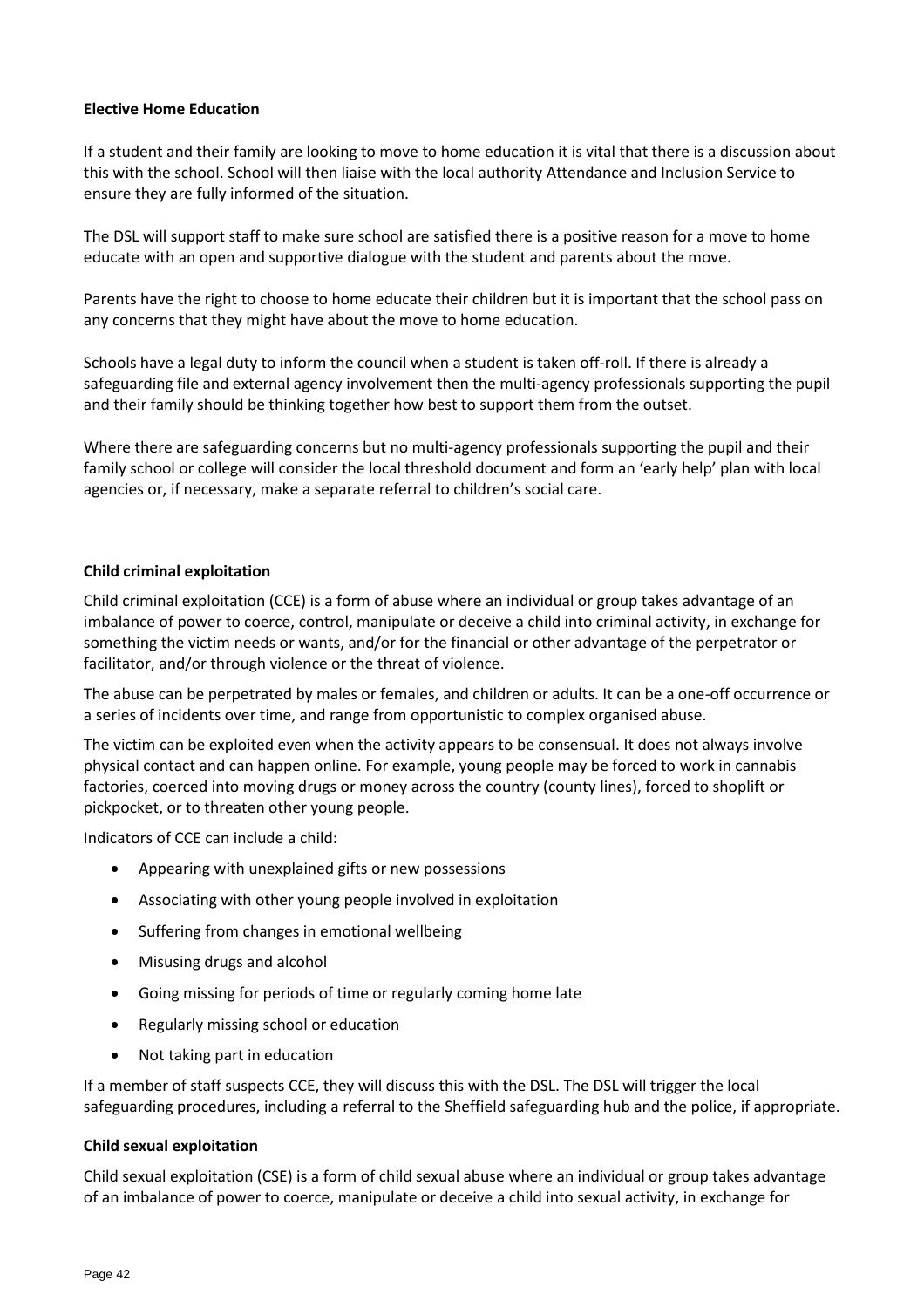something the victim needs or wants and/or for the financial advantage or increased status of the perpetrator or facilitator. It may, or may not, be accompanied by violence or threats of violence.

The abuse can be perpetrated by males or females, and children or adults. It can be a one-off occurrence or a series of incidents over time, and range from opportunistic to complex organised abuse.

The victim can be exploited even when the activity appears to be consensual. Children or young people who are being sexually exploited may not understand that they are being abused. They often trust their abuser and may be tricked into believing they are in a loving, consensual relationship.

CSE can include both physical contact (penetrative and non-penetrative acts) and non-contact sexual activity. It can also happen online. For example, young people may be persuaded or forced to share sexually explicit images of themselves, have sexual conversations by text, or take part in sexual activities using a webcam. CSE may also occur without the victim's immediate knowledge, for example through others copying videos or images.

In addition to the CCE indicators above, indicators of CSE can include a child:

- Having an older boyfriend or girlfriend
- Suffering from sexually transmitted infections or becoming pregnant

If a member of staff suspects CSE, they will discuss this with the DSL. The DSL will trigger the local safeguarding procedures, including a referral to the Sheffield safeguarding hub and the police, if appropriate.

#### **Domestic abuse**

Children can witness and be adversely affected by domestic abuse and/or violence at home where it occurs between family members. In some cases, a child may blame themselves for the abuse or may have had to leave the family home as a result.

Types of domestic abuse include intimate partner violence, abuse by family members, teenage relationship abuse and child/adolescent to parent violence and abuse. Anyone can be a victim of domestic abuse, regardless of gender, age, ethnicity, socioeconomic status, sexuality or background, and domestic abuse can take place inside or outside of the home.

Older children may also experience domestic abuse and/or violence in their own personal relationships.

Exposure to domestic abuse and/or violence can have a serious, long-lasting emotional and psychological impact on children.

If police are called to an incident of domestic abuse and any children in the household have experienced the incident, the police will inform the key adult in school (usually the designated safeguarding lead) before the child or children arrive at school the following day.

The DSL will provide support according to the child's needs and update records about their circumstances.

#### **Homelessness**

Being homeless or being at risk of becoming homeless presents a real risk to a child's welfare.

The DSL and DSD's will be aware of contact details and referral routes in to the local housing authority so they can raise/progress concerns at the earliest opportunity (where appropriate and in accordance with local procedures).

Where a child has been harmed or is at risk of harm, the DSL will also make a referral to children's social care.

#### **So-called 'honour-based' abuse (including FGM and forced marriage)**

So-called 'honour-based' abuse (HBA) encompasses incidents or crimes committed to protect or defend the honour of the family and/or community, including FGM, forced marriage, and practices such as breast ironing.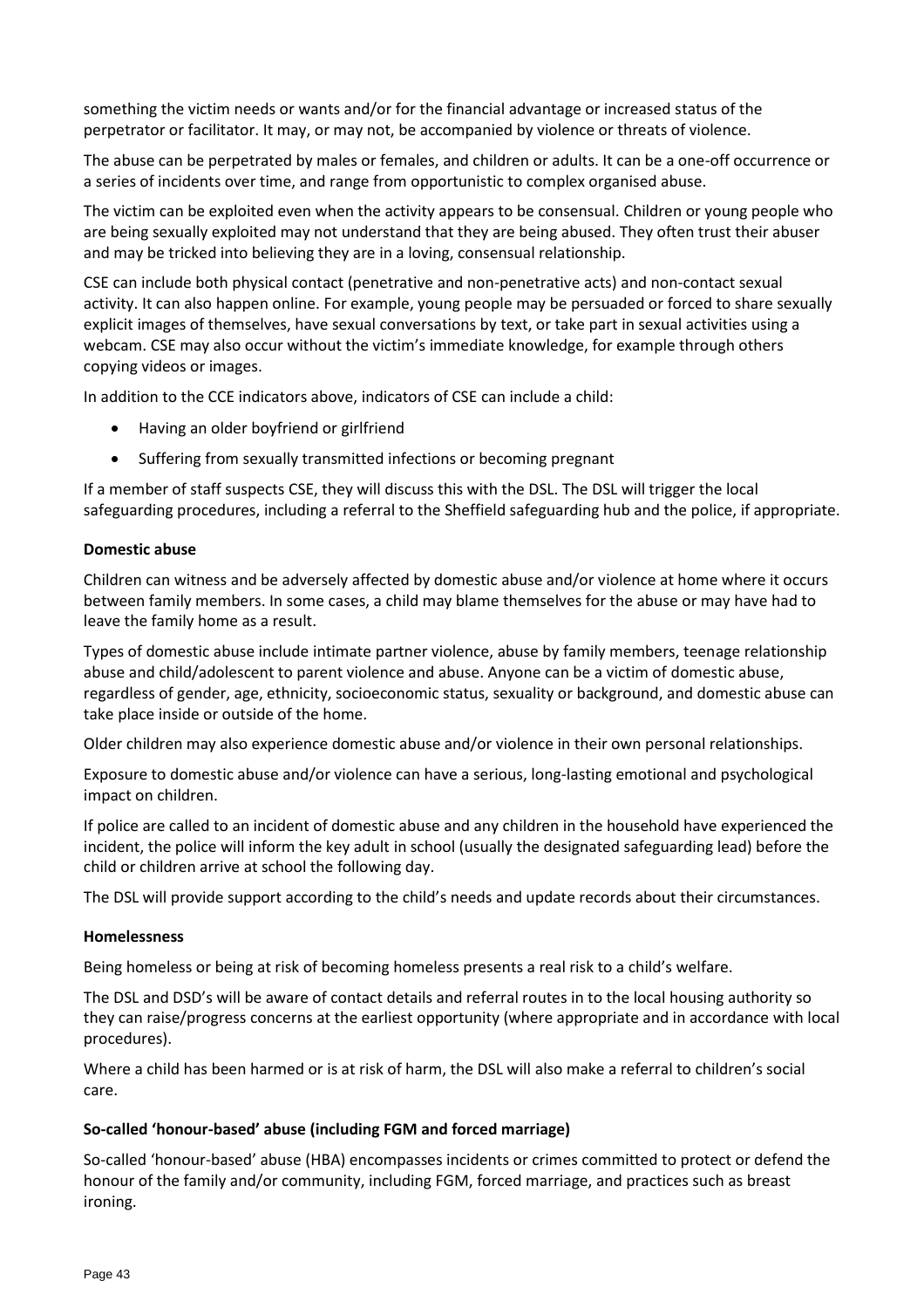Abuse committed in this context often involves a wider network of family or community pressure and can include multiple perpetrators.

All forms of HBA are abuse and will be handled and escalated as such. All staff will be alert to the possibility of a child being at risk of HBA or already having suffered it. If staff have a concern, they will speak to the DSL, who will activate local safeguarding procedures.

## **FGM**

The DSL will make sure that staff have access to appropriate training to equip them to be alert to children affected by FGM or at risk of FGM.

Section 7.3 of this policy sets out the procedures to be followed if a staff member discovers that an act of FGM appears to have been carried out or suspects that a pupil is at risk of FGM.

Indicators that FGM has already occurred include:

- A pupil confiding in a professional that FGM has taken place
- A mother/family member disclosing that FGM has been carried out
- A family/pupil already being known to social services in relation to other safeguarding issues
- A girl:
	- o Having difficulty walking, sitting or standing, or looking uncomfortable
	- $\circ$  Finding it hard to sit still for long periods of time (where this was not a problem previously)
	- o Spending longer than normal in the bathroom or toilet due to difficulties urinating
	- o Having frequent urinary, menstrual or stomach problems
	- o Avoiding physical exercise or missing PE
	- o Being repeatedly absent from school, or absent for a prolonged period
	- o Demonstrating increased emotional and psychological needs for example, withdrawal or depression, or significant change in behaviour
	- o Being reluctant to undergo any medical examinations
	- o Asking for help, but not being explicit about the problem
	- o Talking about pain or discomfort between her legs

Potential signs that a pupil may be at risk of FGM include:

- The girl's family having a history of practising FGM (this is the biggest risk factor to consider)
- FGM being known to be practised in the girl's community or country of origin
- A parent or family member expressing concern that FGM may be carried out
- A family not engaging with professionals (health, education or other) or already being known to social care in relation to other safeguarding issues
- A girl:
	- o Having a mother, older sibling or cousin who has undergone FGM
	- o Having limited level of integration within UK society
	- $\circ$  Confiding to a professional that she is to have a "special procedure" or to attend a special occasion to "become a woman"
	- $\circ$  Talking about a long holiday to her country of origin or another country where the practice is prevalent, or parents/carers stating that they or a relative will take the girl out of the country for a prolonged period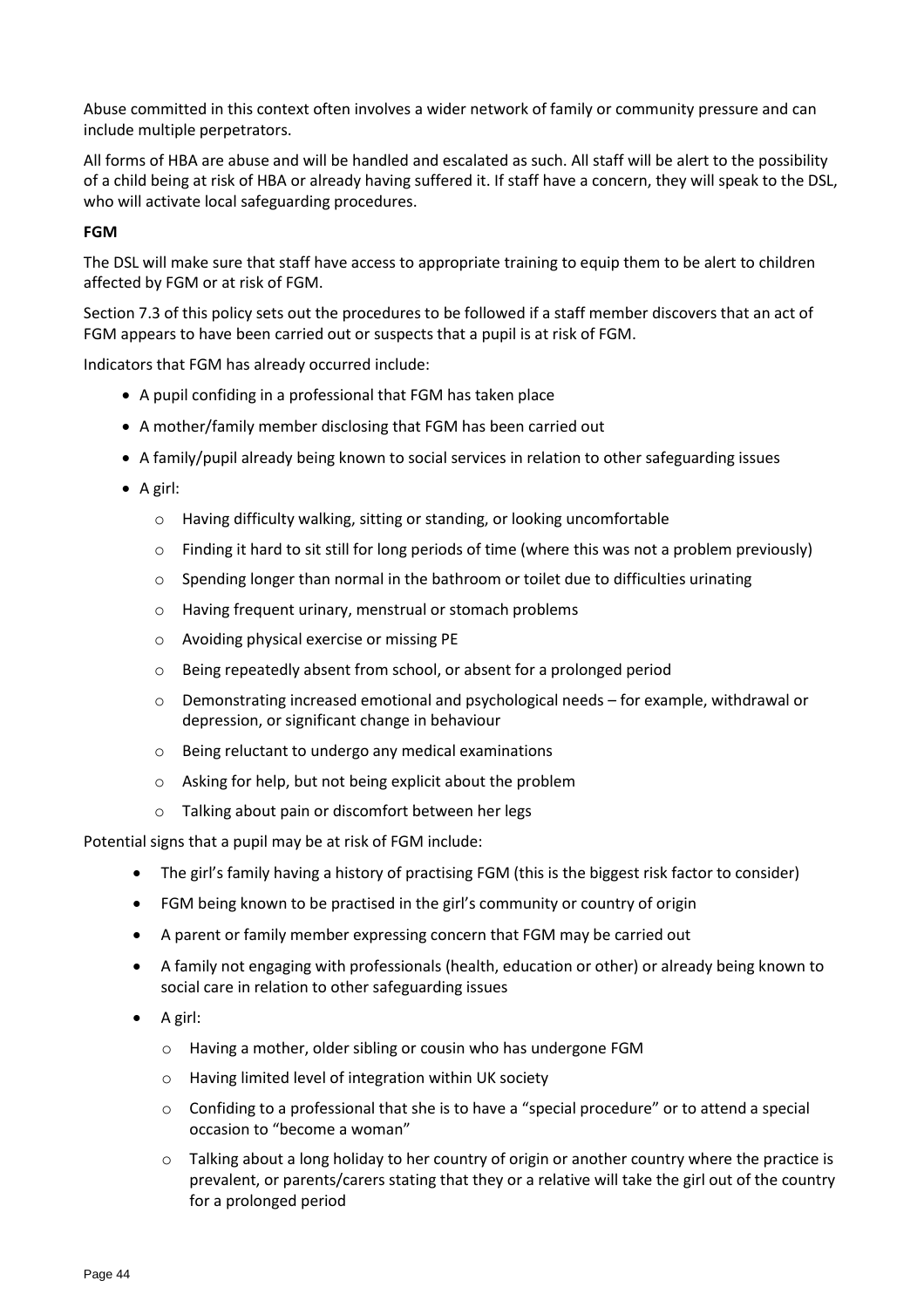- $\circ$  Requesting help from a teacher or another adult because she is aware or suspects that she is at immediate risk of FGM
- o Talking about FGM in conversation for example, a girl may tell other children about it (although it is important to take into account the context of the discussion)
- o Being unexpectedly absent from school
- o Having sections missing from her 'red book' (child health record) and/or attending a travel clinic or equivalent for vaccinations/anti-malarial medication

The above indicators and risk factors are not intended to be exhaustive.

## **Forced marriage**

Forcing a person into marriage is a crime. A forced marriage is one entered into without the full and free consent of one or both parties and where violence, threats, or any other form of coercion is used to cause a person to enter into a marriage. Threats can be physical or emotional and psychological.

Staff will receive training around forced marriage and the presenting symptoms. We are aware of the 'one chance' rule, i.e. we may only have one chance to speak to the potential victim and only one chance to save them.

If a member of staff suspects that a pupil is being forced into marriage, they will speak to the pupil about their concerns in a secure and private place. They will then report this to the DSL.

The DSL will:

- Speak to the pupil about the concerns in a secure and private place
- Activate the local safeguarding procedures and refer the case to the local authority's designated officer
- Seek advice from the Forced Marriage Unit on 020 7008 0151 o[r fmu@fco.gov.uk](mailto:fmu@fco.gov.uk)
- Refer the pupil to an education welfare officer, pastoral tutor, learning mentor, or school counsellor, as appropriate

#### **Preventing radicalisation**

- **Radicalisation** refers to the process by which a person comes to support terrorism and extremist ideologies associated with terrorist groups
- **Extremism** is vocal or active opposition to fundamental British values, such as democracy, the rule of law, individual liberty, and mutual respect and tolerance of different faiths and beliefs. This also includes calling for the death of members of the armed forces
- **Terrorism** is an action that:
	- o Endangers or causes serious violence to a person/people;
	- o Causes serious damage to property; or
	- o Seriously interferes or disrupts an electronic system

The use or threat of terrorism must be designed to influence the government or to intimidate the public and is made for the purpose of advancing a political, religious or ideological cause.

Schools have a duty to prevent children from being drawn into terrorism. The DSL will undertake Prevent awareness training and make sure that staff have access to appropriate training to equip them to identify children at risk.

We will assess the risk of children in our school being drawn into terrorism. This assessment will be based on an understanding of the potential risk in our local area, in collaboration with our local safeguarding partners and local police force.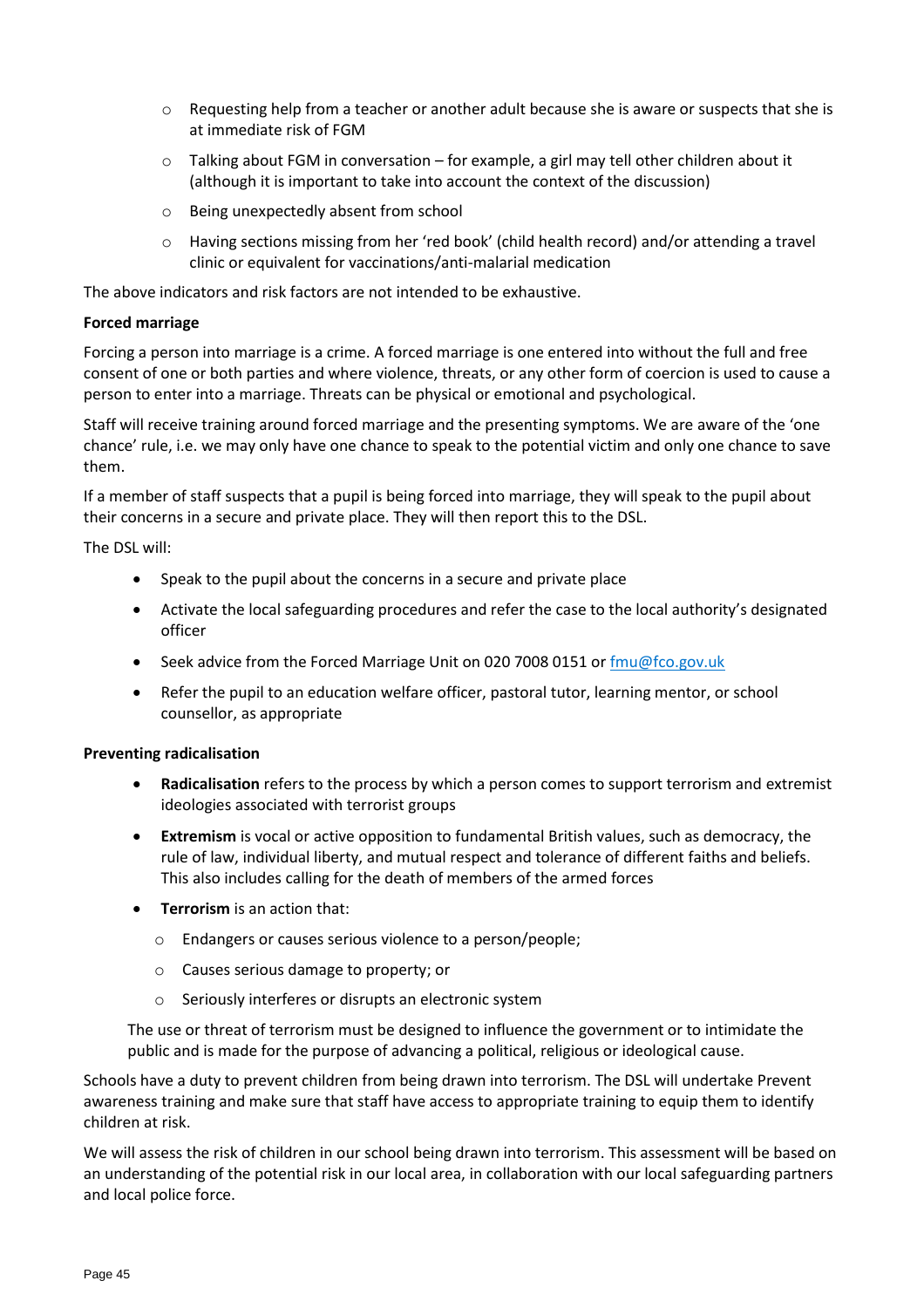We will ensure that suitable internet filtering is in place, and equip our pupils to stay safe online at school and at home.

There is no single way of identifying an individual who is likely to be susceptible to an extremist ideology. Radicalisation can occur quickly or over a long period.

Staff will be alert to changes in pupils' behaviour.

The government website [Educate Against Hate](http://educateagainsthate.com/parents/what-are-the-warning-signs/) and charity [NSPCC](https://www.nspcc.org.uk/what-you-can-do/report-abuse/dedicated-helplines/protecting-children-from-radicalisation/) say that signs that a pupil is being radicalised can include:

- Refusal to engage with, or becoming abusive to, peers who are different from themselves
- Becoming susceptible to conspiracy theories and feelings of persecution
- Changes in friendship groups and appearance
- Rejecting activities they used to enjoy
- Converting to a new religion
- Isolating themselves from family and friends
- Talking as if from a scripted speech
- An unwillingness or inability to discuss their views
- A sudden disrespectful attitude towards others
- Increased levels of anger
- Increased secretiveness, especially around internet use
- Expressions of sympathy for extremist ideologies and groups, or justification of their actions
- Accessing extremist material online, including on Facebook or Twitter
- Possessing extremist literature
- Being in contact with extremist recruiters and joining, or seeking to join, extremist organisations

Children who are at risk of radicalisation may have low self-esteem, or be victims of bullying or discrimination. It is important to note that these signs can also be part of normal teenage behaviour – staff should have confidence in their instincts and seek advice if something feels wrong.

If staff are concerned about a pupil, they will follow our procedures set out in section 7.5 of this policy, including discussing their concerns with the DSL.

Staff should **always** take action if they are worried.

#### **Peer-on-peer abuse**

Peer-on-peer abuse is when children abuse other children. This type of abuse can take place inside and outside of school and online.

Peer-on-peer abuse is most likely to include, but may not be limited to:

- Bullying (including cyber-bullying, prejudice-based and discriminatory bullying)
- Abuse in intimate personal relationships between peers
- Physical abuse such as hitting, kicking, shaking, biting, hair pulling, or otherwise causing physical harm (this may include an online element which facilitates, threatens and/or encourages physical abuse)
- Sexual violence, such as rape, assault by penetration and sexual assault (this may include an online element which facilitates, threatens and/or encourages sexual violence)
- Sexual harassment, such as sexual comments, remarks, jokes and online sexual harassment, which may be standalone or part of a broader pattern of abuse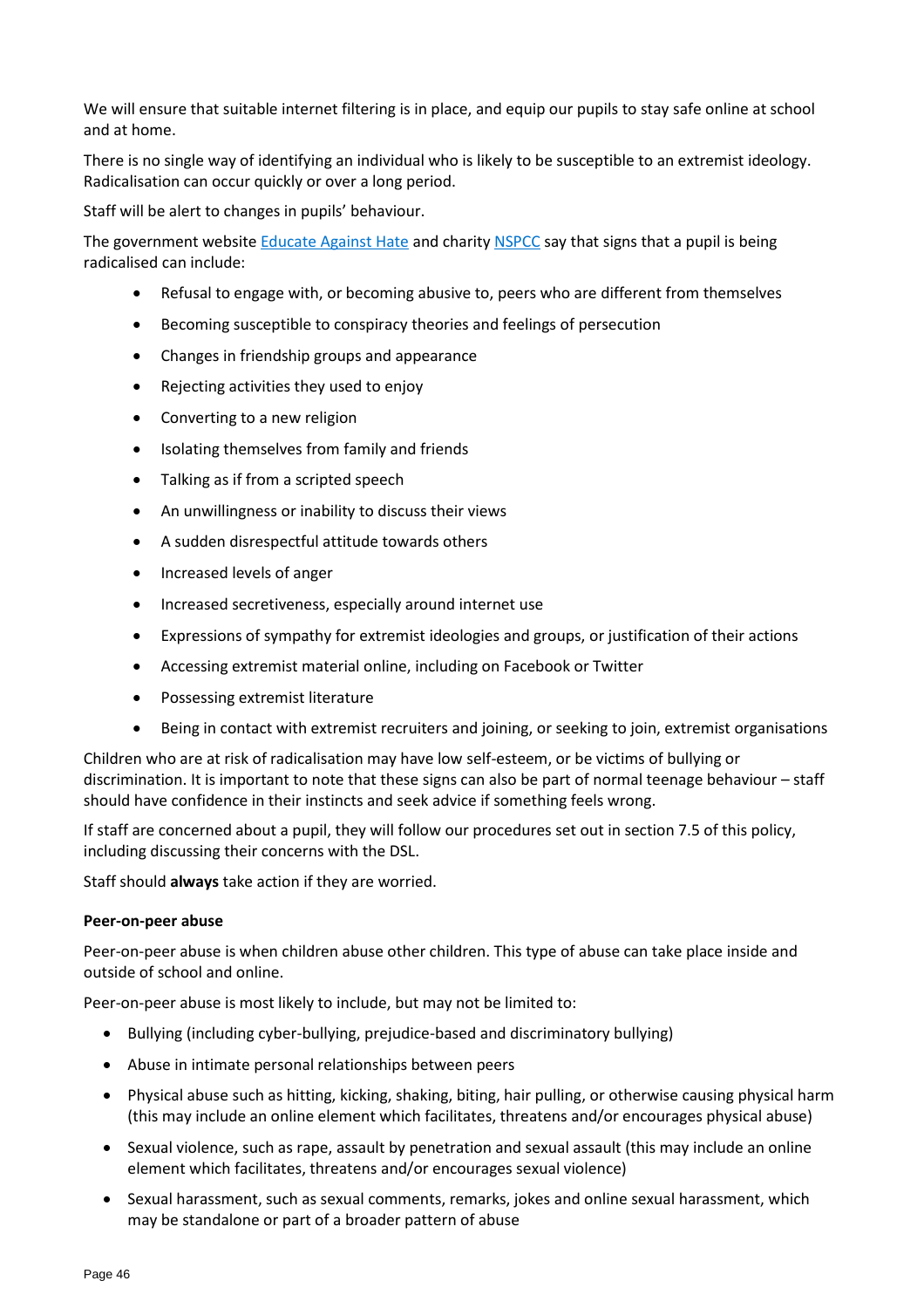- Causing someone to engage in sexual activity without consent, such as forcing someone to strip, touch themselves sexually, or to engage in sexual activity with a third party
- Consensual and non-consensual sharing of nudes and semi nudes images and/or videos (also known as sexting or youth produced sexual imagery)
- Upskirting, which typically involves taking a picture under a person's clothing without their permission, with the intention of viewing their genitals or buttocks to obtain sexual gratification, or cause the victim humiliation, distress or alarm
- Initiation/hazing type violence and rituals (this could include activities involving harassment, abuse or humiliation used as a way of initiating a person into a group and may also include an online element)

Where children abuse their peers online, this can take the form of, for example, abusive, harassing, and misogynistic messages; the non-consensual sharing of indecent images, especially around chat groups; and the sharing of abusive images and pornography, to those who don't want to receive such content.

If staff have any concerns about peer-on-peer abuse, or a child makes a report to them, they will follow the procedures set out in section 7 of this policy, as appropriate. In particular, section 7.8 and 7.9 set out more detail about our school's approach to this type of abuse.

## **Sexual violence and sexual harassment between children in schools**

Sexual violence and sexual harassment can occur:

- Between 2 children of any age and sex
- Through a group of children sexually assaulting or sexually harassing a single child or group of children
- Online and face to face (both physically and verbally)

Sexual violence and sexual harassment exist on a continuum and may overlap.

Children who are victims of sexual violence and sexual harassment will likely find the experience stressful and distressing. This will, in all likelihood, adversely affect their educational attainment and will be exacerbated if the alleged perpetrator(s) attends the same school.

If a victim reports an incident, it is essential that staff make sure they are reassured that they are being taken seriously and that they will be supported and kept safe. A victim should never be given the impression that they are creating a problem by reporting sexual violence or sexual harassment. Nor should a victim ever be made to feel ashamed for making a report.

Some groups are potentially more at risk. Evidence shows that girls, children with SEN and/or disabilities, and lesbian, gay, bisexual and transgender (LGBT) children are at greater risk.

Staff should be aware of the importance of:

- Challenging inappropriate behaviours
- Making clear that sexual violence and sexual harassment is not acceptable, will never be tolerated and is not an inevitable part of growing up
- Challenging physical behaviours (potentially criminal in nature), such as grabbing bottoms, breasts and genitalia, pulling down trousers, flicking bras and lifting up skirts. Dismissing or tolerating such behaviours risks normalising them

If staff have any concerns about sexual violence or sexual harassment, or a child makes a report to them, they will follow the procedures set out in section 7 of this policy, as appropriate. In particular, section 7.8 and 7.9 set out more detail about our school's approach to this type of abuse.

#### **Serious violence**

Indicators which may signal that a child is at risk from, or involved with, serious violent crime may include: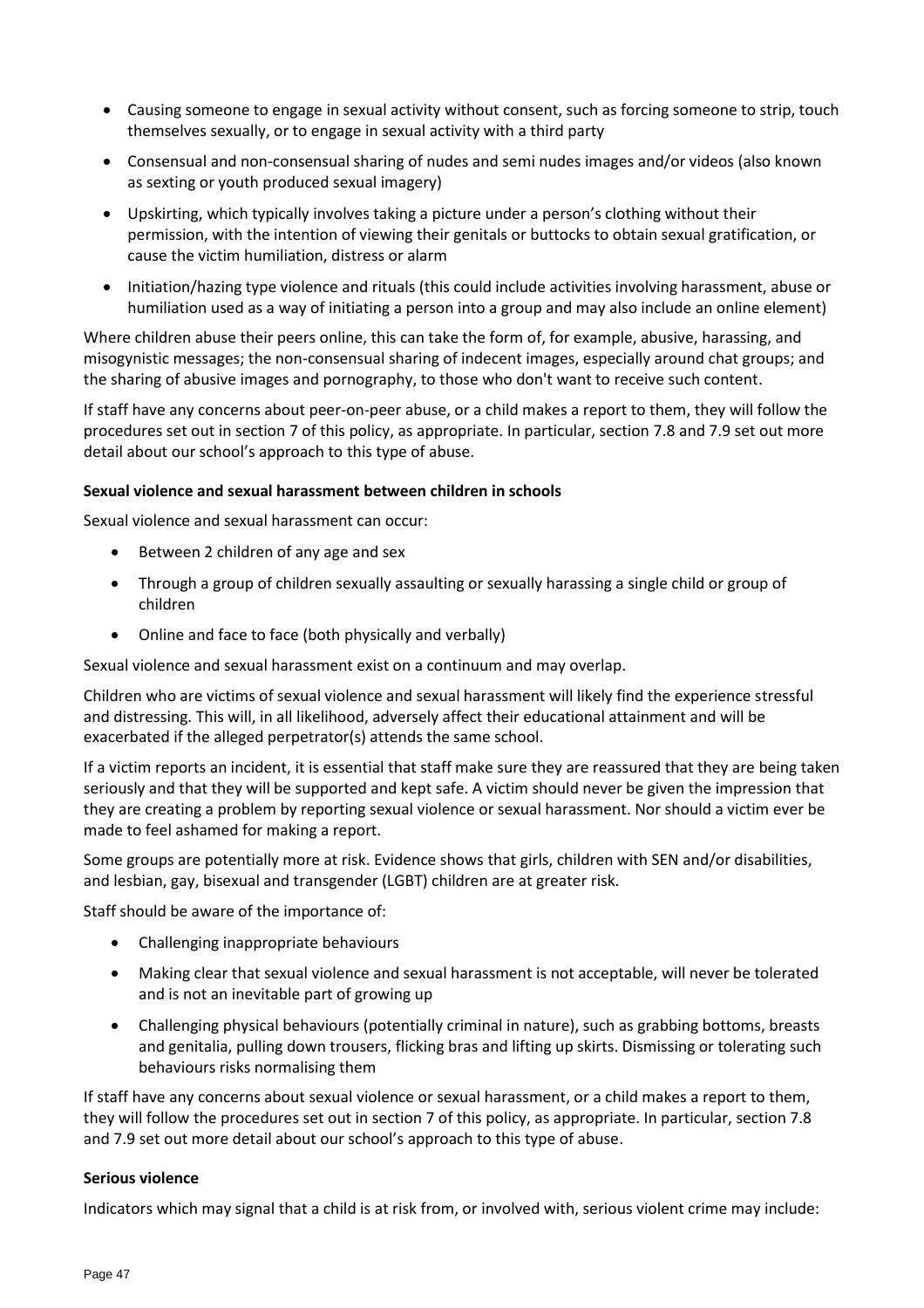- Increased absence from school
- Change in friendships or relationships with older individuals or groups
- Significant decline in performance
- Signs of self-harm or a significant change in wellbeing
- Signs of assault or unexplained injuries
- Unexplained gifts or new possessions (this could indicate that the child has been approached by, or is involved with, individuals associated with criminal networks or gangs and may be at risk of criminal exploitation (see above))

Risk factors which increase the likelihood of involvement in serious violence include:

- Being male
- Having been frequently absent or permanently excluded from school
- Having experienced child maltreatment
- Having been involved in offending, such as theft or robbery

Staff will be aware of these indicators and risk factors. If a member of staff has a concern about a pupil being involved in, or at risk of, serious violence, they will report this to the DSL.

#### **Checking the identity and suitability of visitors**

All visitors will be required to verify their identity to the satisfaction of staff.

If the visitor is unknown to the setting, we will check their credentials and reason for visiting before allowing them to enter the setting. Visitors should be ready to produce identification.

Visitors are expected to sign in and wear a visitor's badge.

Visitors to the school who are visiting for a professional purpose, such as educational psychologists and school improvement officers, will be asked to show photo ID and:

- Will be asked to show their DBS certificate, which will be checked alongside their photo ID; or
- The organisation sending the professional, such as the LA or educational psychology service, will provide prior written confirmation that an appropriate level of DBS check has been carried out

All other visitors, including visiting speakers, will be accompanied by a member of staff at all times. We will not invite into the school any speaker who is known to disseminate extremist views, and will carry out appropriate checks to ensure that any individual or organisation using school facilities is not seeking to disseminate extremist views or radicalise pupils or staff.

#### **Missing pupils**

Our procedures are designed to ensure that a missing child is found and returned to effective supervision as soon as possible.

A register is taken at the start of the morning and afternoon sessions as well as the start of each lesson.

Parents are responsible for notifying the school if their child is absent for any reason. The school will always contact the parent if the child fails to arrive at school without an explanation.

If a child who is registered as attending cannot be located during the day:

- Internal enquiries will be carried out. A member of On Call staff will speak to the pupil's friends and other members of staff to build a picture of the pupil's recent movements to help locate the pupil. If appropriate, a search of the school premises will be undertaken
- If the pupil cannot be located within 30 minutes, parents will be contacted and advised that their child cannot be located on the premises. At this stage, a decision will be made about whether the police need to be contacted.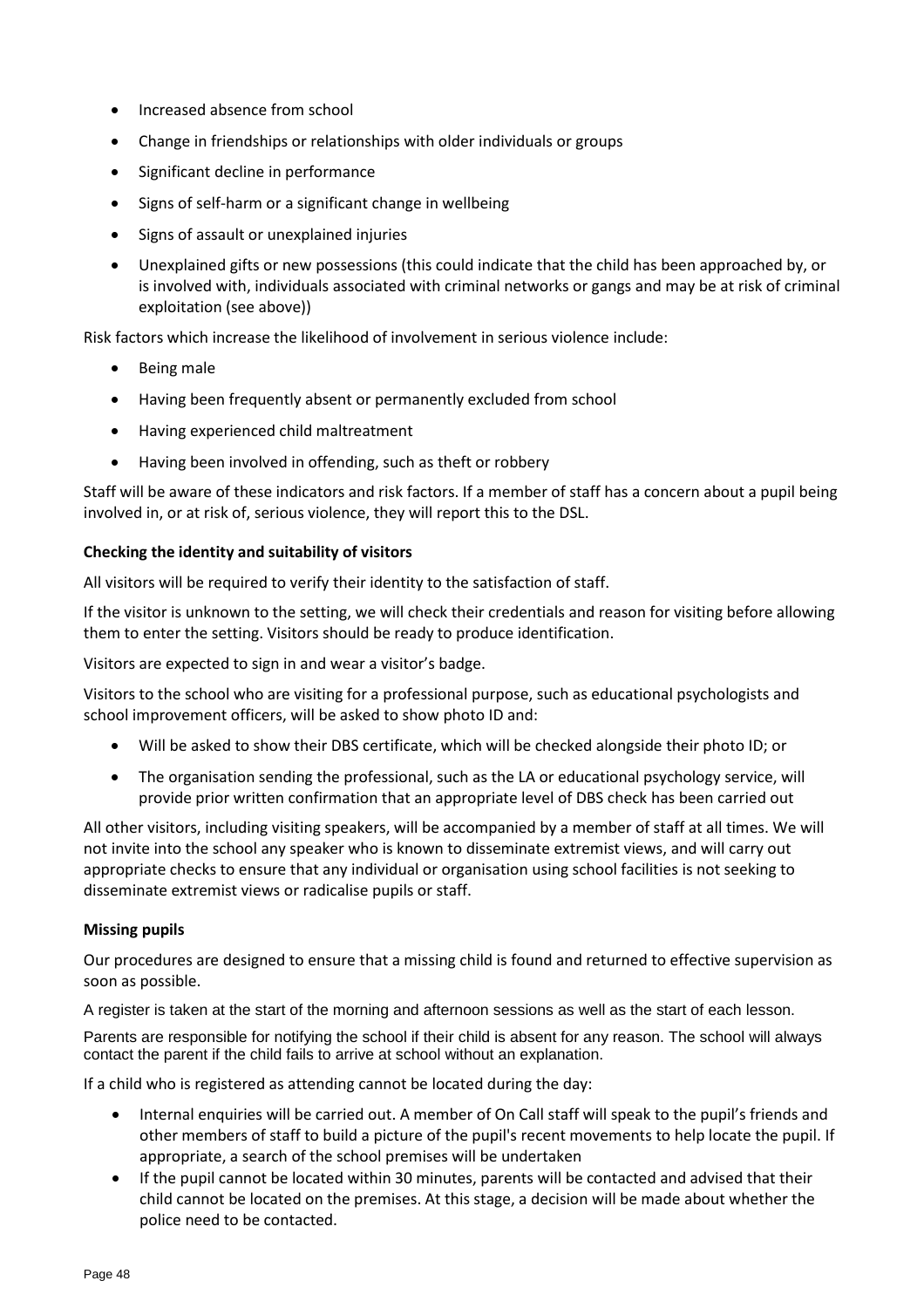- The DSL will be notified to decide if any actions with outside agencies are required if the pupil:
	- o Is subject to a plan (early help, child in need, child protection plan, looked after or education health care plan)
	- o Has a disability and/or special educational needs
	- o Has a history of substance misuse
- If the police take over responsibility for the search for the pupil, all relevant information about the pupil will be passed to them.
- Whilst police are dealing with an incident, school will communicate with them as follows:
	- 1. If the child returns before the police have arrived then the police must be informed and own school procedures need to be followed.
	- 2. If the child returns to school of their own volition, then the police must be informed and own school procedures need to be followed.
	- 3. If the police locate the child and bring them back to the school the police will conduct the safe and well interview and the school will follow School procedure. Where a pupil has a known risk of being missing, a risk assessment for the pupil will be written and put in to place.

All incidents, actions and resolutions in regards to pupils who are reported as missing from school will be recorded on the school's secure electronic case management system, CPOMS, to ensure that safeguarding records are accurate and timely.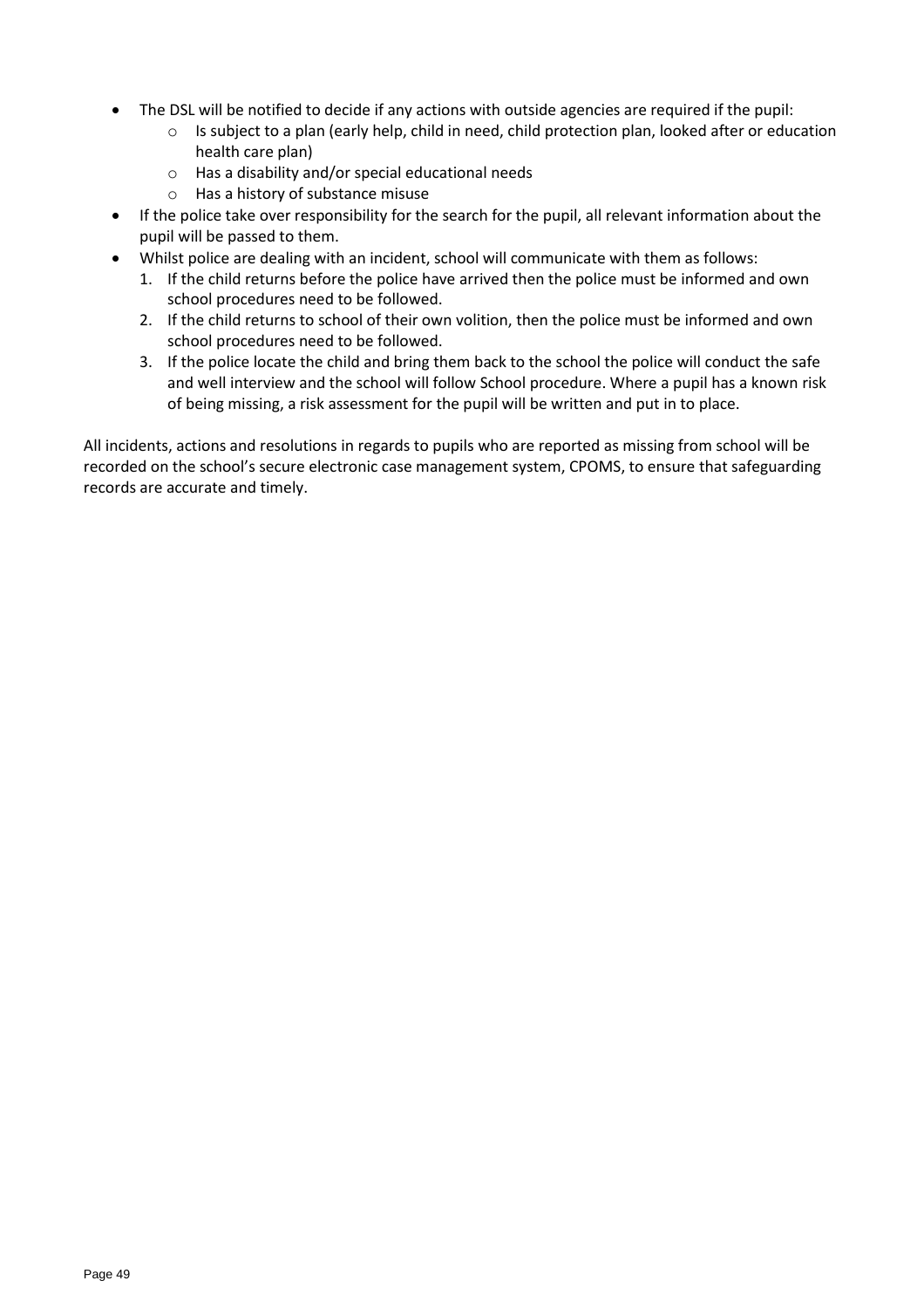**Appendix 5**



# **SAFEGUARDING CHILDREN AND YOUNG PEOPLE**

## **SAFEGUARDING/CHILD PROTECTION FORM**

Please read the School's Child Protection Policy and Procedures. A copy of the Policy is located on Sharepoint in the Useful Documents folder.

**SENCO & DSD – Kate Heaton AHT & DSD – Mark Barker**

**DSL – Helen Jackson Safeguarding Manager and DSD – Beth Hague**

| Name of pupil: | Year: |
|----------------|-------|
|                |       |

**What are you concerned about? Why do you have these concerns?**

**Initial action taken - include details of all conversations and who they are with.**

**In what capacity have you had any contact with the child/young person?**

**Notification to Safeguarding Team:**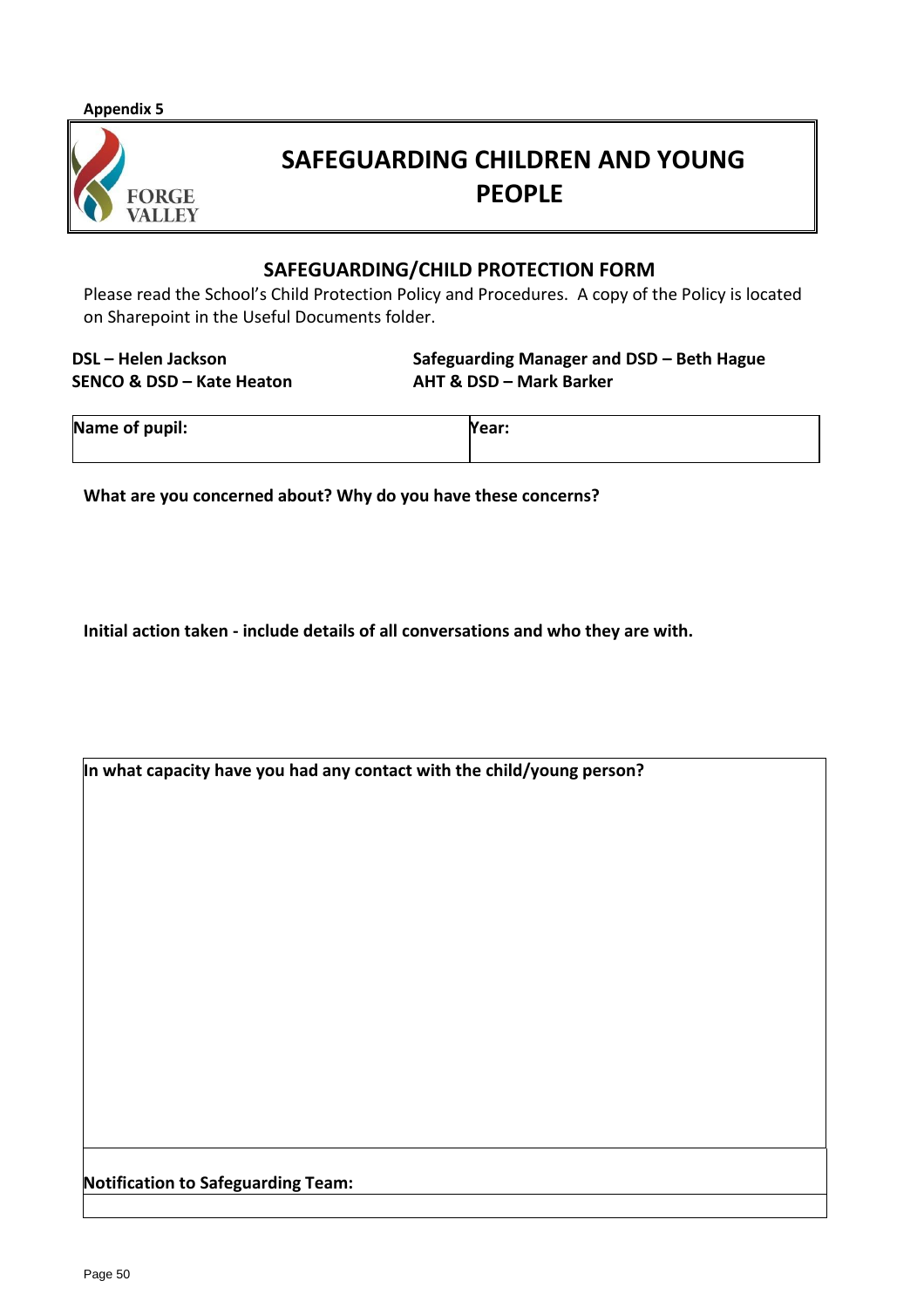| Date:                              |  |
|------------------------------------|--|
|                                    |  |
| Time:                              |  |
|                                    |  |
| Name of person making report:      |  |
|                                    |  |
|                                    |  |
| Signature of person making report: |  |
|                                    |  |
|                                    |  |
| Position in school: ________       |  |
|                                    |  |

# **Are other children at risk or aware of this disclosure/allegation? Give details**

# **Any additional information/comments:**

Do you know of any other agencies that have worked/are working with the pupil? – E.g. Social Care, contact names?

| Summary of action taken by the safeguarding manager      | Yes | <b>No</b> |
|----------------------------------------------------------|-----|-----------|
| <b>DSL</b> contacted?                                    |     |           |
| Parents/carers contacted? *                              |     |           |
| Police/Social Services contacted?                        |     |           |
| Additional School procedure followed?<br>(Specify below) |     |           |